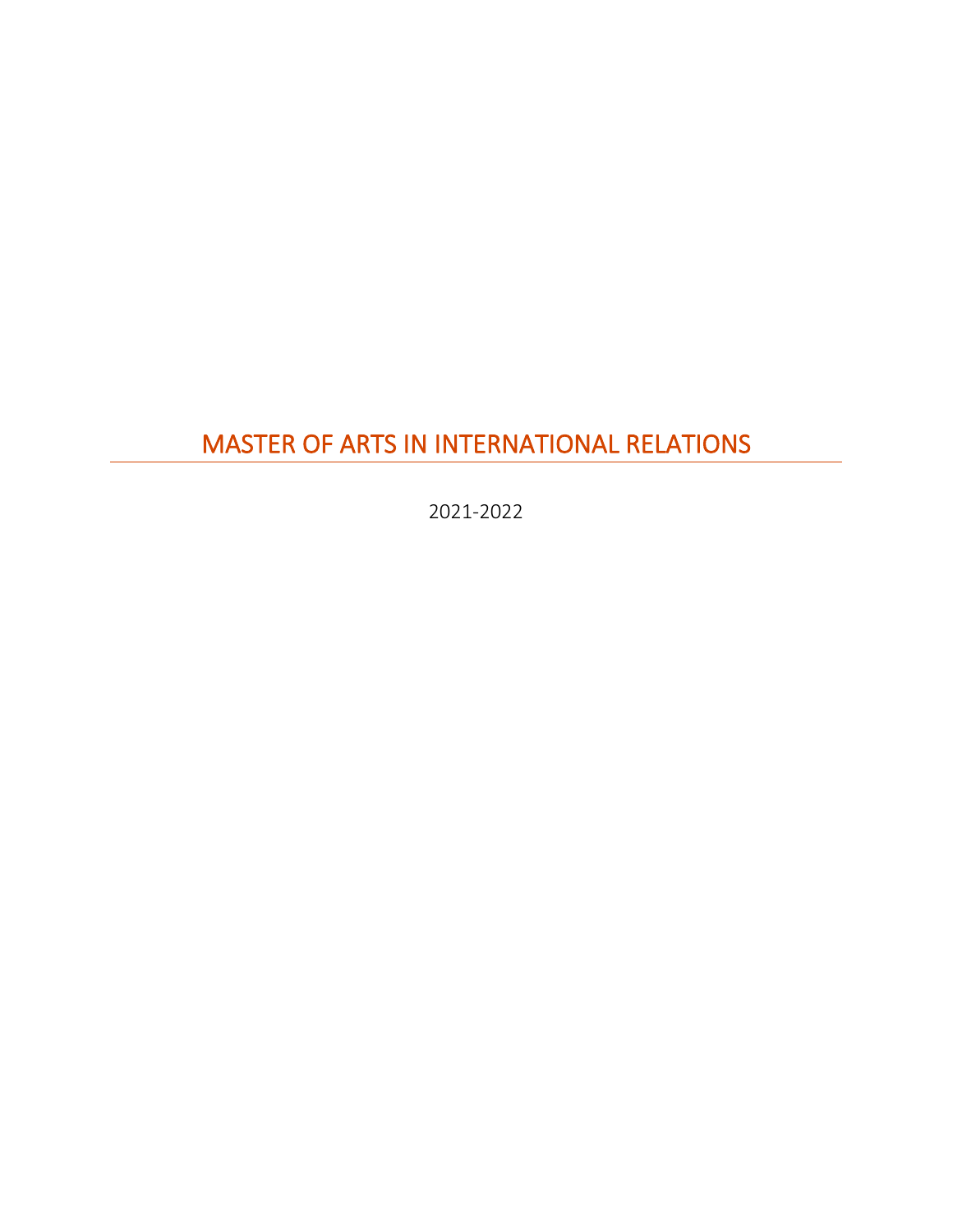## **CONTENTS**

| <b>INTERNATIONAL RELATIONS CALENDAR</b>                           | 3  |
|-------------------------------------------------------------------|----|
| MASTER OF ARTS IN INTERNATIONAL RELATIONS (MAIR)                  | 5  |
| <b>MAIR PLANNING FORM</b>                                         | 9  |
| <b>INTERNATIONAL RELATIONS CAREER TRACKS</b>                      | 11 |
| DEVELOPMENT, DEMOCRACY AND HUMANITARIAN ASSISTANCE (DHA)          | 12 |
| GOVERNANCE, DIPLOMACY, & INTERNATIONAL ORGANIZATIONS (GDIO)       | 15 |
| INTERNATIONAL POLITICAL ECONOMY: FINANCE, TRADE & MIGRATION (IPE) | 17 |
| PEACE, SECURITY AND CONFLICT (PSC)                                | 19 |
| <b>REGIONAL CONCENTRATION (REG)</b>                               | 21 |
| <b>JD/MAIR JOINT DEGREE PROGRAM</b>                               | 23 |
| JOINT JD/MAIR COURSE PLANNING SHEET                               | 24 |
| MAIR/MASTER OF PUBLIC ADMINISTRATION (MPA)                        | 25 |
| JOINT MAIR/MPA COURSE PLANNING SHEET                              | 27 |
| MAIR/MASTER OF ARTS IN ECONOMICS (MAIR-MAECN)                     | 28 |
| JOINT MAIR/MAECN COURSE PLANNING SHEET                            | 29 |
| M.A. IN PUBLIC DIPLOMACY AND GLOBAL COMMUNICATIONS (MA-PDGC)      | 30 |
| <b>MA-PDGC COURSE PLANNING SHEET</b>                              | 31 |
| ATLANTIS DOUBLE-DEGREE PROGRAM                                    | 32 |
| <b>CERTIFICATE OF ADVANCED STUDY OPTIONS</b>                      | 34 |
| <b>GLOBAL PROGRAMS</b>                                            | 37 |
| <b>ACADEMIC OFFERINGS FOR 2020-2021</b>                           | 43 |
| INTERNATIONAL AFFAIRS FACULTY AT THE MAXWELL SCHOOL               | 46 |
| <b>ACADEMIC &amp; PERSONAL STANDARDS</b>                          | 58 |
| SERVICES, FACILITIES, & STUDENT ACTIVITIES                        | 59 |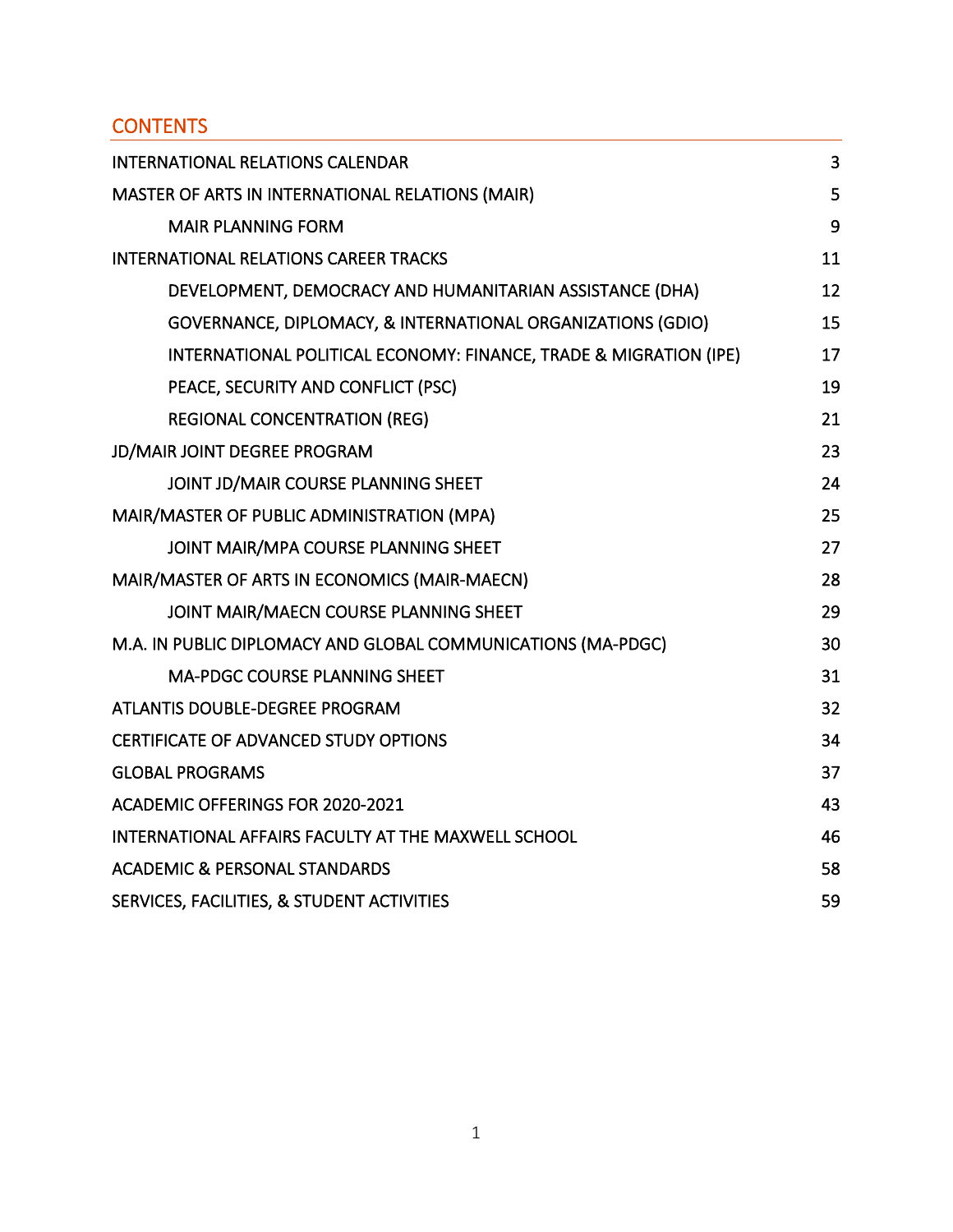## WELCOME

#### August 23, 2021

On behalf of the Department of Public Administration and International Affairs, it is my distinct pleasure to welcome you to the Maxwell School of Citizenship and Public Affairs. You are joining our community of the mind at an exciting time as the world begins to recover from the Covid-19 pandemic and the field of international relations grapples with the medium and long-term implications of the pandemic. The world is witnessing profound changes and challenges from the rise of China to seemingly endless ransomware attacks, not to mention the crisis of global heating. There is perhaps now, more than ever, a need to "unceasingly seek to quicken the sense of public duty" to address these most pressing issues.

As students at Maxwell you will study to become experts in the analysis, critique and formulation of policy to address these and other political challenges facing the United States and the wider world in the 21<sup>st</sup> century. The Maxwell School, with our interdisciplinary faculty, high-quality student body, global alumni network and excellent facilities, is the ideal environment to explore complex policy issues and to prepare yourself for professional success. The faculty and staff at Maxwell are grateful and excited that you've decided to start your journey with us and we look forward to great discussion, debate and learning.

This Master's Handbook is your guide to becoming experts in international relations at the Maxwell School – please do read this handbook in its entirety. It describes program requirements, specialized career tracks and course offerings. This handbook should provide answers to most of your questions about graduate work in the International Relations program at the Maxwell School. Please also consult:

*http://maxwell.syr.edu/paia/degrees/MA\_in\_International\_Relations* for the most up-to-date information related your degree studies.

If, after reading this handbook, you have additional questions, please reach out to myself or Josh Kennedy – we are here to help! My goal as an educator is to empower you to successfully achieve your professional objectives – do not hesitate to contact me at any time during your studies at Maxwell to discuss your graduate studies, career plans and future goals- it will be my pleasure to assist.

Wii

Michael John Williams, Ph.D. Director of Studies, MAIR Department of Public Administration and International Affairs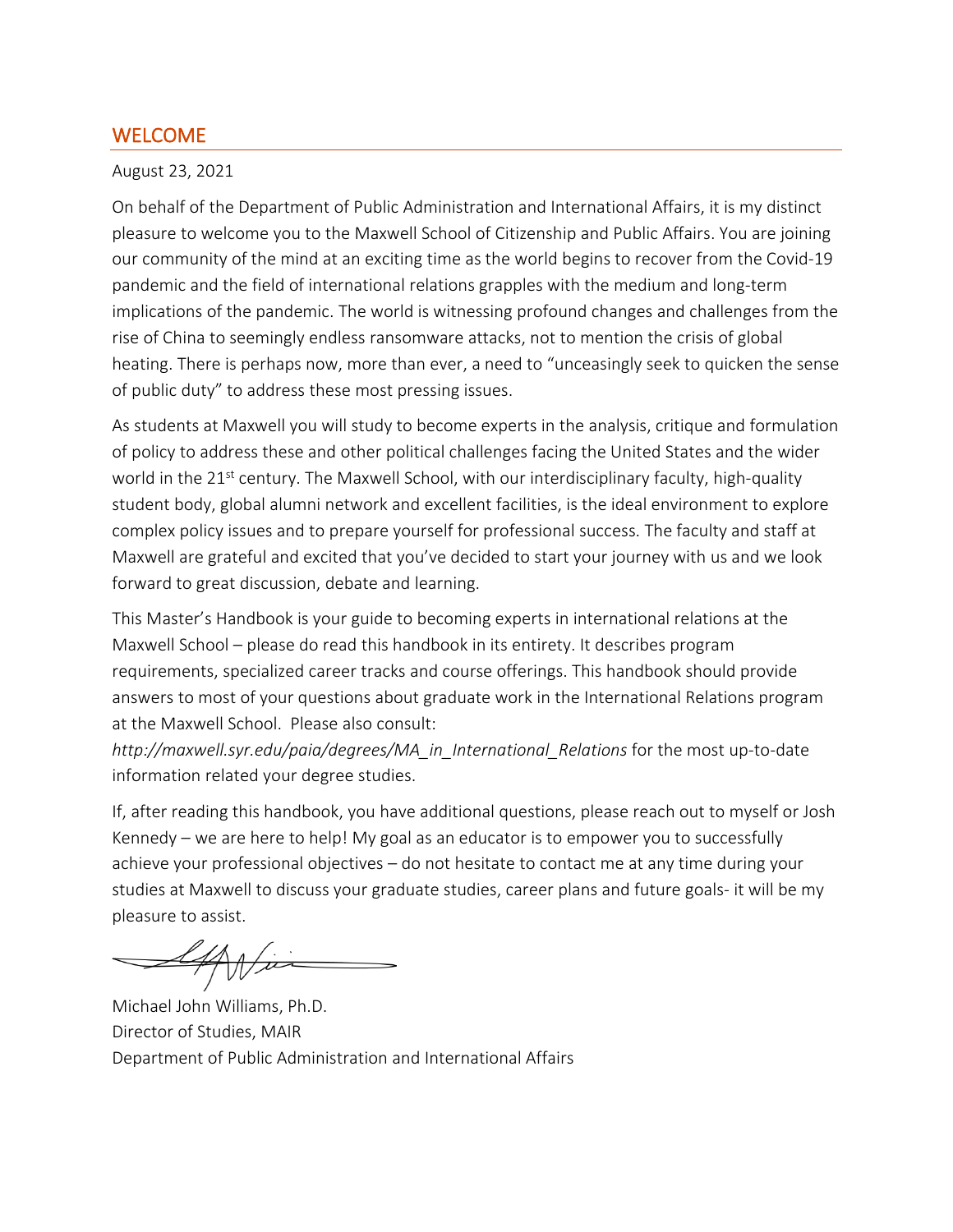## <span id="page-3-0"></span>INTERNATIONAL RELATIONS CALENDAR

### Fall 2021

| <b>Statistics and Economics Waiver Exams</b>               | August 23 & 24                          |
|------------------------------------------------------------|-----------------------------------------|
| International Relations Orientation                        | August 25 - 26                          |
| First Day of Classes                                       | August 30                               |
| Labor Day                                                  | September 6                             |
| Add Deadline                                               | September 7                             |
| Grading Option, Academic Drop, and Financial Drop Deadline | September 20                            |
| Spring Semester Registration                               | November 3                              |
| Thanksgiving Break (No Classes)                            | November 21 - 28                        |
| Last Day of Classes                                        | December 10                             |
| Reading Days                                               | December 11, 12, 14 (am), & 16 (am)     |
| Final Exams                                                | December 13, 14 (pm), 15, 16 (pm), & 17 |
| Last Day of the Semester                                   | December 17                             |

## Spring 2022

| Winter Intersession 2021                                   | January 3-14                     |
|------------------------------------------------------------|----------------------------------|
| Martin Luther King Jr. Day (University Closed)             | January 17                       |
| First Day of Classes                                       | January 18                       |
| Add Deadline                                               | January 25                       |
| <b>Grading Option Deadline</b>                             | February 1                       |
| Grading Option, Academic Drop, and Financial Drop Deadline | February 8                       |
| Spring Break (No Classes)                                  | March 13 - 20                    |
| Registration for Summer Classes                            | March 23                         |
| Registration for Fall Classes                              | April 6                          |
| Last Day of Classes                                        | April 26                         |
| <b>Reading Days</b>                                        | April 27 and 30, May 1           |
| Final Exams                                                | April 28 and 29, May 2, 3, and 4 |
| Last Day of the Semester                                   | May 4                            |
| University Commencement Weekend                            | May 7 - 8                        |
|                                                            |                                  |

## Summer 2022

| Summer Global Programs and Maymester Courses | Begin May 9 |
|----------------------------------------------|-------------|
| Memorial Day (University closed)             | Mav 30      |
| Independence Day (University closed)         | July 4      |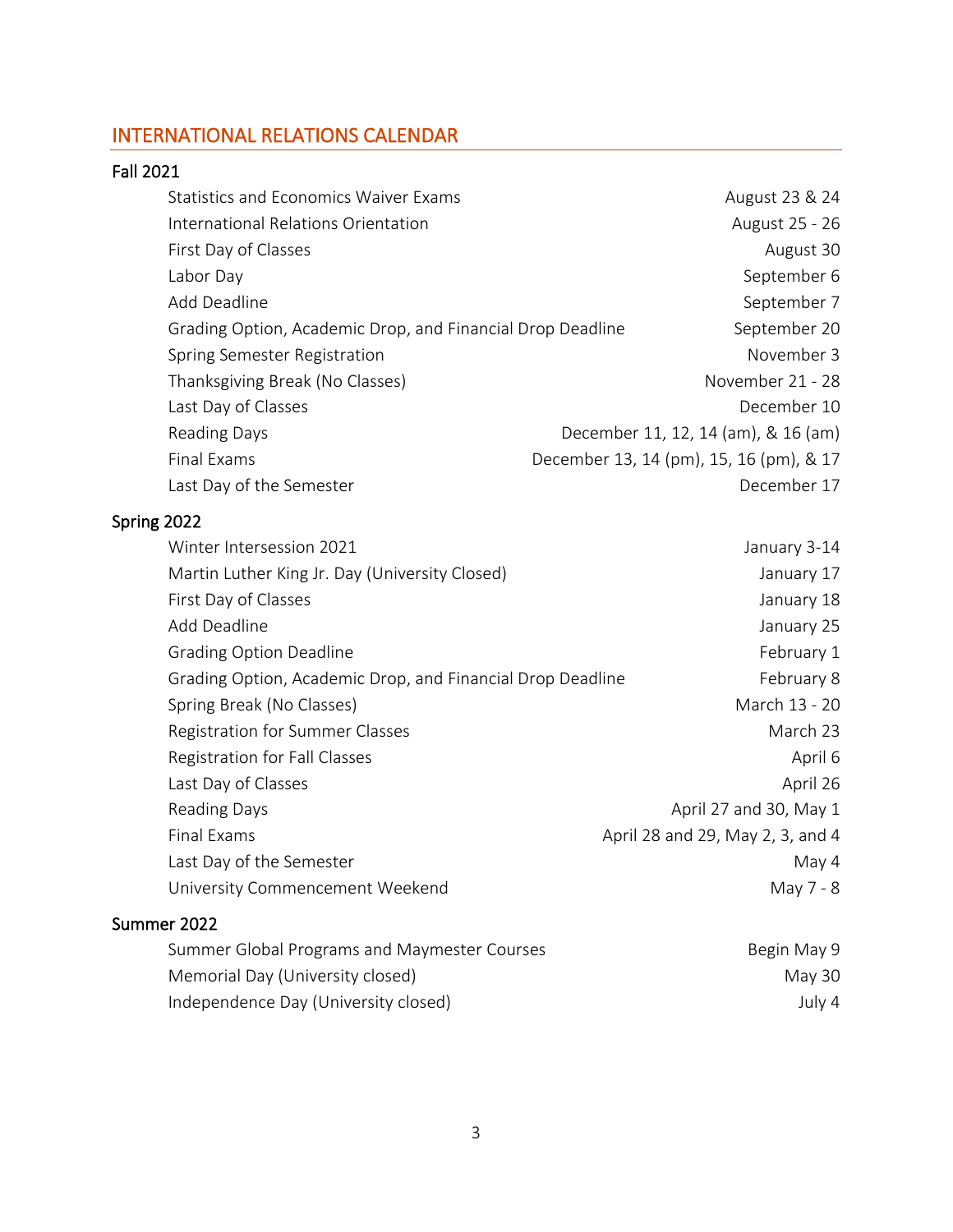## Fall 2022

First Day of Classes **August 29** August 29 Labor Day September 5 Thanksgiving Break (No classes) November 20 - 27 Last Day of Classes and the control of the December 9 and the December 9 Last Day of the Semester **December 16**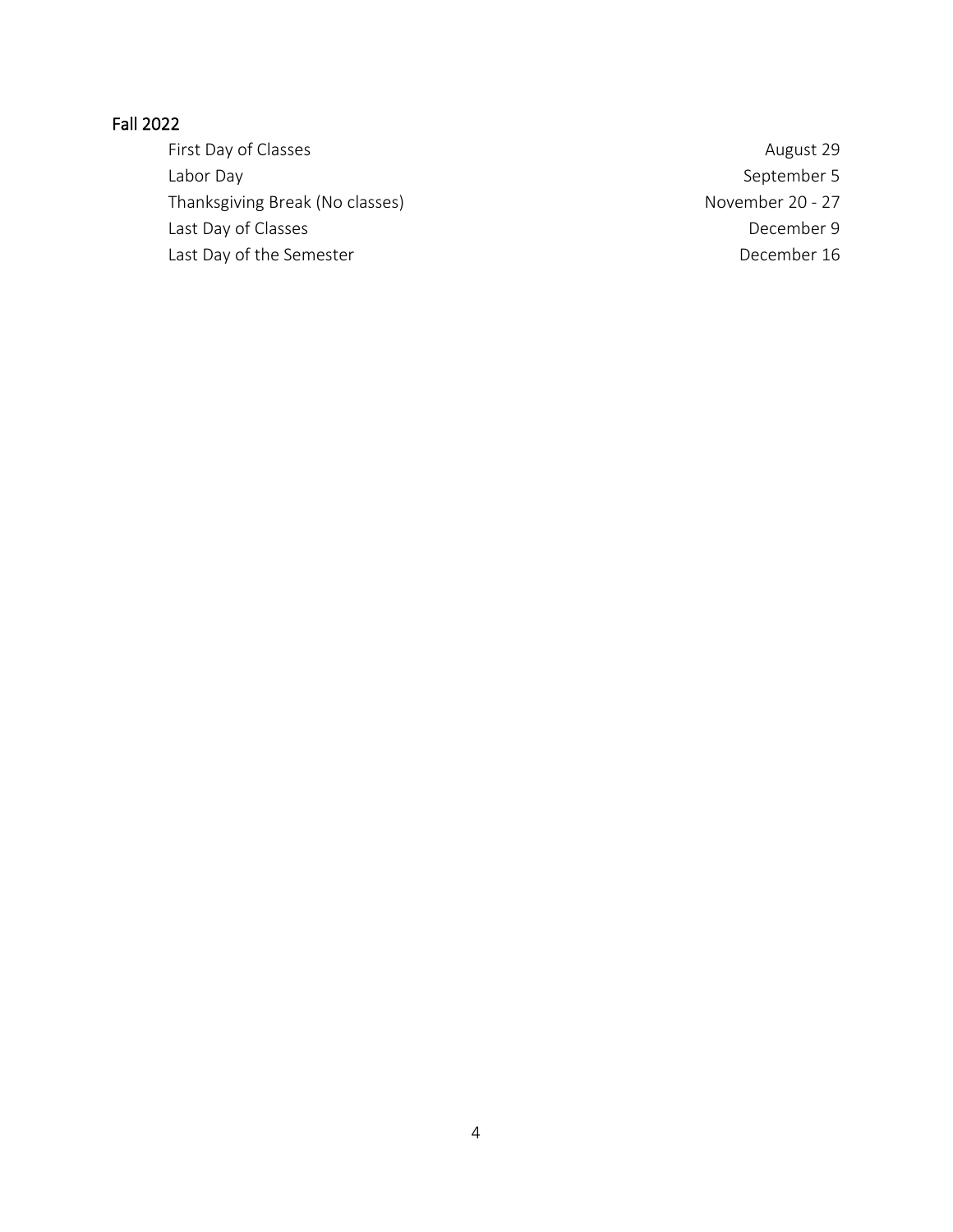## <span id="page-5-0"></span>MASTER OF ARTS IN INTERNATIONAL RELATIONS (MAIR)

A globally networked world requires innovative international policy professionals. Through the Master of Arts in International Relations (MAIR), the Maxwell School seeks to prepare the next generation of professionals to meet this need.

More than 1,500 Maxwell School alumni serve at all levels of the international system. This includes roles within the United Nations, national diplomatic corps, and the international policy establishment, as well as in careers in transnational non-governmental organizations and the international private sector.

The Maxwell School provides students with the strong foundation needed to make a lasting contribution in the international relations field. The program combines academic training in international relations with professional preparation for the international public, non-profit and private sectors.

The following pages detail the MAIR requirements, signature coursework, and career track options.

## Core Coursework (16 credits)

The core coursework for the MAIR provides students with foundational knowledge of international affairs, quantitative and qualitative skills, as well as the analytic, presentational, and writing abilities needed for success in any international career. All MAIR students must demonstrate proficiency in the following competencies:

International Affairs Theory and Practice Statistical and Economic Analysis Research Methodology and Evaluation Management of International Programs and Staff International Negotiation and Crisis Response

The department continually updates the listing of courses fulfilling these requirements. The offerings approved as of the beginning of the 2020-2021 academic year can be found on the MAIR planning form in this handbook.

### Signature Coursework (3 credits)

As an interdisciplinary field, international relations draws upon different perspectives to address emerging global challenges. The signature courses draw on the strengths of the Maxwell School's social science departments to enrich student thinking through anthropological, economic, geographic, historical, and political science perspectives.

All students complete one of the following signature courses. If these courses are not offered, the department will identify appropriate substitutes.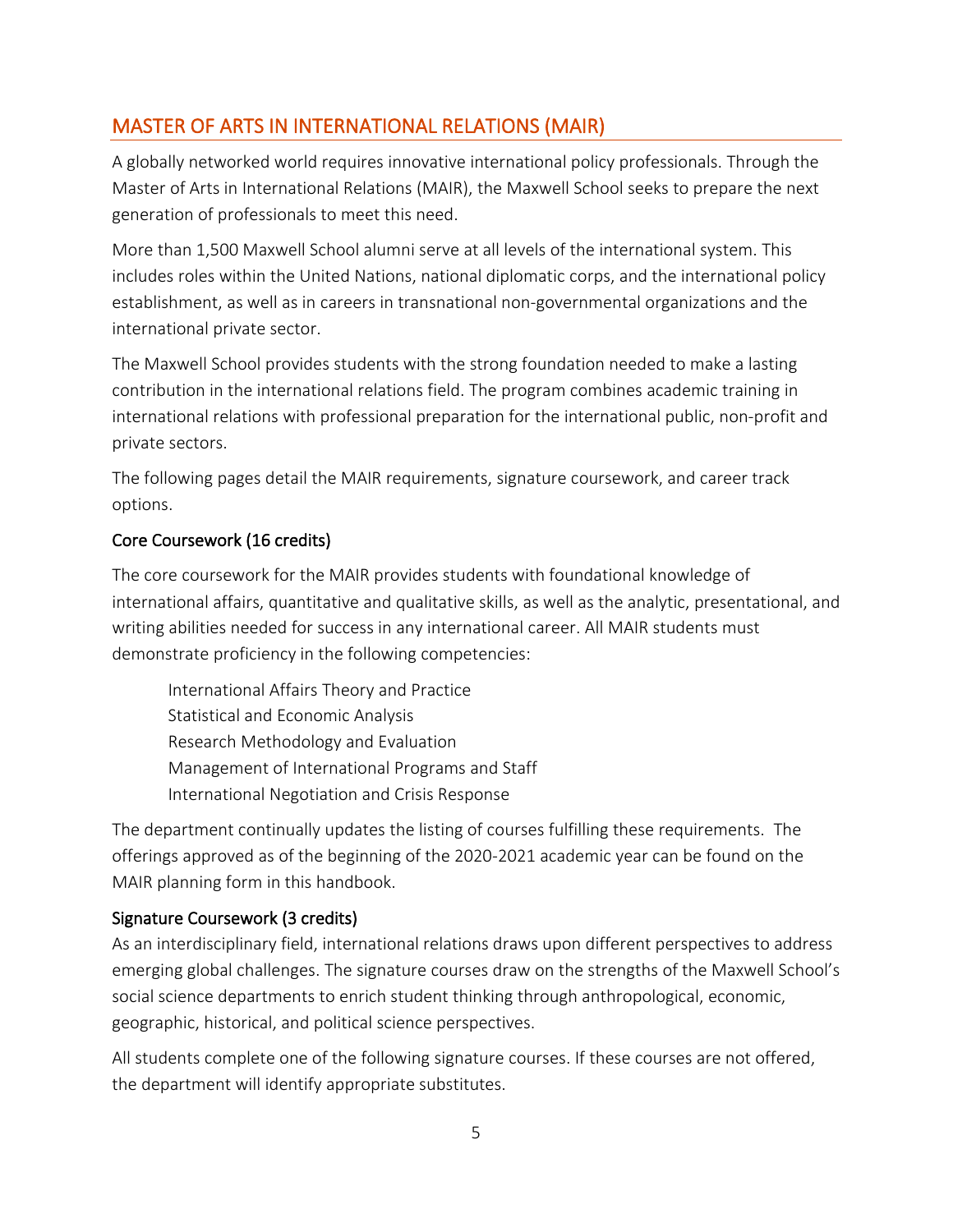*ANT 707: Culture in World Affairs GEO 622: Water – Environment, Society, Politics HST 600/PAI 600: Contemporary U.S-Mexico Relations HST 645: History of International Relations PAI 683: Central Challenges in National Security Law & Policy PAI 716: Economic Dimensions of Global Power PRL 607: Advanced Public Diplomacy PSC 700: Global Economic Governance PSC 783: Comparative Foreign Policy PSC 788: Political Leadership*

### Career Track Coursework (12 credits)

While the core coursework provides a foundation in the skills needed for success in international relations, students must also develop subject-matter expertise relevant to their career goals.

The career track provides substantive knowledge through the completion of four courses (12 credits) within one of the following tracks:

- 1. Data Analysis for International Affairs
- 2. Development and Humanitarian Assistance
- 3. Governance, Diplomacy, and International Organizations
- 4. International Political Economy: Finance, Trade and Migration
- 5. Peace, Security and Conflict
- 6. Regional Concentration (Africa, East Asia and South Asia, Europe and Eurasia, Latin America, Middle East and North Africa)

Each career track draws on the interdisciplinary strengths of the Maxwell School's social science departments. To position themselves for professional success, students should explore interdisciplinary coursework and complete an internship that aligns with their career track.

### Elective Coursework (9 credits)

The remaining nine credits of coursework are elective credits, drawn from across the Maxwell School's social science graduate departments and the broader graduate course offerings at Syracuse University.

### Global Internship Requirement

To bridge theory and practice in international affairs, MAIR students must complete a required global internship. This internship provides the opportunity to apply academic skills in a professional setting and to gain the field experience needed for post-graduate careers. While most internships are unpaid, paid positions are acceptable. It is not required that the position is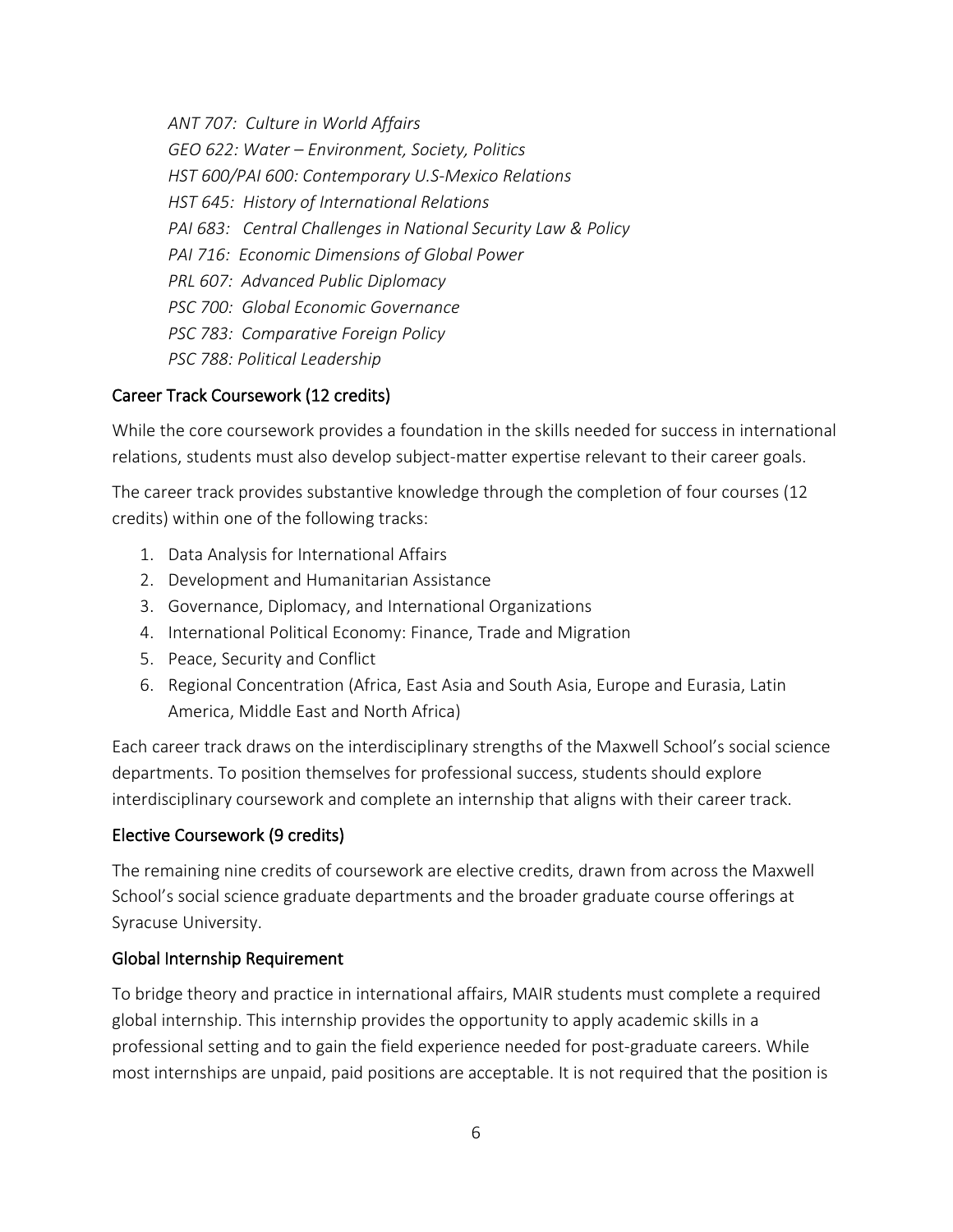strictly defined as an internship, but should result in professional development in a place of employment.

All students must complete at least one three-credit internship under the supervision of a Syracuse University faculty member. Students entering the program in August 2021 will complete their internship during summer or fall of 2022.

A global internship should fulfill the following criteria:

- It should have a close link with the student's selected career track.
- The selected organization or position should have an international focus.
- Be a minimum of 250 hours and 7 weeks during the summer term and 250 hours and 12 weeks during the fall or spring terms.

To ensure that an internship fulfills this requirement, students should consult Isaac Olson, Associate Director of Internships and Global Learning for individualized advice.

## International Relations Capstone Seminar (1 credit)

The international relations capstone seminar is, alongside the international relations internship, the culminating experience for the MAIR degree.

The seminar is an applied simulation experience, wherein students will demonstrate their skills in developing policy recommendations under real-world conditions. Students will work in small groups under the supervision of experienced policy professionals to respond to contemporary strategic challenges.

## Second Language Proficiency

All students must demonstrate knowledge of a second modern language at the "advanced intermediate level" $1$ 

Upon matriculating, students will identify the language used to fulfill this requirement. Students without two years of formal language instruction should inquire about alternative ways to demonstrate proficiency with the Associate Director, Student Services.

Students may pursue graduate language study to meet the requirement and can count up to six credits of graduate language study toward the MAIR, counted as electives.

## Typical MAIR course schedule

<span id="page-7-0"></span> $1$  The Department of Public Administration and International Affairs considers the advanced intermediate level met through the completion of four semesters of university-level language study.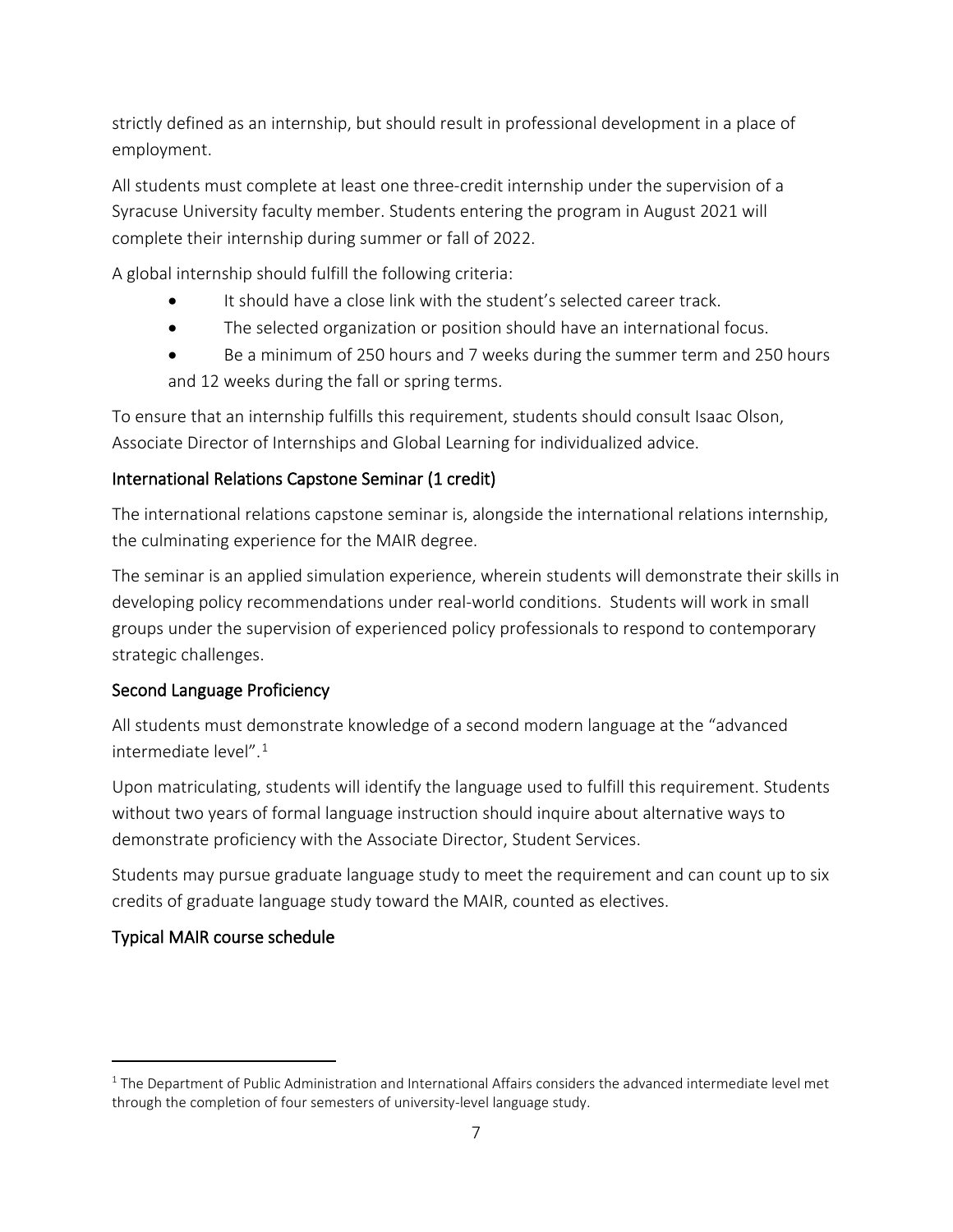The MAIR is usually completed in 16 months of full-time study, with two semesters on Syracuse University's campus and a summer and fall semester off-campus. Students entering in 2021 should complete their studies in December 2022.

During the semesters on campus, students complete 24 credits of coursework, focused on core course requirements and initial career track studies. While off-campus, students complete 16 credits of remaining career track and elective coursework.

#### MAIR Completion requirements

The MAIR degree requires the completion of 40 credits of graduate coursework, at least 34 of which must be Maxwell School coursework.<sup>[2](#page-8-0)</sup> Students must fulfill all the course requirements listed above and maintain a 3.0 grade point average.

<span id="page-8-0"></span> $2$  These courses carry a departmental prefix of a Maxwell School social sciences department (e.g. PAI, PSC, or HST).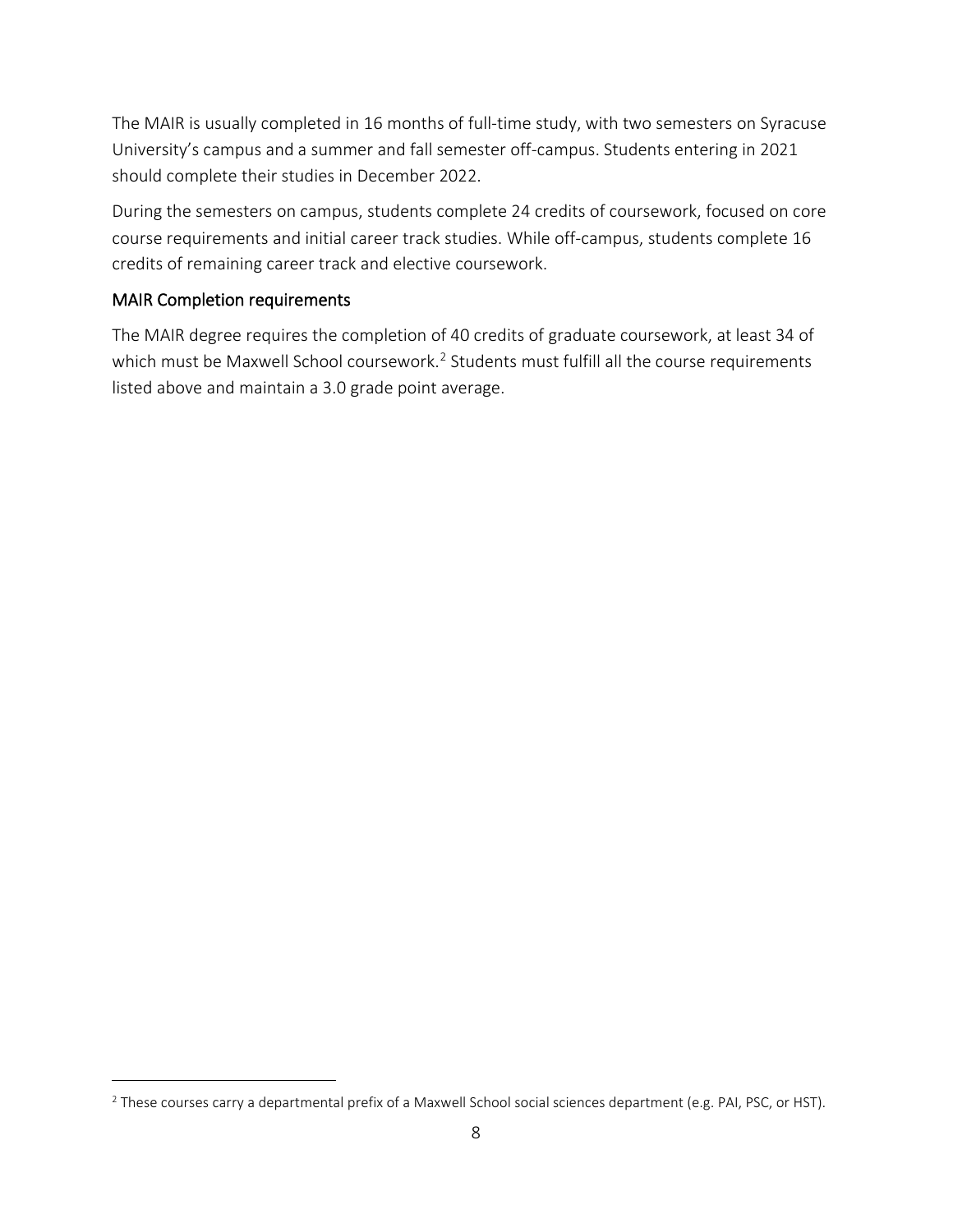## MAIR PLANNING FORM

<span id="page-9-0"></span>

| Competencies                           | <b>Course Options</b>                                               | Semester Taken | <b>Credits</b> |
|----------------------------------------|---------------------------------------------------------------------|----------------|----------------|
| <b>Core Coursework</b>                 |                                                                     |                |                |
| IR Theory & Practice                   | PAI 710: International Actors & Issues (F)                          |                |                |
| <b>Statistical Analysis</b>            | PAI 721: Introduction to Statistics (F)                             |                |                |
|                                        | PSC 693: Introduction to Quantitative Political Analysis (F)        |                |                |
| <b>Economic Analysis</b>               | PAI 720 : Economic Principles for International Affairs (F/Sp)      |                |                |
|                                        | PAI 723: Economics for Public Decisions (F/Sp)                      |                |                |
|                                        | ECN 601: Survey of Microeconomic Theory (F)                         |                |                |
| Research Methodology &                 | ANT 681: Ethnographic Techniques (Sp)                               |                |                |
| Evaluation                             | PAI 705: Research Methods for International Relations (Sp)          |                |                |
|                                        | PAI 722: Quantitative Analysis (Sp)                                 |                |                |
|                                        | PRL 611: Public Relations Research (Sp)                             |                |                |
| <b>Signature Course</b>                | Choice of Signature Course:                                         |                |                |
| Management of Programs &               | PAI 762: International Management & Leadership (F/Sp)               |                |                |
| <b>Staff</b>                           | PAI 763: NGO Management in Developing & Transitional Countries (Sp) |                |                |
| <b>Negotiation and Crisis Response</b> | PAI 706: International Relations Capstone Simulation (Su)           |                |                |
| <b>Career Track</b>                    | 1)                                                                  |                |                |
|                                        | 2)                                                                  |                |                |
|                                        | 3)                                                                  |                |                |
|                                        | 4)                                                                  |                |                |
| <b>Elective Coursework</b>             | 1)                                                                  |                |                |
|                                        | 2)                                                                  |                |                |
|                                        | 3)                                                                  |                |                |
| <b>Total Credits</b>                   |                                                                     |                | 40             |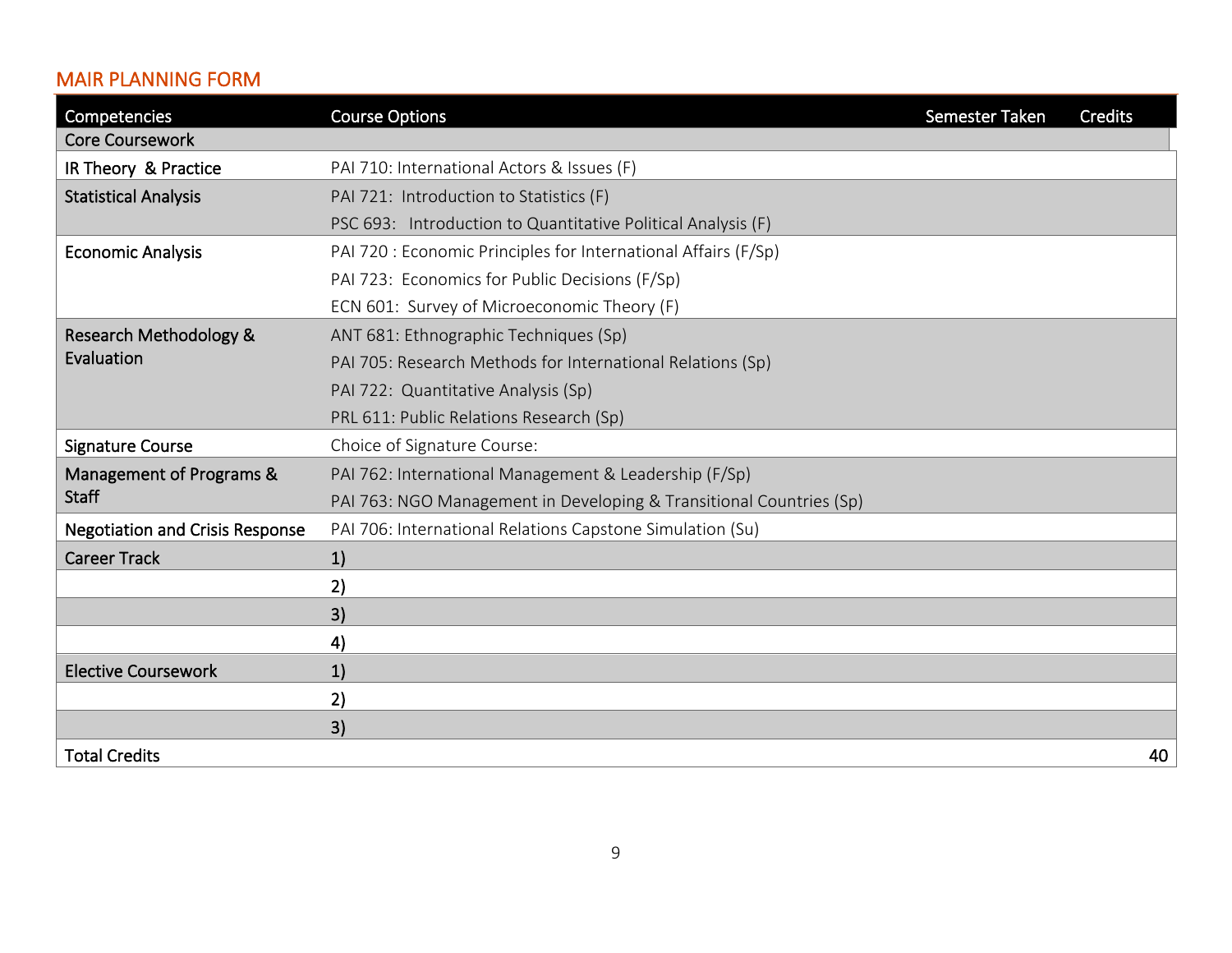## <span id="page-10-0"></span>INTERNATIONAL RELATIONS CAREER TRACKS

### International Relations Career Track Descriptions[3](#page-10-2)

The following pages offer brief descriptions of the five international relations career tracks, identify Maxwell School faculty who instruct courses and conduct research associated with each of the tracks,<sup>[4](#page-10-3)</sup> list courses for each track, and provide examples of careers held by international relations alumni.

The Maxwell School of Syracuse University offers six major sub-fields within the broad framework on international relations.

- 1. Data Analysis for International Affairs
- 2. Development and Humanitarian Assistance
- 3. Governance, Diplomacy, and International Organizations
- 4. International Political Economy: Finance, Trade and Migration
- 5. Peace, Security and Conflict
- 6. Regional Concentration (Africa, East Asia and South Asia, Europe and Eurasia, Latin America, Middle East and North Africa)

<span id="page-10-1"></span>Please consult the department if you have questions on whether a particular class fulfills a career track requirement.

<span id="page-10-2"></span><sup>3</sup> Departments at Syracuse University are represented in the following pages by the following abbreviations: Anthropology (ANT), Geography and the Environment (GEO), College of Law (LAW), Economics (ECN) Political Science (PSC), Public Administration and International Affairs (PAI), and Sociology (SOC)

<span id="page-10-3"></span><sup>4</sup> Faculty and courses identified with an asterisk are part of the Maxwell-in-Washington program.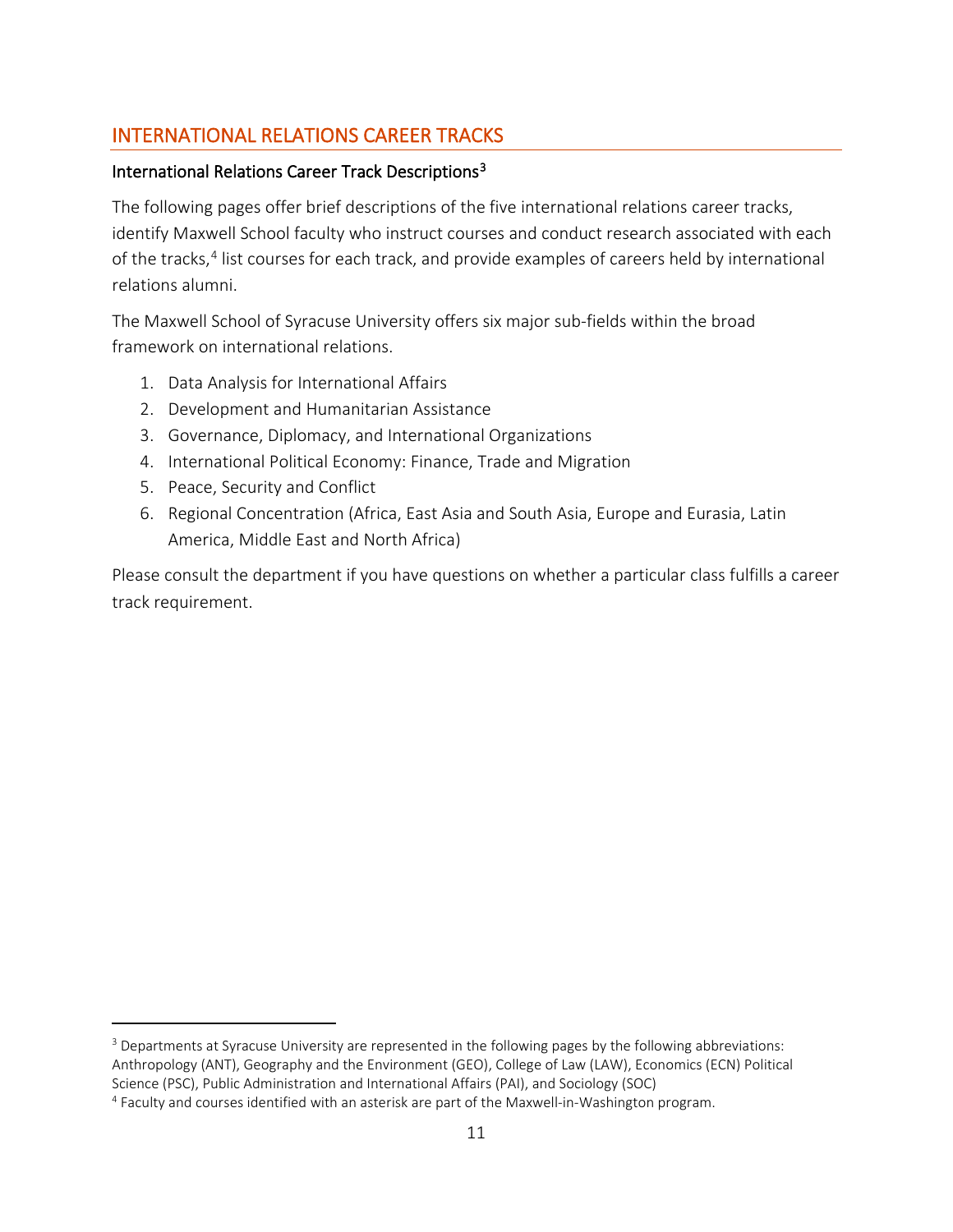## DATA ANALYSIS FOR INTERNATIONAL AFFAIRS

The proliferation of large-scale data sets and the increased use of these data in developing novel solutions to complex international affairs issues has increased the need for students who have advanced skills in the management of these data sets and their effective analysis. This track provides a foundation education for those who might want to work in fields ranging from counter-intelligence to private sector work with global banks.

This track draws on the Maxwell School's growing expertise in the use of data for public policy analysis, pair technical skills in programming and data management with its application for programmatic evaluation, national security analysis, and strategic forecasting.

### Career Track Faculty

Kris Patel (PST), Advisor Samuel Brannan (PAIA)\* Bejoy Das Gupta (PAIA)\* Peter Wilcoxen (PAIA)

Colleen Heflin (PAIA) Margaret Hermann (PSC) Len Lopoo (PAIA) Johannes Himmelreich (PAIA)

### Core Course Recommendations

Data analysis requires an in-depth understanding of methodologies in order to ensure that students can frame analytical questions in a way to utilize data to resolve complex programmatic challenges.

- Economics: *PAI 723 Economics for Public Decisions.*
- Management of Programs and Staff: *PAI 762: Challenges of International Management and Leadership* or *PAI 763: NGO Management in Developing and Transitional Countries.*
- Research Design and Evaluation: PAI 700: Detecting National Security Trends Using Open Source Data *OR PAI 722: Quantitative Analysis.*
- Signature Course: *PSC 788: Political Leadership*

### Data Analysis in International Affairs (DAIA) Course Offerings

- *GEO 683 Geographic Imaging Systems*
- *PAI 700 Disinformation and Influence in the Digital Age*
- *PAI 700 Follow the Money: Key Issues in Illicit Finance*
- *PAI 700 Frontiers of Finance*
- *PAI 730 Ethics of Big Data*
- *PAI 700 Ethics of Emerging Technology*
- *PAI 724 Data Driven Decision Making*
- *PAI 715 Evolving Global Security Landscape*
- *PAI 757 Development Economics*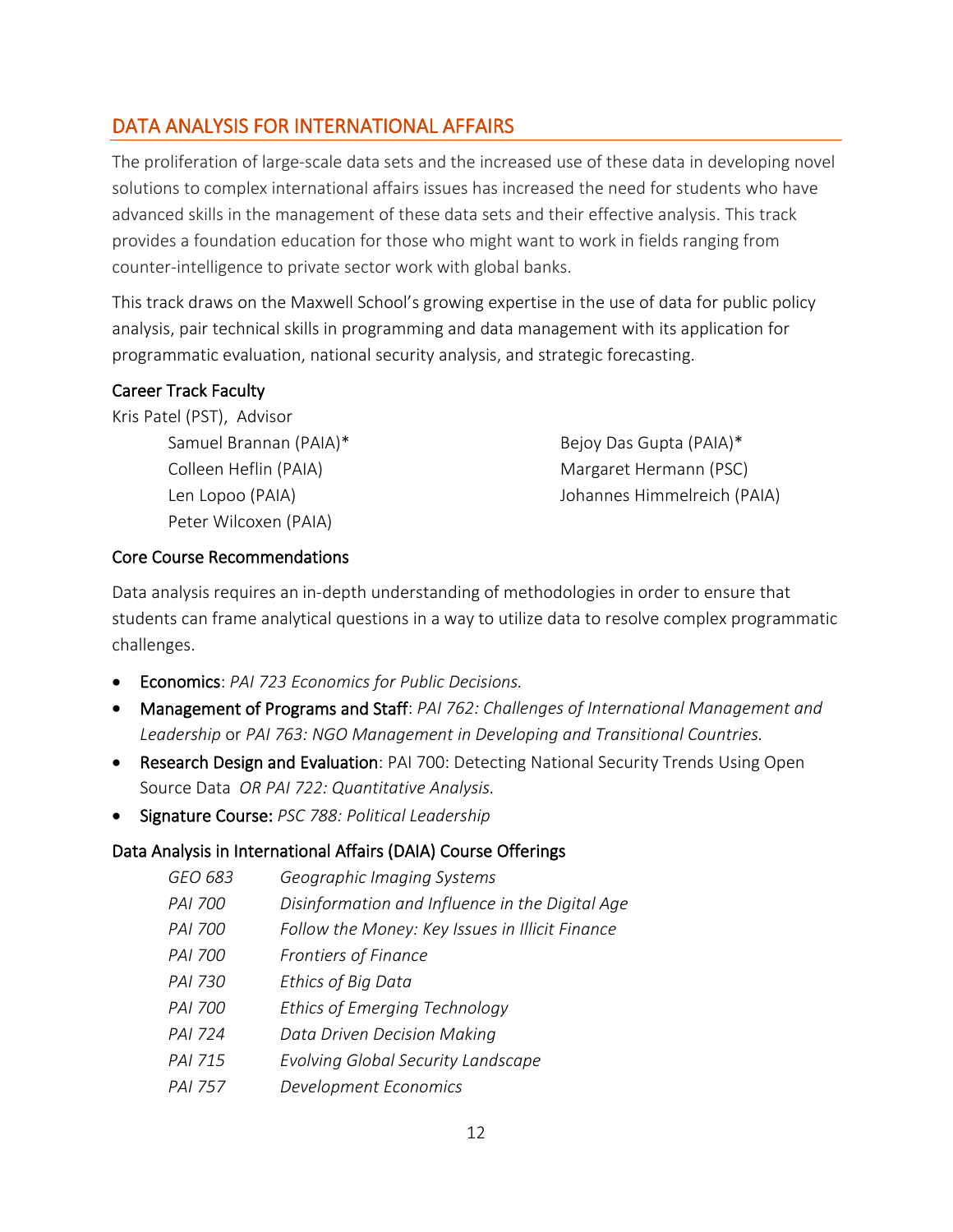| PAI 774        | <b>Public Policy &amp; Program Evaluation</b> |
|----------------|-----------------------------------------------|
| PAI 789        | <b>Advanced Policy Analysis</b>               |
| PAI 793        | <b>Predictive Analytics</b>                   |
| <b>PSC 788</b> | Political Leadership                          |
| IST 660        | <b>Global Information Technology Abroad</b>   |

## Employment

Students are anticipated to pursue opportunities with the Abdul Latif Jameel Poverty Action Lab (J-PAL), the US Agency for International Development's AidData Research Lab, and the constituent organizations of the U.S. and non-U.S. Intelligence Communities.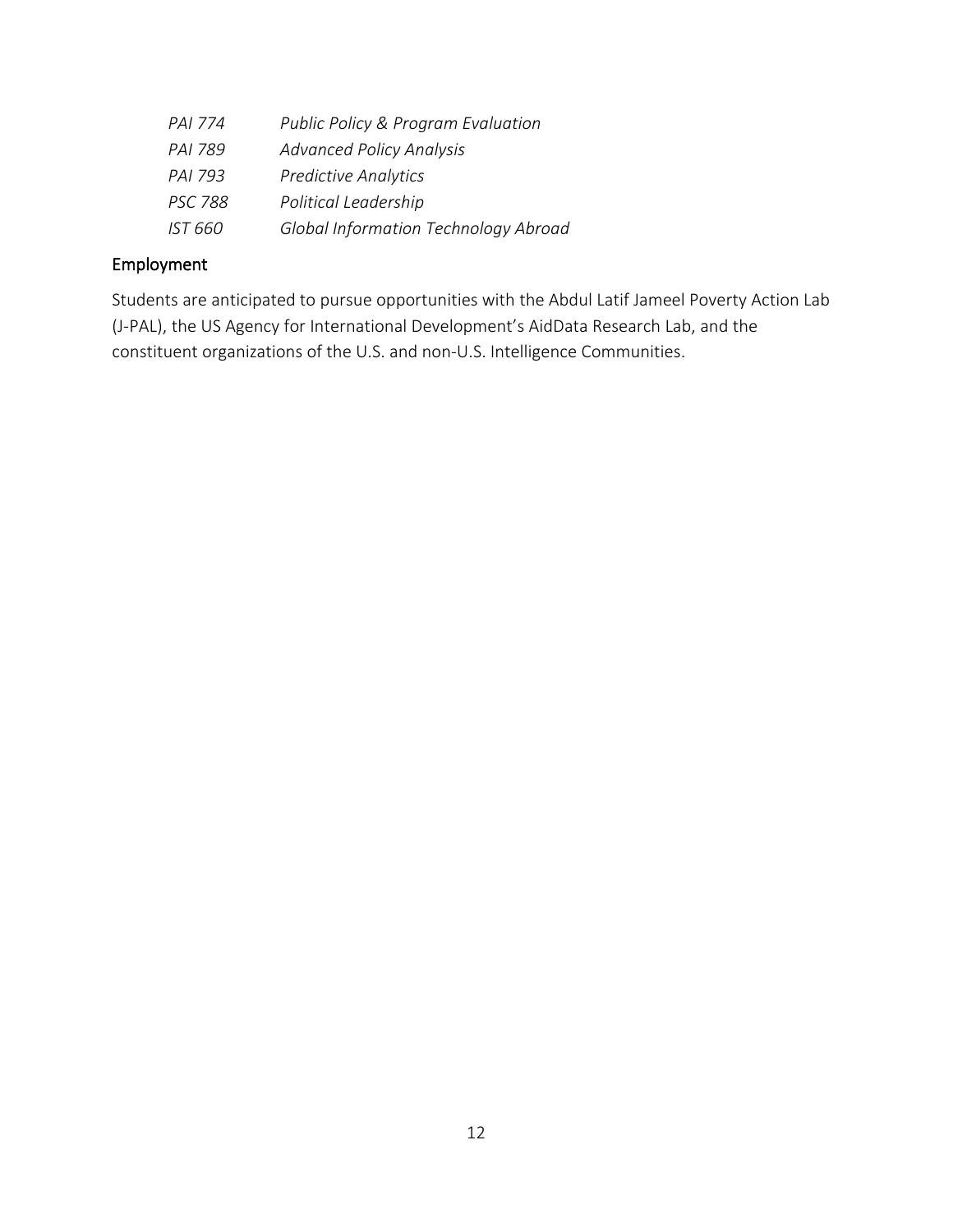## DEVELOPMENT, DEMOCRACY AND HUMANITARIAN ASSISTANCE (DHA)

The international community has made great strides in reducing poverty and improving livelihoods around the world. Despite this progress, exemplified by the success of the UN Millennium Development Goals, additional development work can improve conditions worldwide.

To confront a world with a growing population, affected by man-made and natural disasters, the Development and Humanitarian Assistance career track prepares students to support international development and humanitarian operations. Students completing this career can develop and implement new approaches to address these challenges.

This track draws on the Maxwell School's experience in program management and evaluation, pairing this with technical skills in program and project design, as well as the cultural and regional understanding needed to ensure that relief programs are appropriate to the targeted environment. Course offerings focus on health, education, environmental sustainability, statebuilding and democratization, social change, economic growth, humanitarian assistance, and the political and cultural context of these operations.

#### Career Track Faculty

John McPeak, (PAIA) Advisor

Azra Hromadzic (ANT) Jok Madut Jok (ANT) Melinda Kimble (PAIA)\* Audie Klotz (PSC) Steven Lux (PAIA) Devashish Mitra (ECN) Tom Perreault (GEO) Sarah Reckless (PAIA)\* Robert Rubinstein (ANT) Sabina Schnell (PAIA) Farhana Sultana (GEO) Simon Weschle (PSC) Erol Yayboke (PAIA)\*

Jeb Beagles (PAIA) A. Peter Castro (ANT) Erin Hern (PSC) Catherine Herrold (PAIA)

### Core Course Recommendations

Development, democracy, and humanitarian assistance work requires an understanding of changing conditions on the ground, the ability to work at the non-governmental, intergovernmental, and international level, understand how to use economic and statistical analysis to assess the policy impact of interventions, and conduct research to support programming or policy analysis.

Economics: *PAI 720 Economic Principles for International Affairs* or *PAI 723 Economics for Public Decisions.*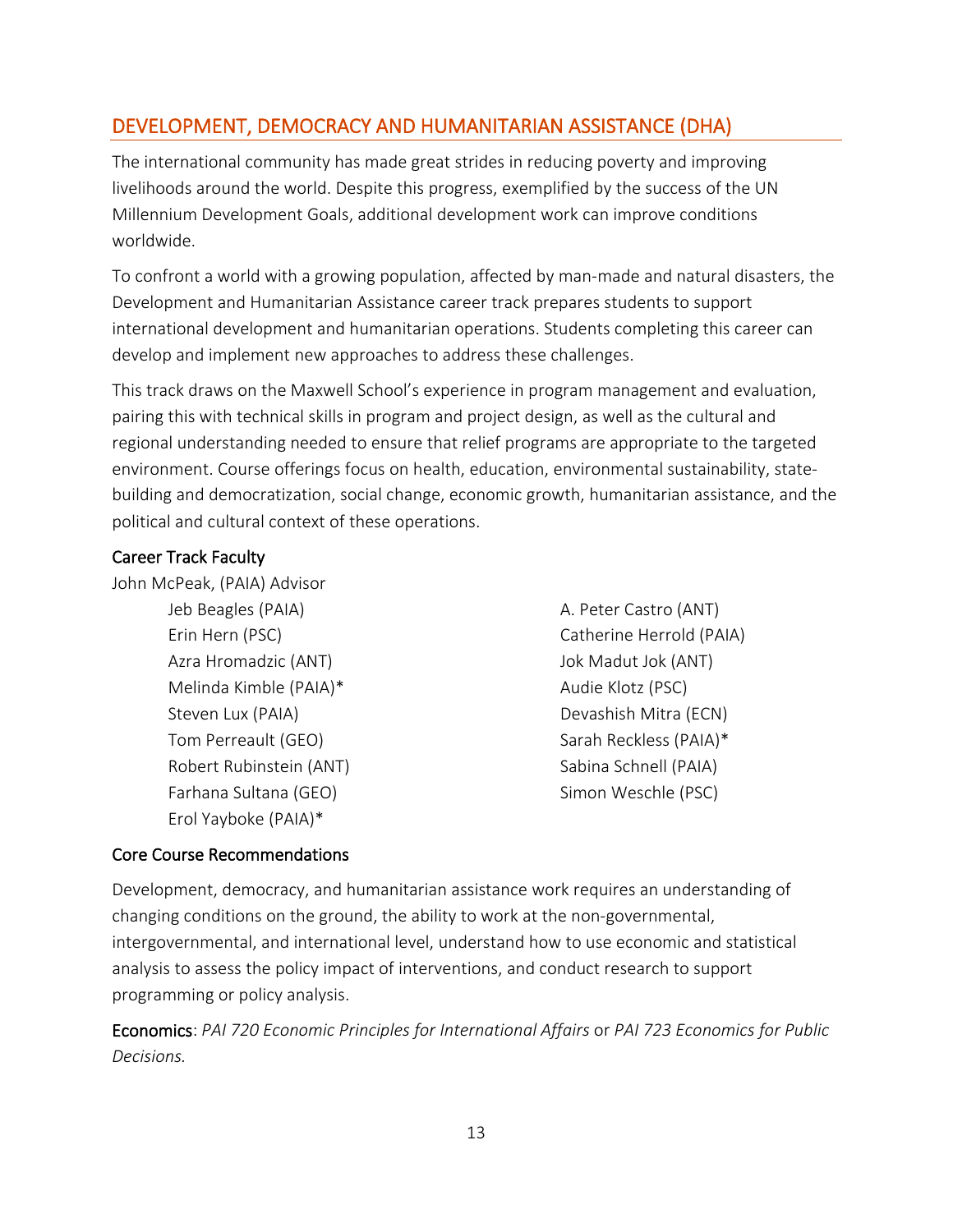- Management of Programs and Staff: *PAI 762: Challenges of International Management and Leadership* or *PAI 763: NGO Management in Developing and Transitional Countries.*
- Research Design and Evaluation: *PAI 705: Research Design for IR Practitioners, PAI 722: Quantitative Analysis,* or *ANT 681 Ethnographic Techniques*
- Signature Course: *GEO 622: Water Environment, Society, Politics, PAI 716: Economic Dimensions of Global Power, or PAI 700: Global Economic Governance.*

#### Development and Humanitarian Assistance (DHA) Course Offerings

| ANT 600        | Anthropology and the Environment.                                   |
|----------------|---------------------------------------------------------------------|
| ANT 624        | Negotiation: Theory and Practice                                    |
| GEO 622        | Water: Environment, Society, Politics                               |
| LAW 778        | International Human Rights                                          |
| LAW 889        | International Human Rights and Disability Law                       |
| <b>PAI 715</b> | From Fragility to Resilience: New Approaches to Global Development* |
| PAI 715        | Global Sustainability and Public Policy*                            |
| PAI 719        | <b>Fundamentals of Post-Conflict Reconstruction</b>                 |
| PAI 756        | International Development Policy and Administration                 |
| PAI 757        | Economics of Development                                            |
| PAI 764        | UN Organizations: Managing for Change                               |
| PAI 765        | Humanitarian Action: Challenges, Responses and Results              |
| <b>PSC 700</b> | Rebel Governance                                                    |
| <i>PSC 700</i> | <b>Comparative Social Movements</b>                                 |
| <i>PSC 767</i> | International Human Rights                                          |

#### Employment

Due to the ongoing need for highly trained development and relief professionals, students pursuing this career track prepare themselves for positions like the following:

#### **Non-Government Organizations**

Deputy Chief of Party-Mongolia, Chemonics International Zimbabwe Country Director, Mercy Corps

### Government Service

Private Sector Cooperation Manager, German Agency for International Cooperation Foreign Service Officer, U.S. Agency for International Development

#### International Civil Service

Head of Delegation, International Committee of the Red Cross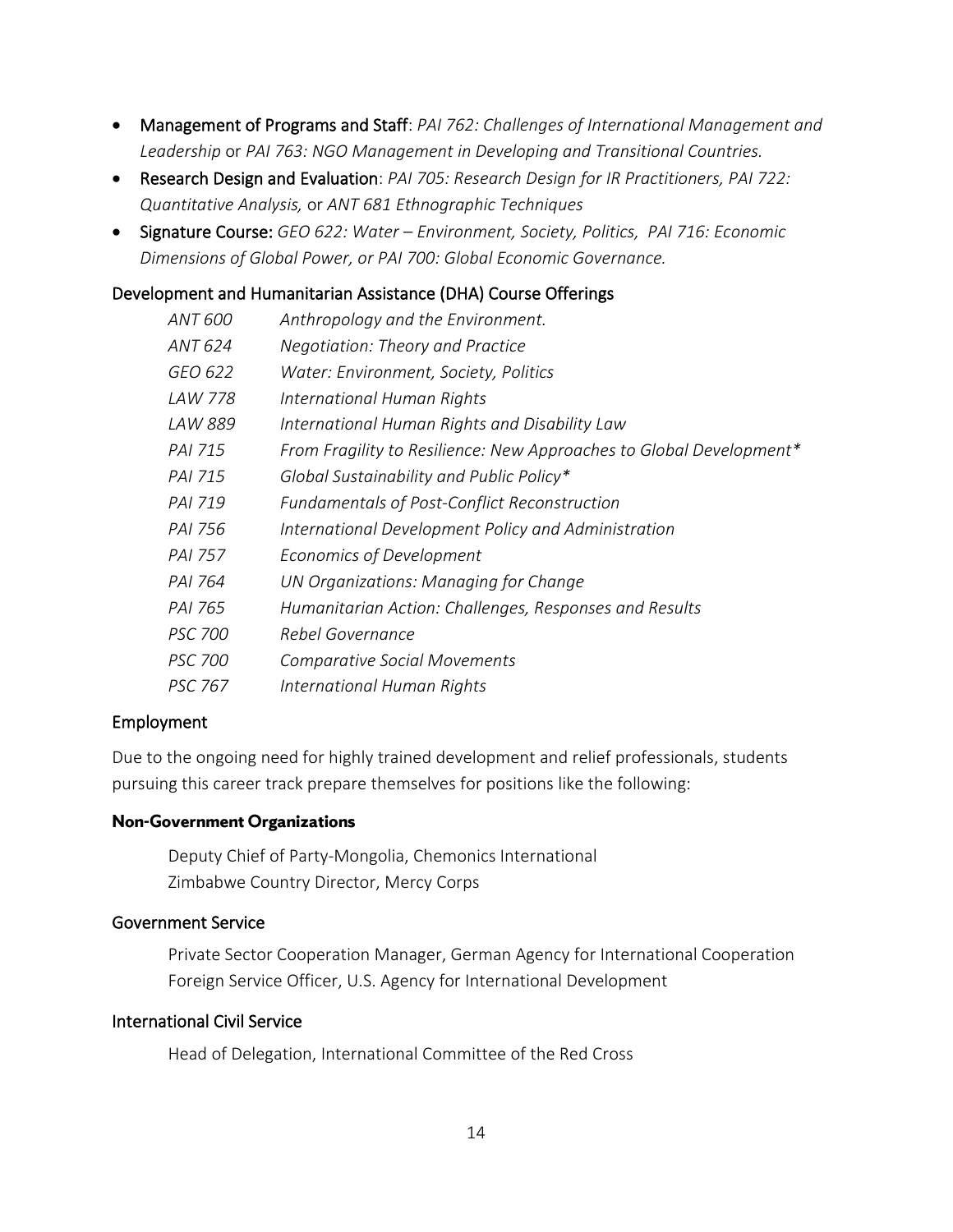## <span id="page-15-0"></span>GOVERNANCE, DIPLOMACY, & INTERNATIONAL ORGANIZATIONS (GDIO)

Nation-states remain pillars of the international system, even as the influence of non-state actors on international affairs, such as corporations or armed opposition groups, grows. Understanding international policy requires comprehension of the state's role as well as the influence of non-state actors.

In a world where diplomacy and policy analysis remain key to the practice of international affairs, the Governance, Diplomacy, and International Organizations career track provides students with the skills and training needed to understand interactions between states, the role of leadership within international and transnational organizations and objective analysis of such behavior.

This track draws on the Maxwell School's long history of leadership training and international policy analysis. This includes work on negotiation and conflict resolution, cultural awareness, political leadership, and organizational management.

### Career Track Faculty

Margaret Hermann, Advisor (PSC)

- Lamis Abdelaaty (PSC) and the Matthew Cleary (PSC) Seth Jolly (PSC) **Camaking Communist Communist Communist Communist Communist Communist Communist Communist Communist Communist Communist Communist Communist Communist Communist Communist Communist Communist Communist Commu** Audie Klotz (PSC) and Glyn Morgan (PSC) Steve Pike (PRL) Shawn Powers (PAIA)\* Robert Rubinstein (ANT) Vüksel Sezgin (PSC) James Steinberg (MAX) Cora True-Frost (LAW) Simon Weschle (PSC) Michael Williams (PAIA)
- Robert Daly (PAIA)\* Renée de Nevers (PAIA)

### Core Course Recommendations

Governance and diplomatic work requires professionals who can operate at the intergovernmental or international organizational level and are versed in a broad range of research methodologies.

As such, students are encouraged to consider the following classes for their core requirements:

- Economics: *PAI 720: Economic Principles for International Affairs.*
- Management of Programs and Staff: *PAI 762: Challenges of International Management and Leadership*.
- Research Design and Evaluation: *PAI 705: Research Design for IR Practitioners*.
- Signature Course: *HST 645: History of International Relations, or PRL 607: Advanced Public Diplomacy,* or *PSC 783: Comparative Foreign Policy, or PSC 788: Political Leadership*.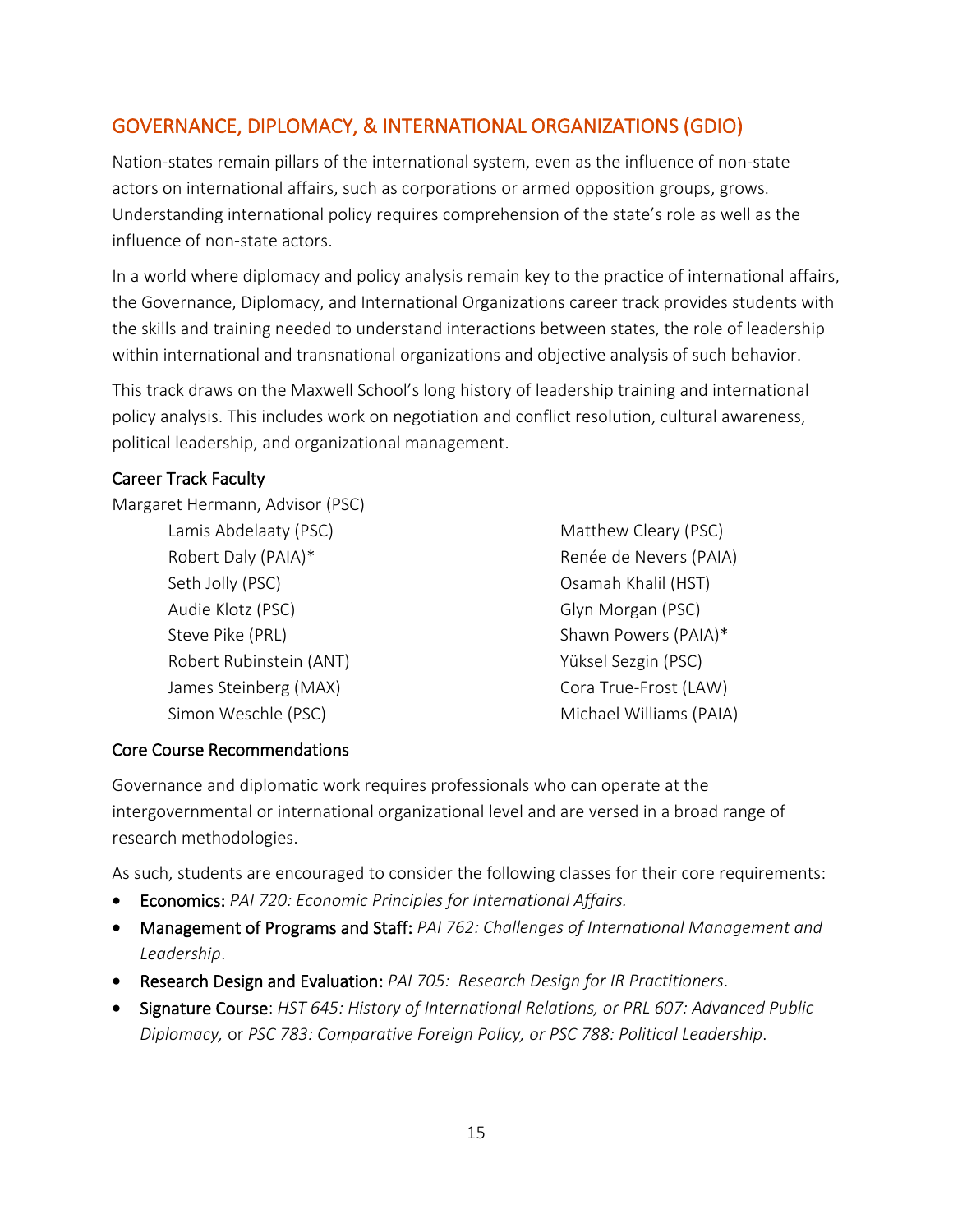#### Governance, Diplomacy, and International Organizations (GDIO) Course Offerings

| ANT 624        | Negotiation: Theory and Practice                          |
|----------------|-----------------------------------------------------------|
| LAW 778        | International Human Rights                                |
| LAW 810        | Emerging Issues in International Law                      |
| LAW 840        | Law of Armed Conflict                                     |
| PAI 600        | Contemporary U.S. - Mexico Relations                      |
| <i>PAI 700</i> | Who Will Rule the 21st Century?*                          |
| PAI 703        | Current Policy Issues in U.S.-Latin America Relations     |
| PAI 715        | International Trade and Economic Negotiation*             |
| PAI 718        | U.S. National Security and Foreign Policy                 |
| PAI 719        | <b>Fundamentals of Post-Conflict Reconstruction</b>       |
| PAI 764        | UN Organizations: Structure and Function                  |
| PRL 607        | Advanced Public Diplomacy                                 |
| <b>PSC 700</b> | Ethics and International Relations                        |
| <b>PSC 700</b> | Security, Economic, and Political Challenges in East Asia |
| <b>PSC 752</b> | International Law & Organizations                         |
| <b>PSC 759</b> | Crisis Management                                         |
| PSC 767        | International Human Rights                                |
| PSC 788        | Political Leadership                                      |

#### Employment

The GDIO track serves as a foundation for careers in the Foreign Service and foreign affairs ministries and prepares students for positions like the following:

#### National Civil Service

Senior Officer, Alberta Ministry of International and Intergovernmental Relations Democracy and Governance Officer, U.S. Agency for International Development Deputy Director General, Vietnamese Ministry of Foreign Affairs

### International Civil Service

Speechwriter, United Nations General Assembly Program Office, United Nations Institute for Training and Research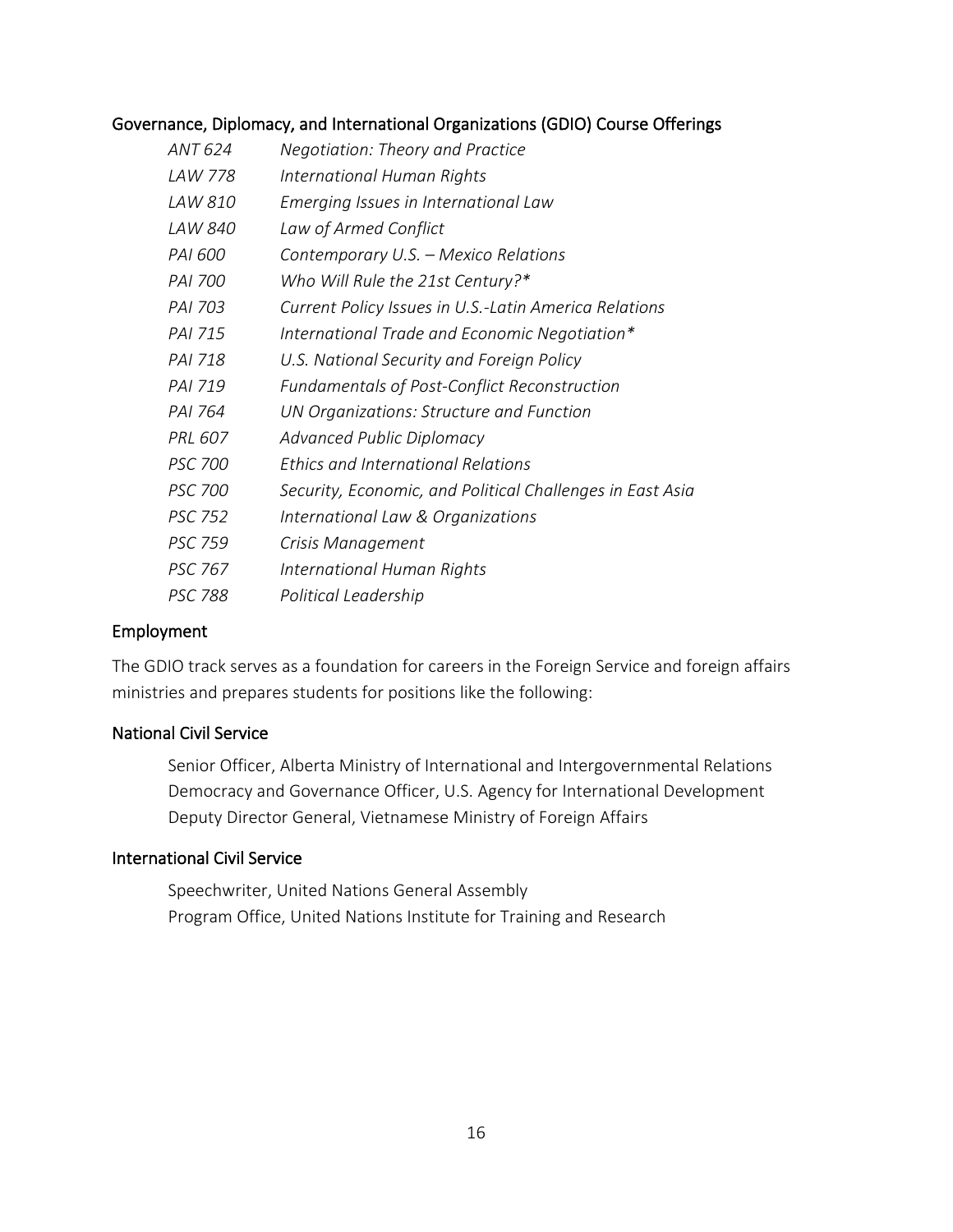## <span id="page-17-0"></span>INTERNATIONAL POLITICAL ECONOMY: FINANCE, TRADE & MIGRATION

A basic understanding of economic principles is an indispensable part of the international affairs graduate's toolkit. This need is more vital as global economic factors drive the rise in populism and threaten a return to the protectionism that aggravated international conflict during the inter-war period. More recently, the Great Recession and the advance in automation raise profound questions about the efficacy of economic policy and international economic governance.

The career track focuses on the economic relationship between states. It also examines the incentives facing non-state actors in the realms of international trade, finance and migration while probing how technological and climate change impacts international conflict and cooperation. By focusing on the link between economics and politics, International political economy (IPE) taps into an older tradition of economic theory that is increasingly relevant for understanding the geopolitical forces buffeting the international system today.

Students are exposed to everything from bond and currency markets to global value chains, the economics of tariffs and financial sanctions and the evolving roles of competing international financial institutions. They learn how to apply and interpret political economy principles and data to the evolving relationship between the world's two leading powers – the United States and China. They study the tradeoffs experienced by emerging market economies as they liberalize capital flows. Furthermore, IPE students develop a sophisticated understanding of how principles of economic geography and agglomeration shape the illicit global economy governed by transnational criminal organizations.

#### Career Track Faculty

Stuart Brown, Advisor (PAIA) Kristy Buzard (ECN) and Bejoy Das Gupta (PAIA)\* Margarita Estevez-Abe (PSC) Margarita Estevez-Abe (PSC) Seth Jolly (PSC) aniel McDowell (PSC) John McPeak (PAIA) Devashish Mitra (ECN)

Tod Rutherford (GEO) Simon Weschle (PSC)

### Core Option Recommendations

International political economy requires a distinct skillset to equip students to engage in economic and econometric analysis within the international financial governance sector.

For this reason, students are encouraged to enroll in the following classes as part of their core requirements.

• Economics: Either *PAI 723: Economics for Public Decisions* or *ECN 601: Survey of Microeconomics.*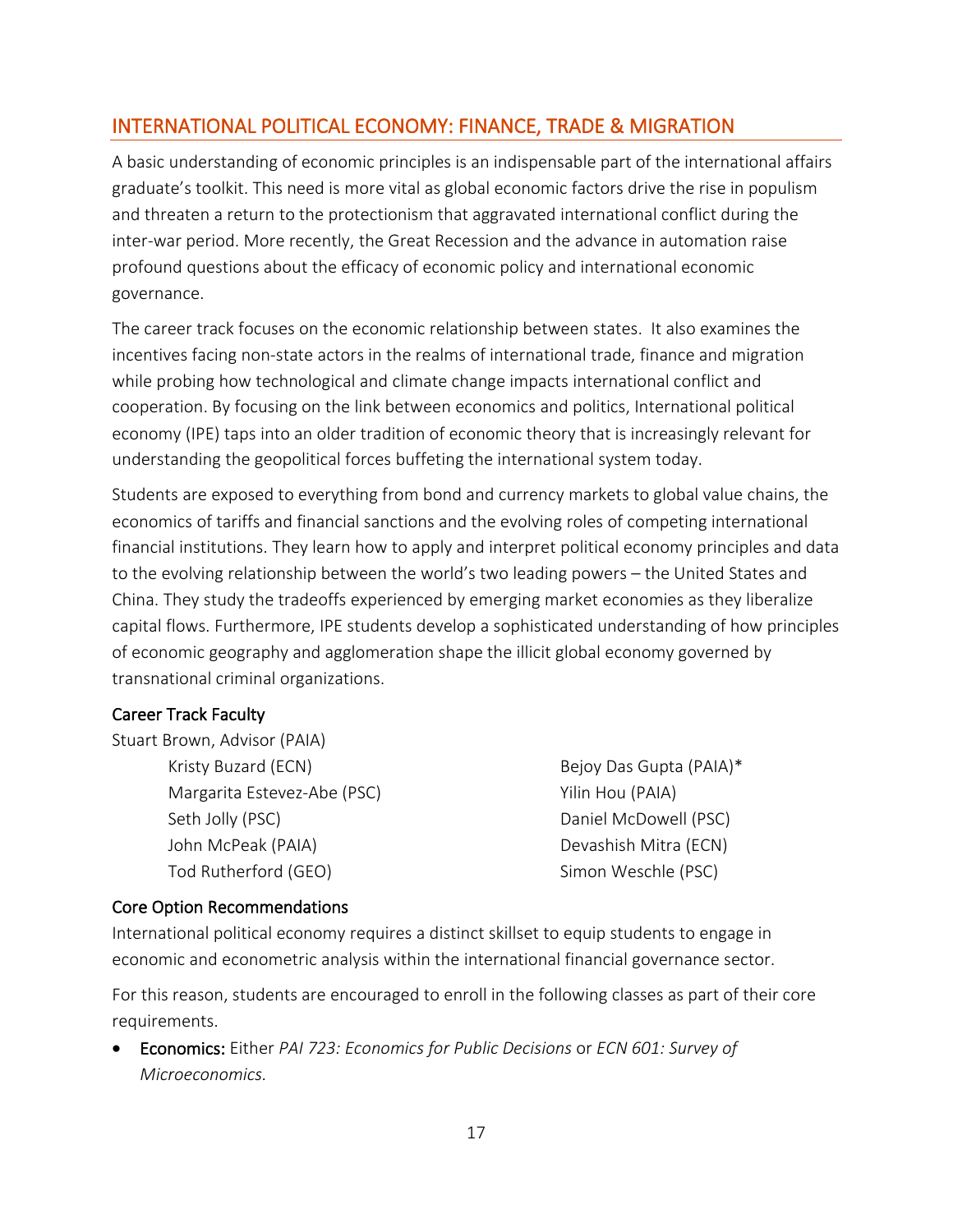- Statistics and Research Design and Evaluation: *ECN 521: Economic Statistics* (statistics requirement) and *ECN 522: Econometrics* (research design and evaluation requirement) or *PAI 721: Introduction to Statistics* and *PAI 722: Quantitative Analysis.*
- Management of Programs and Staff: *PAI 762: International Management and Leadership*.
- Signature Course: *PAI 716: Economic Dimensions of Global Power or PSC 700: Global Economic Governance*

#### International Political Economy: Finance, Trade and Migration Courses

| <b>LAW 727</b> | International Business Transactions                                 |
|----------------|---------------------------------------------------------------------|
| PAI 700        | Follow the Money: Key Issues in Illicit Finance                     |
| <b>PAI 700</b> | Sustainable Development, Security, and the Frontier of Finance*     |
| PAI 715        | From Fragility to Resilience: New Approaches to Global Development* |
| PAI 715        | Issues in Global Economic and Financial Security*                   |
| PAI 715        | International Trade & Economic Negotiation*                         |
| PAI 716        | Economic Dimensions of Global Power                                 |
| <b>PAI 757</b> | Development Economics                                               |
| PAI 790        | Public Finance: An International Perspective                        |
| <b>PSC 700</b> | Politics and Demographic Aging                                      |
| <b>PSC 700</b> | Global Economic Governance                                          |
| <i>PSC 700</i> | Security, Economic, and Political Challenges in East Asia           |

#### Employment

The track prepares students for an array of jobs linked to international economics, including international business, banking and finance, trade and commerce, sovereign risk analysis, public finance, and international economic policy.

Students pursuing this career track can pursue positions like the following:

#### National Civil Service

Policy Analyst, Australian Department of the Treasury International Economist, U.S. Department of the Treasury

#### International Civil Service

Researcher, International Monetary Fund, Financial Research-Banking Sector Resource Management Specialist, Inter-American Development Bank Economist, Organization for Economic Cooperation and Development

#### Private Sector

<span id="page-18-0"></span>General Manager, NALA Import-Export Founder and CEO, Norwegian Risk Consulting International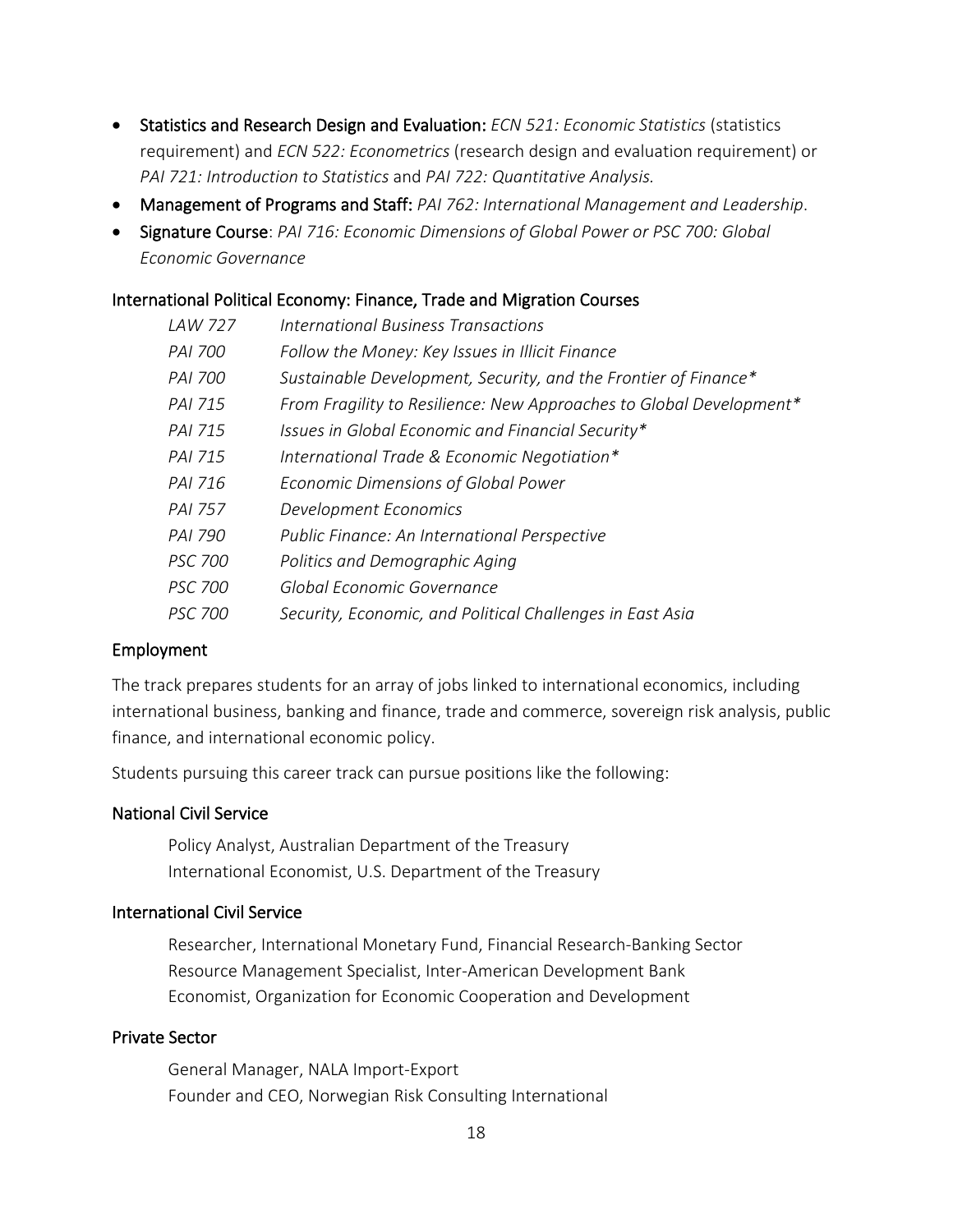## PEACE, SECURITY AND CONFLICT (PSC)

The post-Cold War and post-9/11 world forced a change in thinking about the dynamic relationship between Peace, Security, and Conflict. Security is critical to stability and development. New security challenges can emerge rapidly, forcing actors to confront complex and unfamiliar challenges while continuing to address historic tensions. Changing power relationships can create new anxieties. New technologies both pose security threats and provide opportunities to promote peace. The rise of non-state actors also forces governments and international organizations to adapt their strategies to better address human security and understand conflict drivers.

Those interested in careers in security studies, conflict management, and peacebuilding must understand how these new challenges affect the international environment. This understanding allows for the development of more effective policies by nation-states, international agencies, and non-governmental organizations to address threats to international peace and security.

Coursework in this track incorporates issues critical to an understanding of peace, security, and conflict. This includes conflict drivers and peacebuilding strategies, national and international security, post-conflict reconstruction, spoilers of peace, civil-military relations, international cooperation, intelligence, military operations and strategy, and transnational threats.

#### Career Track Faculty

Renée de Nevers, Advisor (PAIA) James Baker (LAW) A. Peter Castro (ANT) Michael Ebner (HST) Miriam Elman (PSC) Constance Freeman (PAIA)\* Catherine Gerard (PAIA) Ryan Griffiths (PSC) Azra Hromadzic (ANT) Natalie Koch (GEO)  $\blacksquare$  James Keagle (PAIA)\* Gladys McCormick (HST) The Controller Robert Murrett (PAIA) Robert Rubinstein (ANT) and Steinberg (MAX)

Brian Taylor (PSC) and the Controller Michael Williams (PAIA)

#### Core Course Recommendations

Students pursuing careers in peace, security and conflict work should develop an understanding of the conflict cycle, be prepared to work in either the governmental or non-governmental sector, and conduct research to support programming, general analysis or policy advocacy.

For this reason, students are encouraged to consider the following classes as part of their core requirements.

• Economics: *PAI 720: Economic Principles for International Affairs*.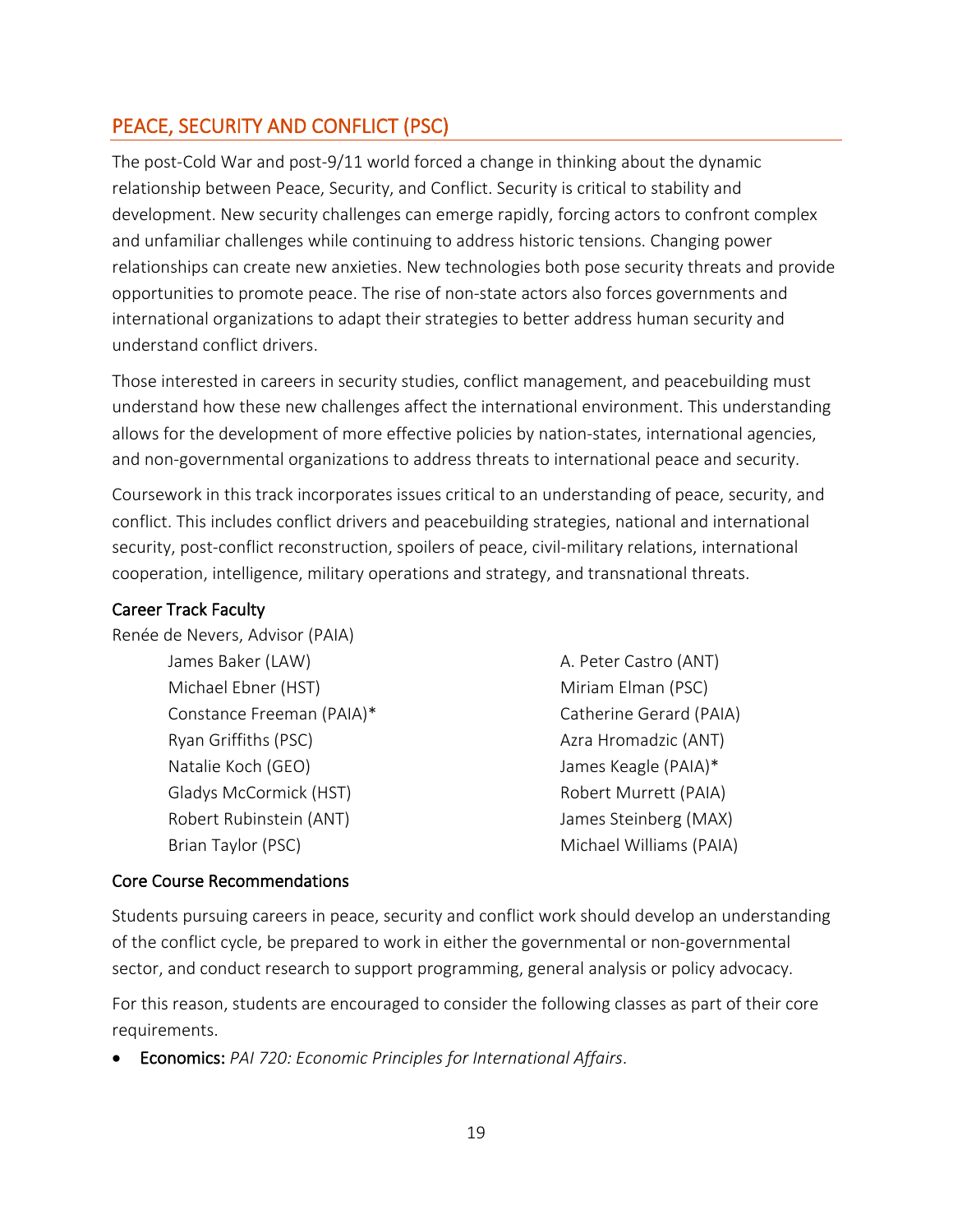- Management of Programs and Staff: *PAI 762: Challenges of International Management and Leadership* or *PAI 763: NGO Management in Developing and Transitional Countries.*
- Research Design and Evaluation: *PAI 705: Research Design for International Relations Practitioners*, *PRL 611: Public Relations Research*, or *ANT 681 Ethnographic Techniques*.
- Signature Course: *ANT 707: Culture in World Affairs*, *or HST 645: History of International Relations, or PRL 607: Advanced Public Diplomacy, or PSC 783: Comparative Foreign Policy, or PSC 788: Political Leadership.*

#### Peace, Security, and Conflict (PSC) Course Offerings

| ANT 624        | Negotiation: Theory and Practice                                     |
|----------------|----------------------------------------------------------------------|
| LAW 778        | International Human Rights                                           |
| LAW 822        | National Security & Counterterrorism Research Center                 |
| PAI 700        | Strategic Foresight in International Relations*                      |
| <b>PAI 715</b> | Evolving Global Security Landscape*                                  |
| PAI 718        | U.S. National Security: Defense and Foreign Policy                   |
| PAI 719        | <b>Fundamentals of Post-Conflict Reconstruction</b>                  |
| PAI 730        | Central Challenges to National Security Law and Policy               |
| PAI 738        | U.S. Intelligence Community: Governance and Practice, 1947 - Present |
| PAI 739        | U.S. Defense Strategy: Military Posture and Combat Operations        |
| PAI 765        | Humanitarian Action: Challenges, Responses and Results               |
| <b>PSC 700</b> | Security, Economic, and Political Challenges in East Asia            |
| PSC 749        | International Security Theory                                        |
| <b>PSC 759</b> | Crisis Management                                                    |
| <i>PSC 788</i> | Political Leadership                                                 |

#### Employment

Due to the consistent challenges to international peace and security, students pursuing this career track are prepared for positions similar to the following currently held by Maxwell alumni:

#### Non-Governmental Organizations

Senior Fellow, Center for Security Policy Program Executive, Friedrich Naumann Foundation for Freedom

#### Government Service

Director of Foreign Affairs, Afghan National Security Council Deputy Director, Estonian Ministry of Defense

#### Private Sector

International Policy Analyst, RAND Corporation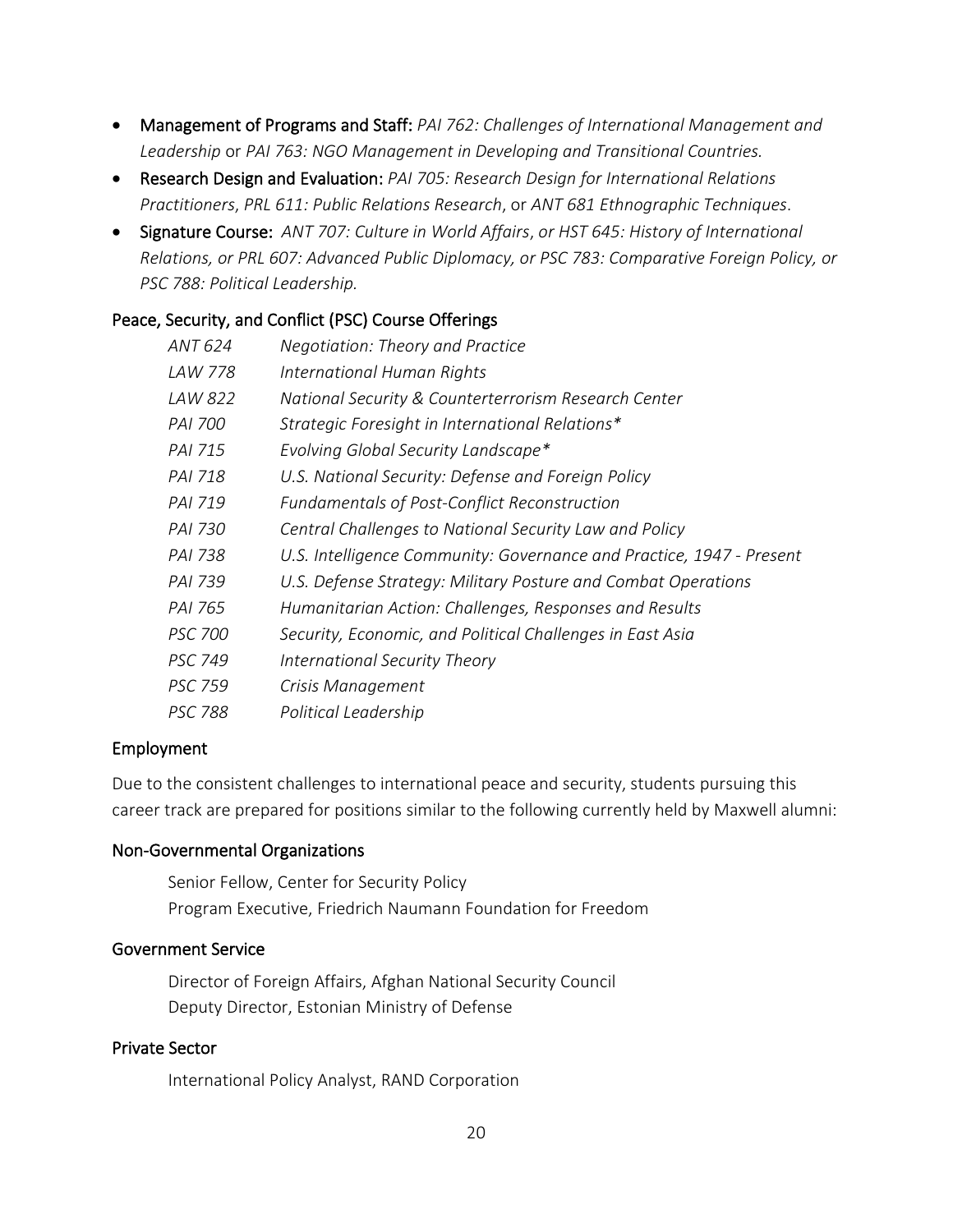### <span id="page-21-0"></span>REGIONAL CONCENTRATION (REG)

Students with a strong interest in a particular country or region may choose to pursue a regional specialization to expand their area expertise. Through this understanding, professionals can best structure development programs, assess conflict drivers, and anticipate developments in a country or region.

These skills ensure programmatic success and preparedness for any eventuality. Students pursuing this option may count six hours of graduate language study towards the track and are encouraged to consider opportunities at world partner institutions.

#### Career Track Faculty

#### Africa:

Erin Hern (PSC) and Erin Hern (PSC) and Erin Hern (PSC) Jok Madut Jok (ANT) John McPeak (PAIA)

#### East Asia and South Asia:

Dimitar Gueorguiev (PSC) Masood Hyder (PAIA) George Kallendar (HST) Norman Kutcher (HST) Devashish Mitra (ECN) Devashish Mitra (ECN) Farhana Sultana (GEO)

#### Europe and Eurasia:

Azra Hromadzic (ANT) Seth Jolly (PSC) Natalie Koch (GEO) Glyn Morgan (PSC)

#### Latin America:

#### Middle East and North Africa:

Hossein Bashiriyeh (PSC) Timur Hammond (GEO) Osamah Khalil (HST) Yuksel Sezgin (PSC) Yael Zeira (PSC)

#### Core Course Recommendations

Regionally-focused work requires the ability to operate at the intergovernmental or international level and a range of research methodologies.

As such, students are encouraged to consider the following classes for their core requirements:

S.N. Sangmpam (PSC) Martin Shanguhyia (HST)

Mona Bhan (ANT) Margarita Estevez-Abe (PSC)

Brian Taylor (PSC) Michael Williams (PAIA)

Hans Buechler (ANT) Matthew Cleary (PSC) Phllip French (PAIA)\* Gladys McCormack (HST)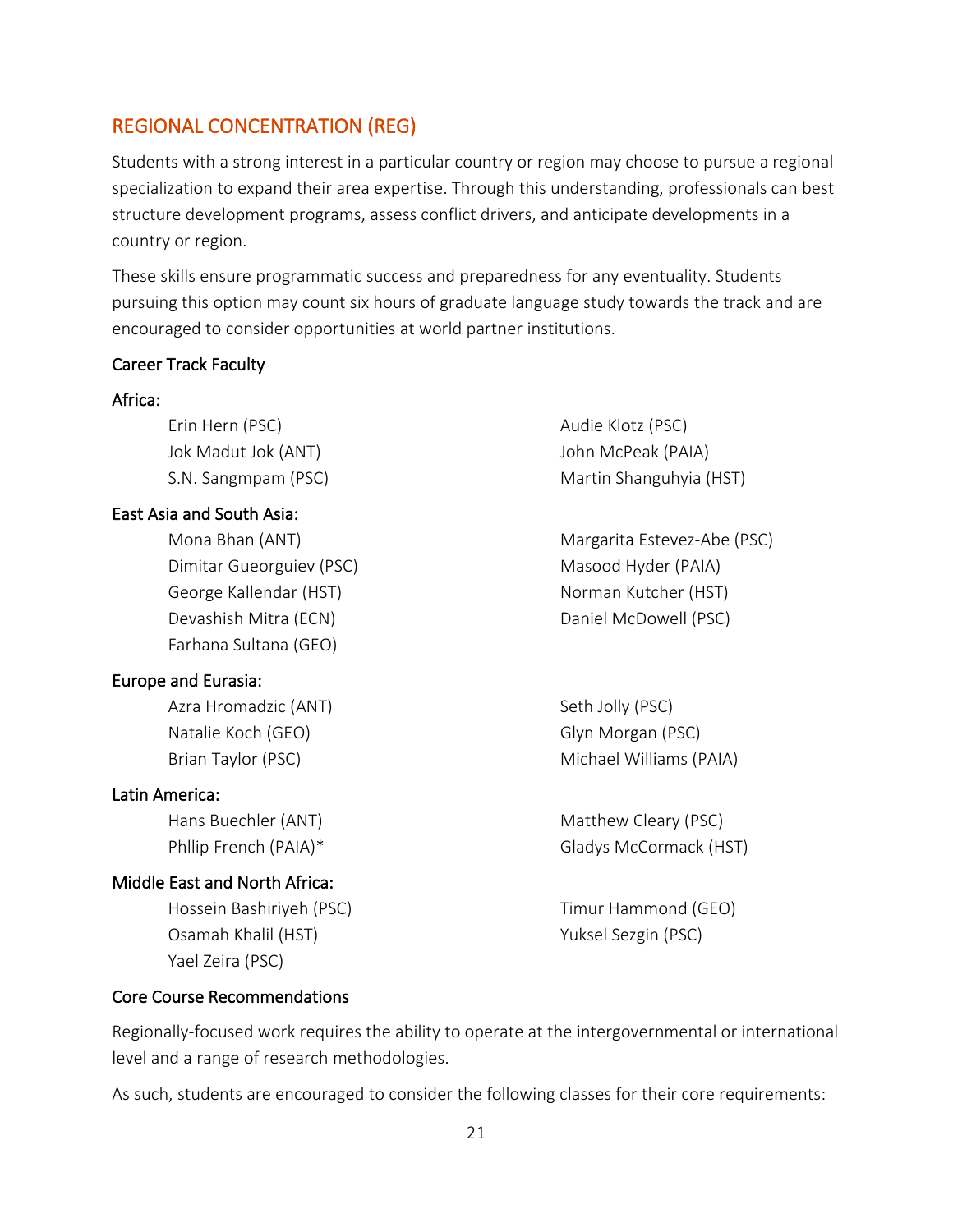- Economics: *PAI 720: Economic Principles for International Affairs*
- Management of Programs and Staff: P*AI 762: Challenges of International Management and Leadership* or *PAI 763: NGO Management in Developing and Transitional Countries.*
- Research Design and Evaluation: *PAI 705: Research Design for IR Practitioners.*
- Signature Course: *HST 645: History of International Relations* or *PSC 783: Comparative Foreign Policy.*

#### **Regional (Reg) Course Offerings**

#### Africa

| PAI 500 | African International Relations |
|---------|---------------------------------|
| PAI 500 | Politics of Africa              |

#### East Asia and South Asia

| PAI 715 | China's Rise and Challenges to the Global Order*         |
|---------|----------------------------------------------------------|
| PSC 700 | Security, Economic and Political Challenges in East Asia |

#### Europe and Eurasia

| LAW 889 | International Human Rights and Disability Law |
|---------|-----------------------------------------------|
| PSC 700 | Politics and Demographics of Aging            |

#### Latin America

| PAI 600 | Contemporary U.S.-Mexico Relations            |
|---------|-----------------------------------------------|
| PAI 703 | Current Issues in US-Latin American Relations |

### Middle East and North Africa

| GEO 500 | <b>Mapping Desert Geopolitics</b> |
|---------|-----------------------------------|
| PSC 768 | Law, Courts, and Human Rights     |

### Employment

Regional knowledge strengthens students' career marketability, better aligning them with targeted opportunities and preparing them for positions like the following:

### Non-Governmental Organizations

Public Relations Specialist and Program Coordinator, America and China Int'l Foundation Program Officer, Asia Program, The Henry Luce Foundation

#### National Civil Service

Director, Office of the Pacific Basin, U.S. Department of Commerce Political and Public Diplomacy Officer, U.S. Mission to the African Union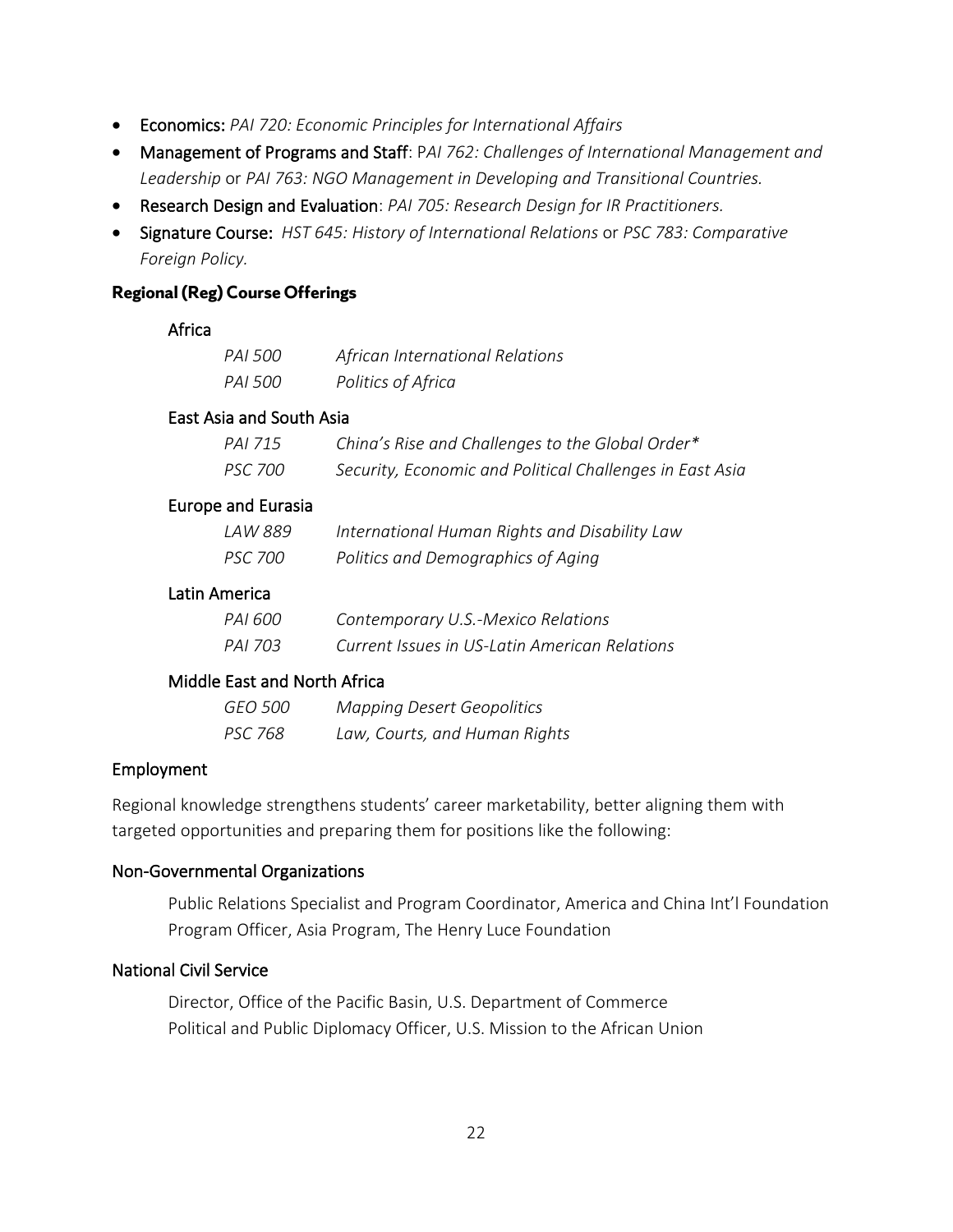## <span id="page-23-0"></span>JD/MAIR JOINT DEGREE PROGRAM

To meet the need for international affairs specialists able to negotiate complex international legal issues, the Department of Public Administration and International Affairs and the Syracuse University College of Law offer a joint Juris Doctor/Master of Arts in International Relations (JD/MAIR) program authorized by Syracuse University and the New York State Board of Regents.

### JD/MAIR PROGRAM SEQUENCE

Students in the joint JD/MAIR program obtain both the Juris Doctor and MAIR degrees with a minimum of 100 overall credits, including 72 credits at the Syracuse University College of Law and 28 credits within the Department of Public Administration and International Affairs.

The joint degree is completed in the same time as the stand-alone JD, plus one summer of coursework. Students will take College of Law courses during their first academic year. During the final four semesters, students take a combination of College of Law courses and 22 credits at Maxwell, which meet the MAIR requirements.

JD/MAIR students typically pursue an internship and coursework (6 credits at Maxwell) during the summer following their 1L or 2L years to meet the requirement for the MAIR.

### JD/MAIR - Course Requirements

Students in this degree program complete 28 credits of Maxwell coursework, including 19 credits of core and signature courses for the MAIR and 9 credits of career track coursework. The remainder of the coursework consists of College of Law coursework applied to the MAIR degree.

These courses must address an aspect of international affairs and be graded a "B" or better. Examples of such courses include: International Law, International Business Transactions, Comparative Law, International Organizations, Conflict of Laws, and the International Human Rights Seminar. Students should consult with the Associate Director regarding current course offerings and their applicability to the MAIR degree program.

### JD/MAIR Program Faculty

| James Baker    | Tara Helfman    |
|----------------|-----------------|
| Robert Murrett | Keli Perrin     |
| William Snyder | Cora True-Frost |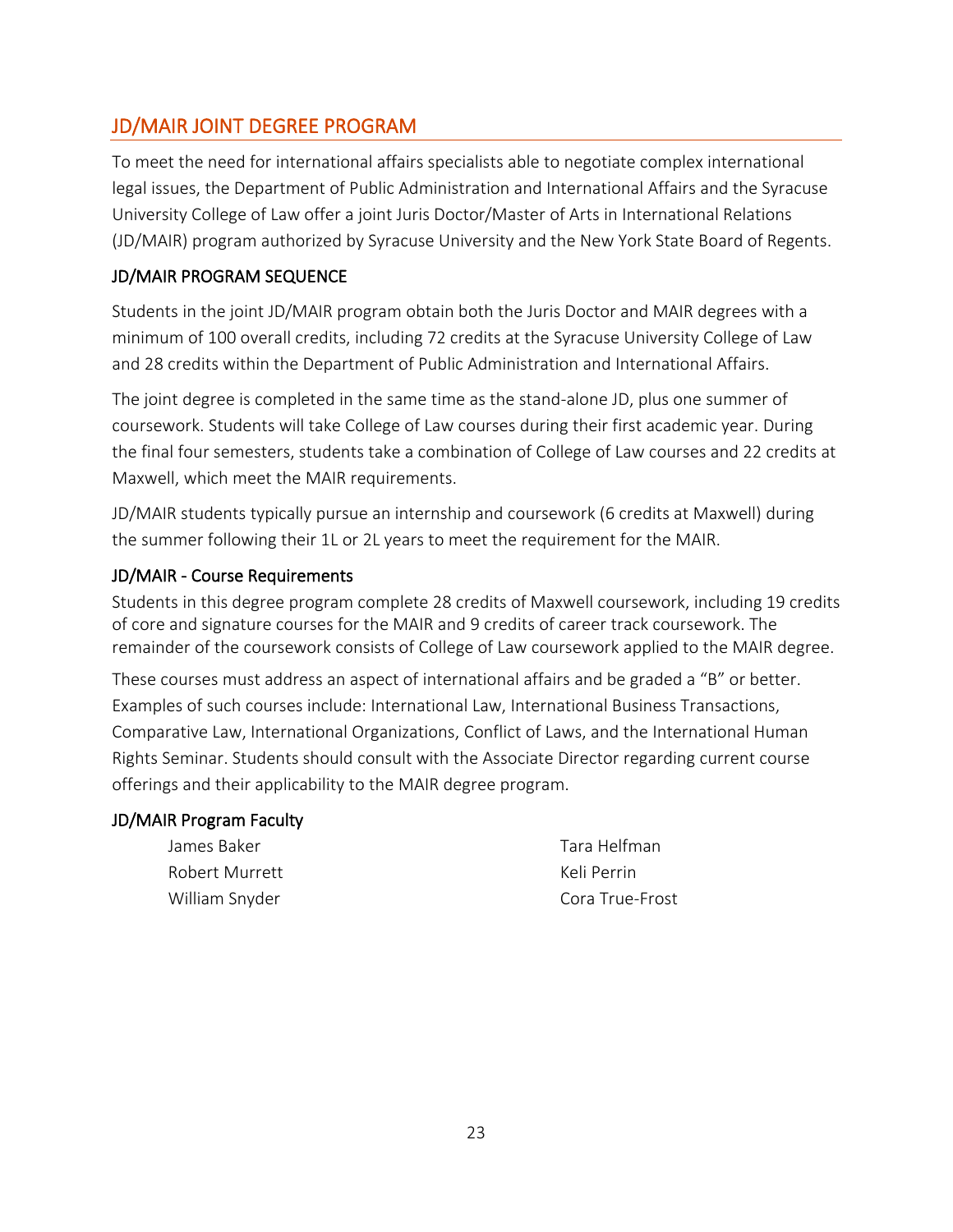## **JOINT JD/MAIR COURSE PLANNING SHEET**

<span id="page-24-0"></span>

| Competencies                           | Course Options                                                 | Semester Taken | Credits |
|----------------------------------------|----------------------------------------------------------------|----------------|---------|
| <b>Core Coursework</b>                 |                                                                |                |         |
| IR Theory & Practice                   | PAI 710: International Actors & Issues (Fall of 2L year)       |                |         |
| <b>Statistical Analysis</b>            | PAI 721: Introduction to Statistics                            |                |         |
|                                        | PSC 693: Introduction to Quantitative Political Analysis       |                |         |
|                                        | <b>ECN 521: Economic Statistics</b>                            |                |         |
| <b>Economic Analysis</b>               | PAI 720 : Economic Principles for International Affairs        |                |         |
|                                        | PAI 723: Economics for Public Decisions                        |                |         |
|                                        | ECN 601: Survey of Microeconomic Theory                        |                |         |
| <b>Research Methodology &amp;</b>      | ANT 681: Ethnographic Techniques                               |                |         |
| Evaluation                             | PAI 705: Research Methods for International Relations          |                |         |
|                                        | PAI 722: Quantitative Analysis                                 |                |         |
|                                        | PRL 611: Public Relations Research                             |                |         |
| Management of Programs &               | PAI 762: International Management & Leadership                 |                |         |
| <b>Staff</b>                           | PAI 763: NGO Management in Developing & Transitional Countries |                |         |
| <b>Signature Course</b>                | Choice of Signature Course:                                    |                |         |
| <b>Negotiation and Crisis Response</b> | PAI 706: International Relations Capstone Simulation           |                |         |
| <b>Career Track</b>                    | 1)                                                             |                |         |
|                                        | 2)                                                             |                |         |
|                                        | 3)                                                             |                |         |
|                                        | 4) College of Law Course (must be a B or better)*              |                |         |
| <b>Elective Coursework</b>             | 1) College of Law Course (must be a B or better)*              |                |         |
|                                        | 2) College of Law Course (must be a B or better)*              |                |         |
|                                        | 3) College of Law Course (must be a B or better)*              |                |         |
| <b>Total Credits</b>                   |                                                                |                | 40      |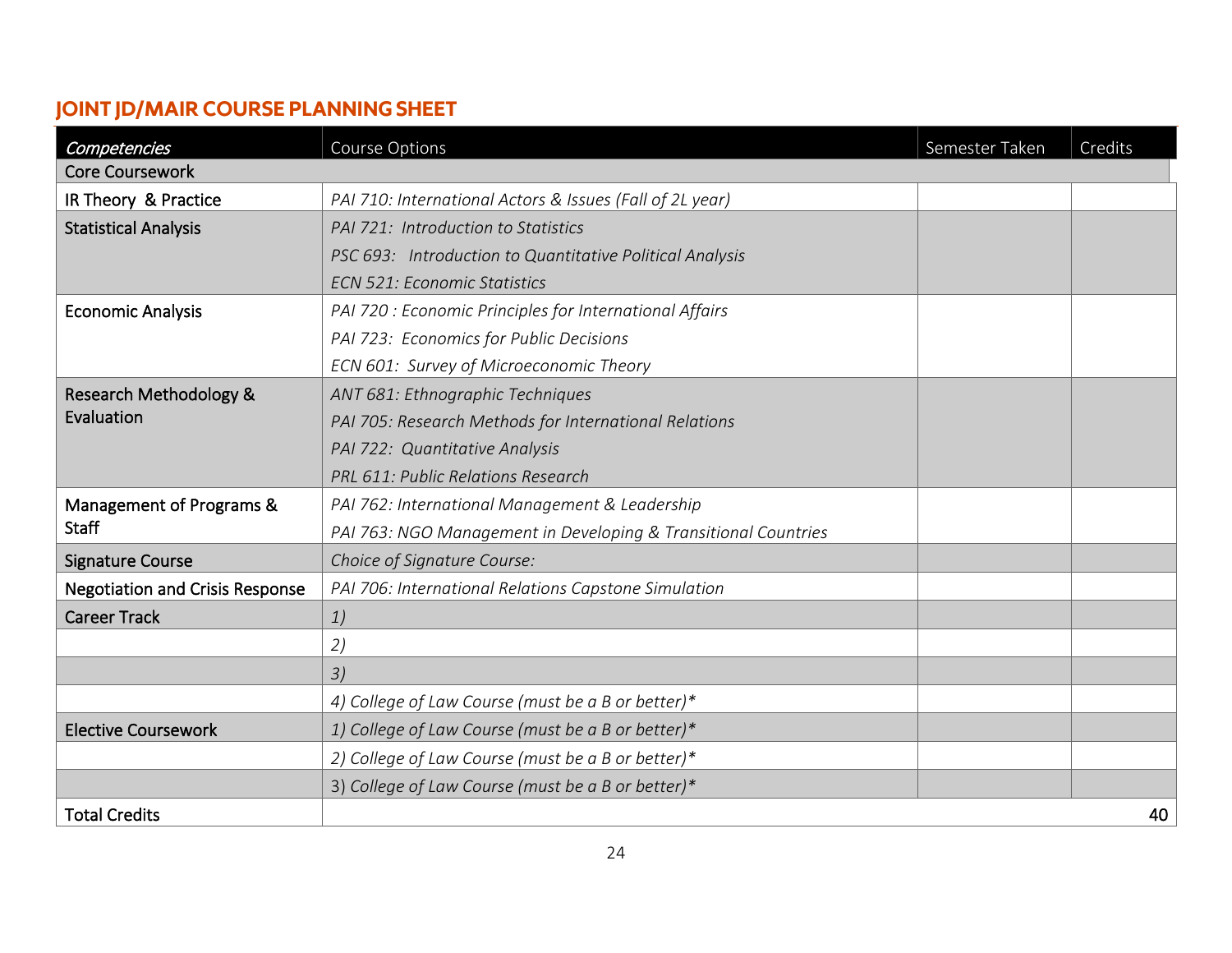## <span id="page-25-0"></span>MAIR/MASTER OF PUBLIC ADMINISTRATION (MPA)

Since inception in 1924, the Masters of Public Administration (MPA) degree at the Maxwell School has greatly influenced the field of public administration through its distinguished faculty and alumni. The degree prepares students for public sector management challenges and provides context for public policy analysis.

The interaction between international relations and public administration makes the dual-degree option an invaluable experience for students seeking a career valuing the combination of international expertise and public management skills. The dual-degree is completed in two years of full time study and allows for an extended professional internship.

Admitted students begin their studies in the summer with the MPA core courses and complete the joint program requirements in two years of full-time study. Internal candidates from the international relations and public administration degrees are considered for the joint degree program on an individual basis.

Students in the dual-degree program complete all core requirements for each degree. They then build two topical areas of study/career track concentrations (one in international relations and one in public administration). More information on the requirements, processes, and timelines for the MPA degree are in the 2020-2021 Master of Public Administration Handbook, available from the Department of Public Administration and International Affairs.

### Program Sequence

The MPA/MAIR degree requires students to complete core requirements for both individual degrees as part of 58 credits of total graduate coursework. Most students spend three semesters on Syracuse University's main campus and at least one semester conducting overseas research or professional development opportunities in their chosen field of focus.

The MAIR handbook provides a more detailed course planning sheet, as well as information on international opportunities and off-campus practical development.

## MPA/MAIR - Dual-Degree Program

### Core Requirements (31 credits)

*PAI 600 PA Colloquium PAI 705 Research Design* OR *ANT 681 Ethnographic Techniques* OR *PAI 722 Quantitative Analysis[5](#page-26-0)* OR *PRL 611Public Relations Research[6](#page-26-1)*

<sup>&</sup>lt;sup>5</sup> If a student uses PAI 722 to fulfill the IR research design requirement, they would still have to complete 58 credits of coursework for the dual-degree.<br><sup>6</sup> With faculty permission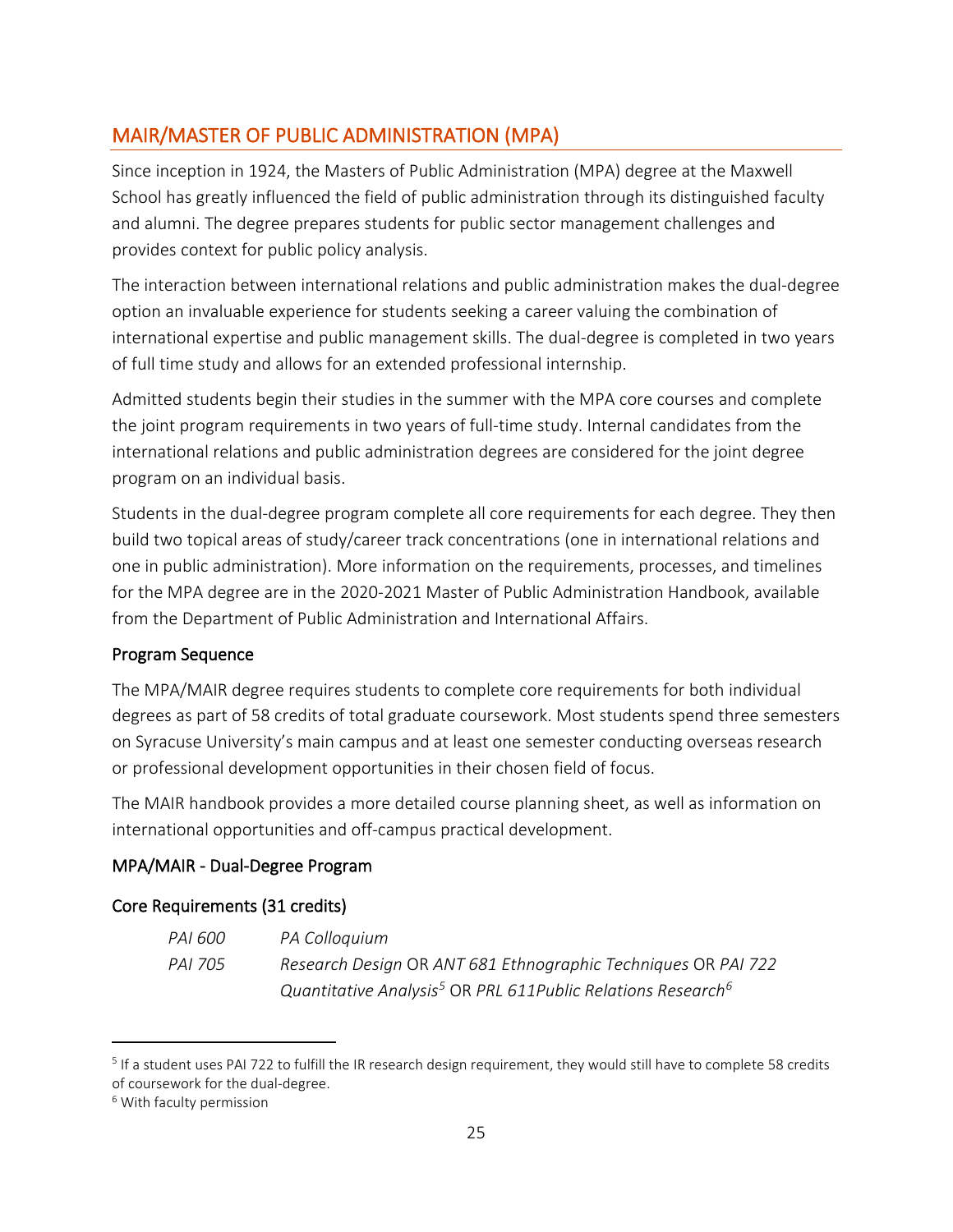| PAI 710 | International Actors and Issues                                    |
|---------|--------------------------------------------------------------------|
| PAI 712 | Public Organizations & Management OR PAI 748 Non-Profit Management |
|         | OR PAI 762 Challenges of International Management and Leadership   |
|         | OR PAI 763 NGO Management in Developing and Transitional Countries |
| PAI 721 | Introduction to Statistics                                         |
| PAI 722 | Quantitative Analysis <sup>7</sup>                                 |
| PAI 723 | Economics for Public Decisions                                     |
| PAI 734 | Public Budgeting                                                   |
| PAI 752 | MPA Workshop                                                       |
| PAI 753 | Leadership and Public Policy                                       |
| PAI 755 | <b>Public Administration and Democracy</b>                         |
|         |                                                                    |

#### One Signature Course from the following selections (Three credits):

*ANT 707: Culture in World Affairs GEO 622: Water – Environment, Society, Politics HST 600/PAI 600: Contemporary U.S-Mexico Relations HST 645: History of International Relations PAI 683: Central Challenges in National Security Law & Policy PAI 716: Economic Dimensions of Global Power PRL 607: Advanced Public Diplomacy PSC 700: Global Economic Governance PSC 783: Comparative Foreign Policy PSC 788: Political Leadership*

#### Career Track Coursework (12 credits)

Four internationally focused courses drawn from PAIA offerings and the broader Maxwell School. This should include one professional practicum/internship in the selected career track area.

#### Three PAI electives (Nine credits)

Three courses that carry a PAI prefix.

#### One International Relations Elective (Three credits)

This is drawn from an internationally focused course from the broader Syracuse University community.

<span id="page-26-1"></span><span id="page-26-0"></span><sup>&</sup>lt;sup>7</sup> If a student uses PAI 722 to fulfill the IR research design requirement, they would still have to complete 58 credits of coursework for the dual-degree.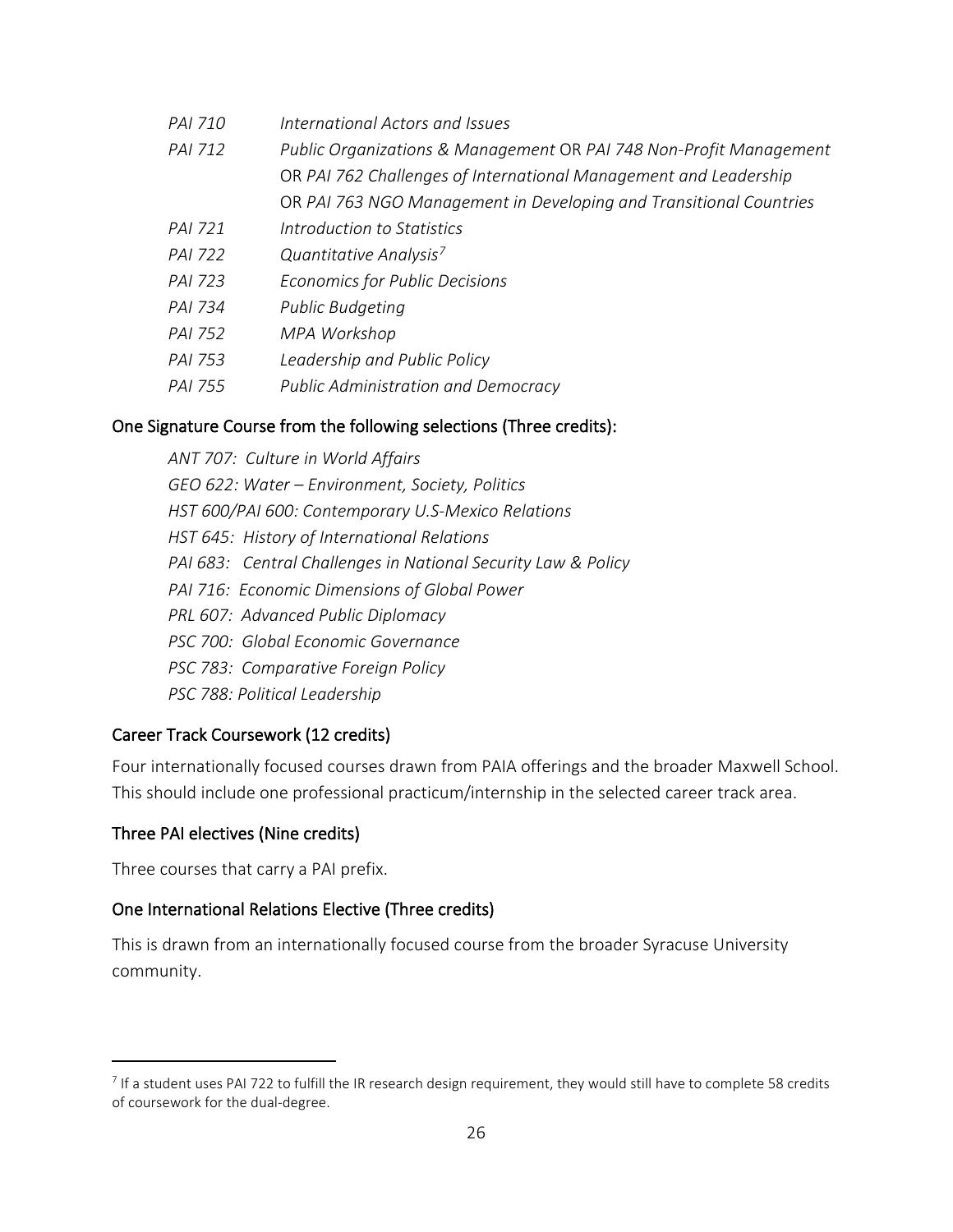## <span id="page-27-0"></span>JOINT MAIR/MPA COURSE PLANNING SHEET

| PUBLIC ADMINISTRATION CORE COURSES                                                                                                    |                |
|---------------------------------------------------------------------------------------------------------------------------------------|----------------|
| PAI 600: PA Colloquium (July)                                                                                                         | 1              |
| PAI 734: Public Budgeting (July/F)                                                                                                    | 3              |
| PAI 755: Public Administration and Democracy (Aug)                                                                                    | 3              |
| PAI 722: Quantitative Analysis (Sp)                                                                                                   | 3              |
| <b>INTERNATIONAL RELATIONS CORE COURSES</b>                                                                                           |                |
| International Relations: PAI 710: Int'l Actors and Issues (F)                                                                         | 3              |
| Research Design and Evaluation: National Section of the Section of the Section of the Section of the Section o                        | 3              |
| <b>SIGNATURE COURSE</b>                                                                                                               |                |
| Interdisciplinary Signature Course (select one from page 11):                                                                         | 3              |
|                                                                                                                                       |                |
| <b>SHARED CORE COURSES</b>                                                                                                            |                |
| Economics: PAI 723: Economics for Public Decisions (F)                                                                                | 3              |
| Statistics: PAI 721: Introduction to Statistics (F)                                                                                   | 3              |
| Management: Management:                                                                                                               | 3              |
| <b>CAPSTONE COURSES</b>                                                                                                               |                |
| PAI 752: MPA Workshop (May/June)                                                                                                      | 3              |
| PAI 753: Executive Leadership (June)                                                                                                  | 3              |
|                                                                                                                                       |                |
|                                                                                                                                       | $\overline{3}$ |
|                                                                                                                                       |                |
|                                                                                                                                       |                |
|                                                                                                                                       |                |
| <b>ELECTIVE COURSES</b>                                                                                                               |                |
| MPA Program of Study (optional) MPA Program and Control of Study (optional)                                                           |                |
|                                                                                                                                       | 3              |
|                                                                                                                                       | 3              |
|                                                                                                                                       | 3              |
| IR Elective: The Contract of The Contract of The Contract of The Contract of The Contract of The Contract of T                        | $\overline{3}$ |
|                                                                                                                                       | 58             |
| GLOBAL INTERNSHIP: At least one Career Track or Elective Course must consist of an internship.                                        |                |
| Organization:<br><u> 1980 - Jan Samuel Barbara, martin da shekara 1980 - An tsara 1980 - An tsara 1980 - An tsara 1980 - An tsara</u> |                |

### <span id="page-27-1"></span>LANGUAGE REQUIREMENT: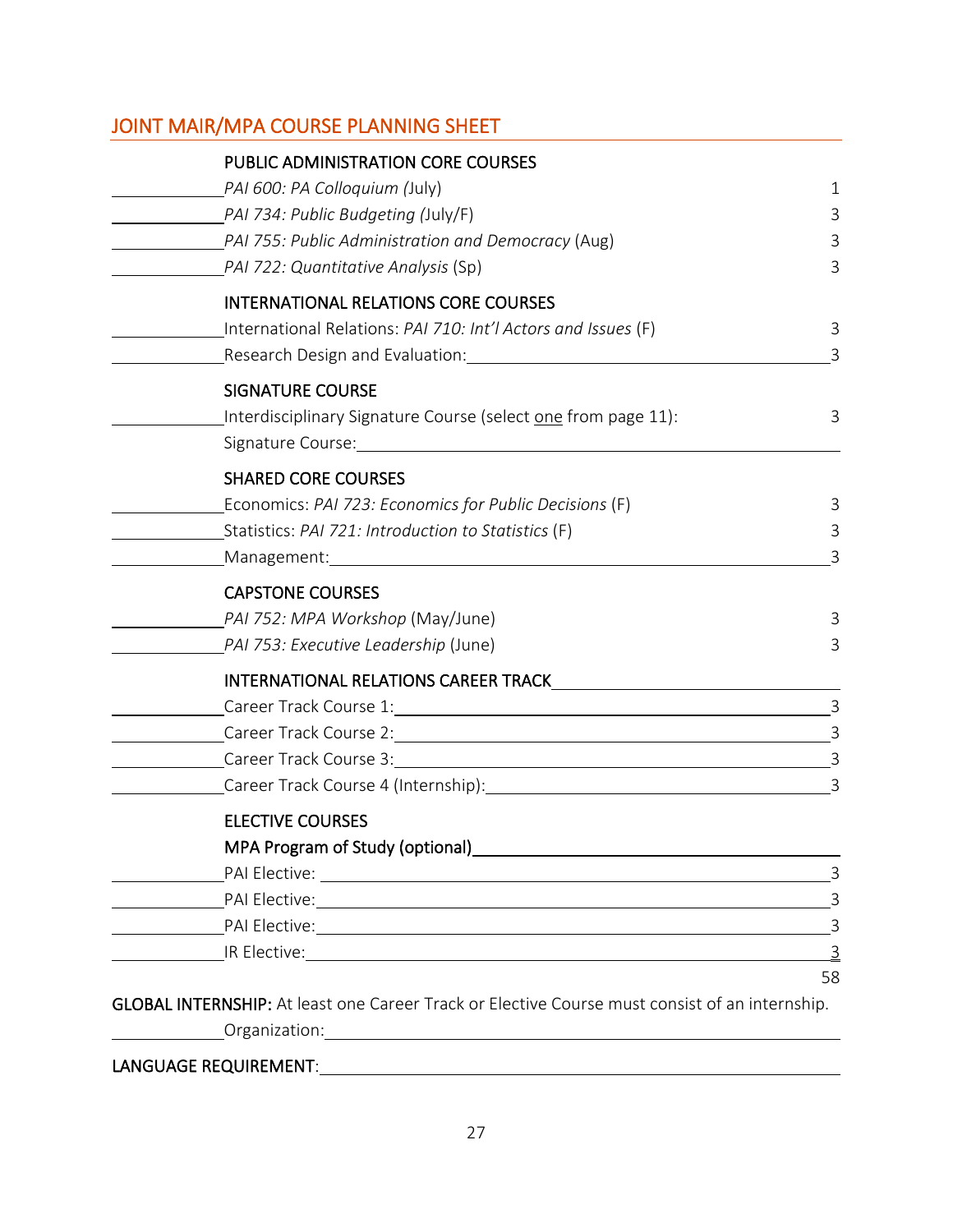## <span id="page-28-0"></span>MAIR/MASTER OF ARTS IN ECONOMICS (MAIR-MAECN)

Each day, global headlines reveal how economic forces drive international conflict or spur greater international stability and prosperity. In addition to its underpinning of international affairs, economic theory provides solutions to many leading global challenges.

While the MAIR degree provides a foundation in economic problems and issues, the Maxwell School's dual master's degree program in international relations and economics (MAIR-MAECN) facilitates a deeper understanding of economic concepts and applied quantitative techniques.

It is also possible to apply to the Economics Program after matriculating in the MAIR program. . Upon completion of these requirements, students receive two graduate degrees, one in international relations and one in economics.

### Program Sequence

The MAIR/MAECN degree requires students to complete the core requirements for both degrees through 58 credits of graduate coursework. There are multiple ways to structure the joint degree program; and students should consult with the Associate Director of Graduate Studies and the Graduate Director for Economics to discuss options tailored to their individual needs.

#### MAIR/MAECN - International Relations Core Requirements

All MAIR and MAECN students complete the core requirements for both degrees.

### MAIR/MAECN - Economics and Statistics Core Requirements (15 credits)

| <b>FCN 505</b> | <b>Mathematical Economics</b>          |
|----------------|----------------------------------------|
| <b>FCN 521</b> | Economic Statistics <sup>8</sup>       |
| <b>ECN 522</b> | Econometric Methods <sup>9</sup>       |
| <b>ECN 601</b> | Survey of Microeconomics <sup>10</sup> |
| <b>ECN 602</b> | Survey of Macroeconomics <sup>11</sup> |

#### MAECN Concentrations and Electives

In addition to the 15 credits of core coursework, students complete an additional 15 credits of coursework towards their Economics degree. Nine of these credits should fulfill a concentration in one of the following areas: econometrics, economic development, international economics, health economics, urban and regional economics, labor economics, or public finance.

<sup>&</sup>lt;sup>8</sup> ECN 521 is also used to fulfill the statistics requirement for the MA in international relations.

<sup>&</sup>lt;sup>9</sup> Students using ECN 522 for the research design requirement will need to take an additional PAI-prefixed class.

 $10$  ECN 601 is also used to fulfill the economics requirement for the MA in international relations.

<sup>&</sup>lt;sup>11</sup> Students may also use PAI 716/ECN 610 Economic Dimensions of Global Power to fulfill this requirement.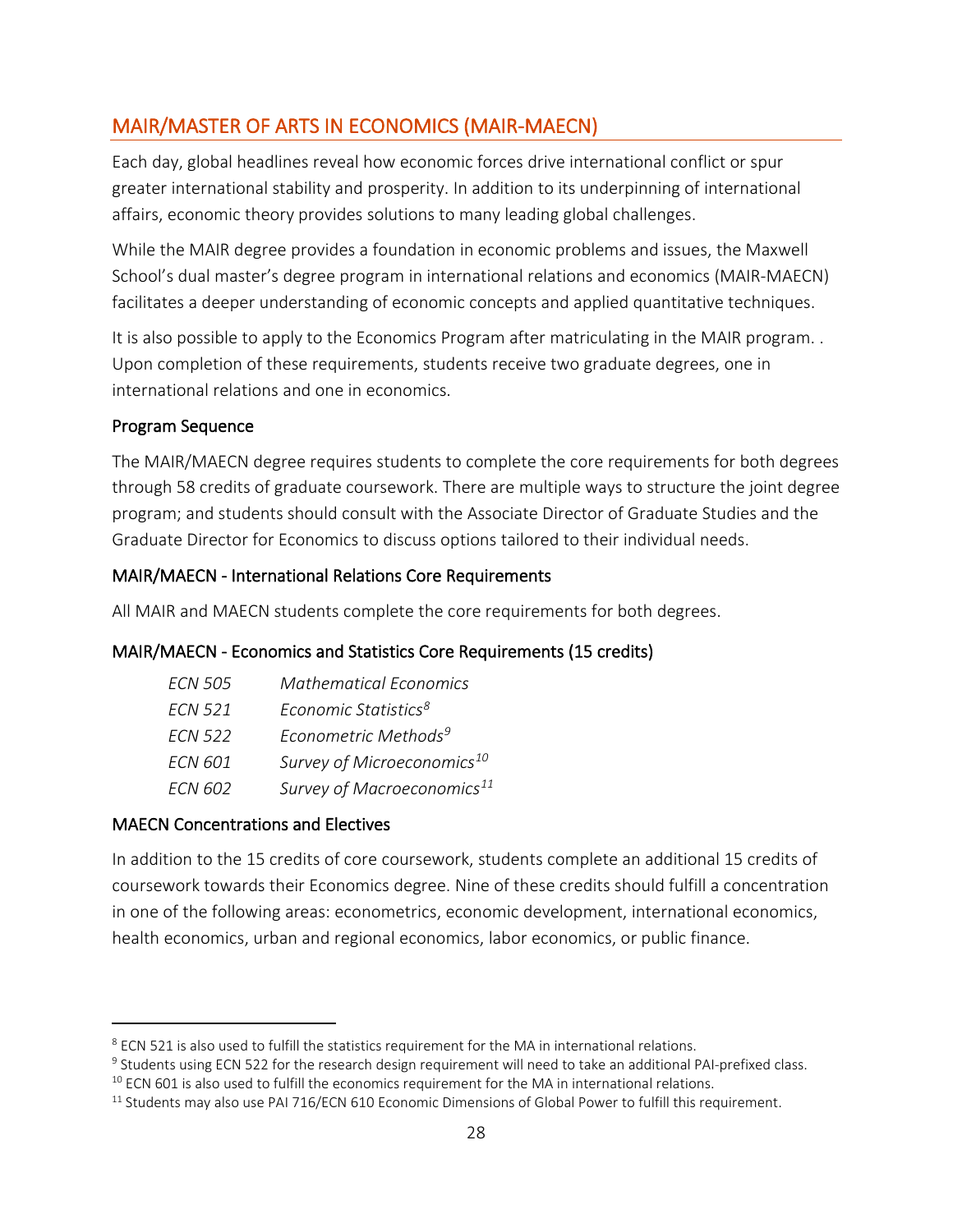## <span id="page-29-0"></span>JOINT MAIR/MAECN COURSE PLANNING SHEET

| <b>ECONOMICS CORE COURSES</b>            |                                                                                                                                                                                                                                      | <b>Credits</b> |
|------------------------------------------|--------------------------------------------------------------------------------------------------------------------------------------------------------------------------------------------------------------------------------------|----------------|
| ECN 602: Survey of Macroeconomics        |                                                                                                                                                                                                                                      | 3              |
| <b>ECN 522: Econometric Methods</b>      |                                                                                                                                                                                                                                      | 3              |
|                                          | ECN 505/605: Mathematics for Economists                                                                                                                                                                                              | 3              |
|                                          | <b>INTERNATIONAL RELATIONS CORE COURSES</b>                                                                                                                                                                                          |                |
|                                          | International Relations: PAI 710: Int'l Actors and Issues (F)                                                                                                                                                                        | 3              |
|                                          |                                                                                                                                                                                                                                      | 3              |
|                                          | Research Design and Evaluation: Notified the Contract of the Contract of the Contract of the Contract of the Contract of the Contract of the Contract of the Contract of the Contract of the Contract of the Contract of the C       | $\overline{3}$ |
|                                          | PAI 706: International Relations Capstone Seminar                                                                                                                                                                                    | 1              |
| <b>SIGNATURE COURSE</b>                  |                                                                                                                                                                                                                                      |                |
|                                          | Interdisciplinary Signature Course (select one from page 11):                                                                                                                                                                        |                |
|                                          |                                                                                                                                                                                                                                      |                |
| <b>SHARED CORE COURSES</b>               |                                                                                                                                                                                                                                      |                |
|                                          | Economics: ECN 601: Survey of Microeconomics (F)                                                                                                                                                                                     | 3              |
| Statistics: ECN 521: Economic Statistics |                                                                                                                                                                                                                                      | 3              |
|                                          | INTERNATIONAL RELATIONS CAREER TRACK: University of Anti-                                                                                                                                                                            |                |
|                                          |                                                                                                                                                                                                                                      | 3              |
|                                          | Career Track Course 2: Career Account Care Care Course 2:                                                                                                                                                                            | 3              |
|                                          |                                                                                                                                                                                                                                      |                |
|                                          | Career Track Course 4: 2008 and 2008 and 2008 and 2008 and 2008 and 2008 and 2008 and 2008 and 2008 and 2008 a                                                                                                                       | 3              |
|                                          |                                                                                                                                                                                                                                      |                |
|                                          | ECN course: <u>contract and contract and contract and contract and contract and contract and contract and contract of the contract of the contract of the contract of the contract of the contract of the contract of the contra</u> | $\overline{3}$ |
|                                          |                                                                                                                                                                                                                                      | $\overline{3}$ |
|                                          |                                                                                                                                                                                                                                      | $\overline{3}$ |
|                                          | ELECTIVES (2 ECONOMICS, 1 INTERNATIONAL RELATIONS)                                                                                                                                                                                   |                |
|                                          |                                                                                                                                                                                                                                      | 3              |
|                                          |                                                                                                                                                                                                                                      | $\overline{3}$ |
|                                          |                                                                                                                                                                                                                                      | $\overline{3}$ |
|                                          |                                                                                                                                                                                                                                      | 58             |
|                                          | GLOBAL INTERNSHIP: At least one Career Track or Elective Course must consist of an internship.                                                                                                                                       |                |
|                                          | Organization: National Accounts and Accounts and Accounts and Accounts are also as a series of the Accounts and Accounts are also as a series of the Accounts and Accounts are also as a series of the Accounts are also as a        |                |

### <span id="page-29-4"></span><span id="page-29-3"></span><span id="page-29-2"></span><span id="page-29-1"></span>LANGUAGE REQUIREMENT: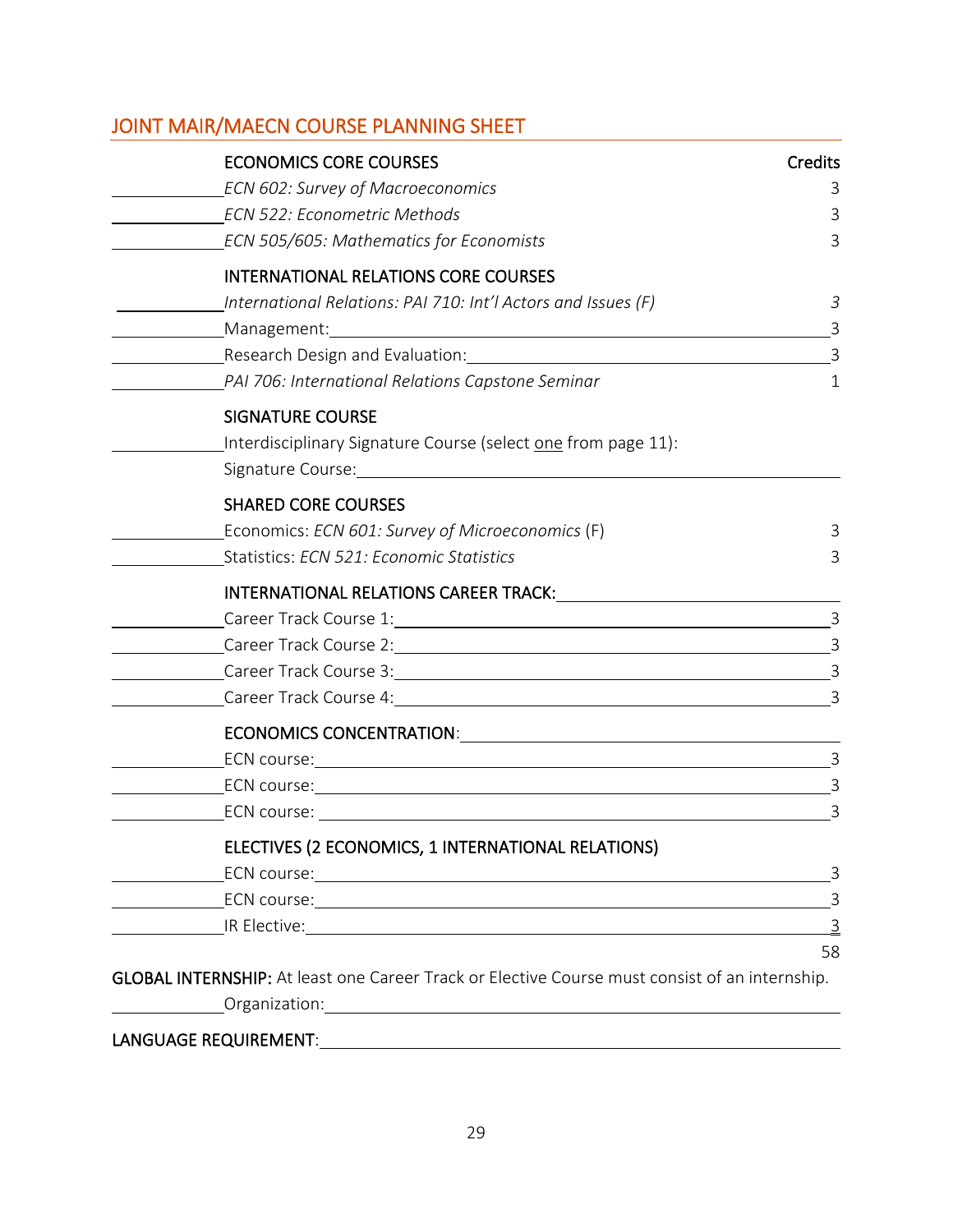## <span id="page-30-0"></span>M.A. IN PUBLIC DIPLOMACY AND GLOBAL COMMUNICATIONS (MA-PDGC)

Public diplomacy has evolved beyond the traditional view that includes government-sponsored informational, cultural, and educational exchange and broadcasting activities to promote national interests.

Governments, international organizations, transnational NGOs and private companies need people who understand diverse audiences at home and abroad and who can build relationships and strengthen public understanding of divisive issues.

These professionals need multiple skills: the ability to understand others within their social and cultural context, to build purposeful relations, articulate ideas clearly, engage with different views, and stand back from narrow interests. They must support the organization or government in communicating its message in times of change or crisis. Every organization, regardless of size or mission, needs staff with the training to create and sustain a dialogue with external audiences.

To fill this need, Syracuse University offers this new degree program, allowing students to complete a Master of Arts jointly administered by the internationally renowned S. I. Newhouse School of Public Communications alongside the Maxwell School.

### Program Sequence

The MA-PDGC builds on the cores of the Master of Science in Public Relations and the Master of Arts in International relations as part of 43 credits of total graduate coursework.

Students begin their studies with the Public Relations Boot Camp during the summer semester. They may spend their second summer off campus if they choose and all PDGC students must complete their final spring semester as part of the practicum in Washington, DC. Students should consult with the Associate Director for Student Services and their Newhouse School advisor to discuss individually tailored options.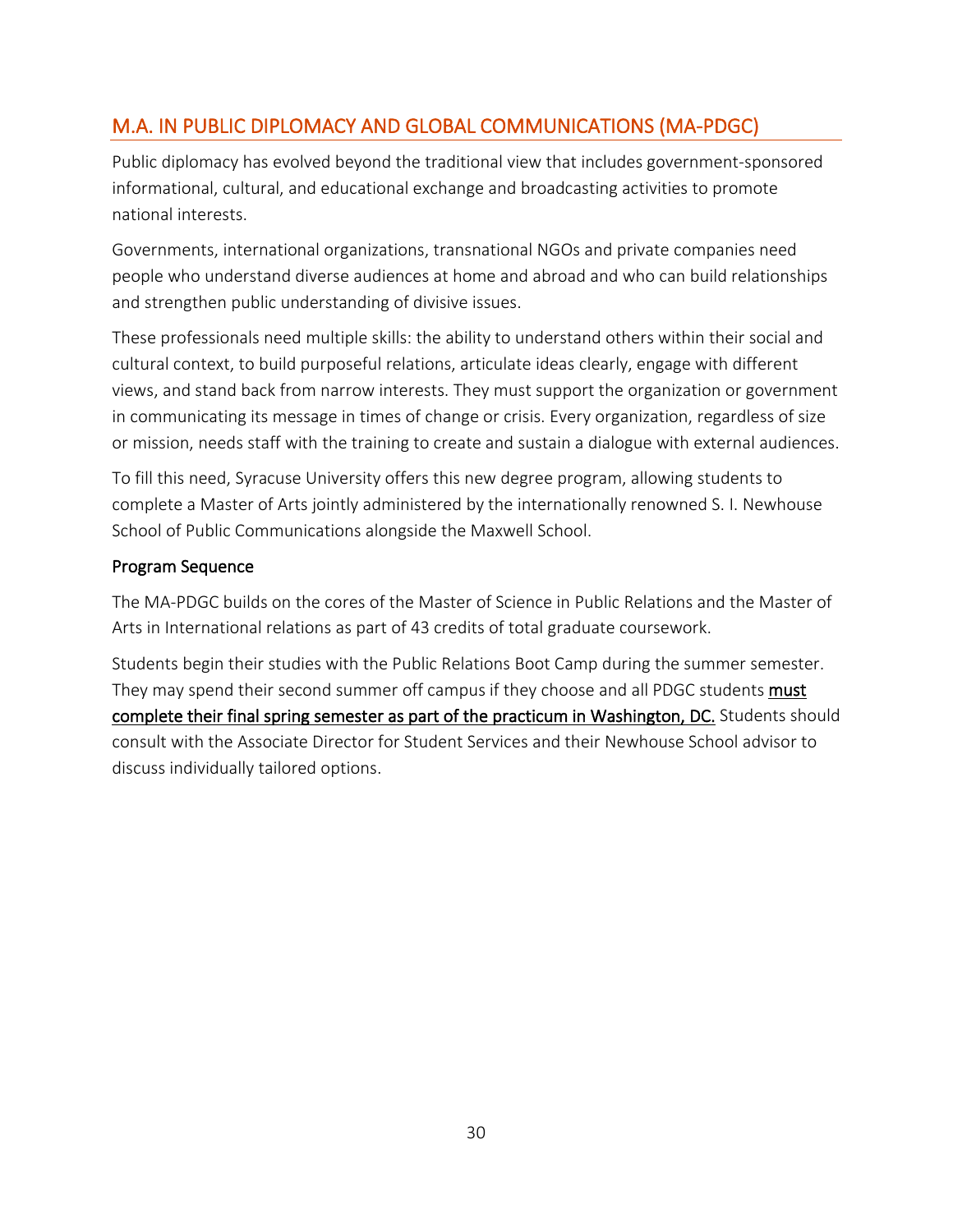## <span id="page-31-0"></span>MA-PDGC COURSE PLANNING SHEET

| <b>SEMESTER COMPLETED</b>                                            |                |
|----------------------------------------------------------------------|----------------|
| <b>NEWHOUSE COURSES</b>                                              | <b>Credits</b> |
| PRL 602: Intro to Public Diplomacy and Communications (Su I)         | 3              |
| VIS 607: Graphic Design Fundamentals (Su I)                          | 3              |
| PRL 608: Public Relations Writing (F I)                              | 3              |
| PRL 611: Public Relations Research (F I)                             | 3              |
| PRL 607: Advanced Public Diplomacy (Sp)                              | 3              |
| PRL 615: Public Relations Campaigns and Research (Sp)                | 3              |
| PRL 735: PR Practicum (F II in Washington)                           | 3              |
| <b>MAXWELL COURSES</b>                                               |                |
| PAI 710: International Actors and Issues (FI)                        | 3              |
| PAI 720: Econ Principles for International Affairs (Sp)              | 3              |
| PAI 708: Issues for 21 <sup>st</sup> Century Public Diplomacy        | 3              |
| Maxwell International Relations Elective 1 (FI/Sp):                  | 3              |
| Maxwell International Relations Elective 2 (F II):                   | 3              |
| Summer Internship:                                                   |                |
| Interdisciplinary Signature Course (select one from page 11: F I/Sp) | 3              |
| Signature Course:                                                    |                |
| CHOICE OF MAXWELL OR NEWHOUSE COURSE                                 |                |

*COM 698: Media Law* (Sum) or PAI 683: Cent. Challenges in National Security Law & Policy (F I/Sum)  $\frac{3}{5}$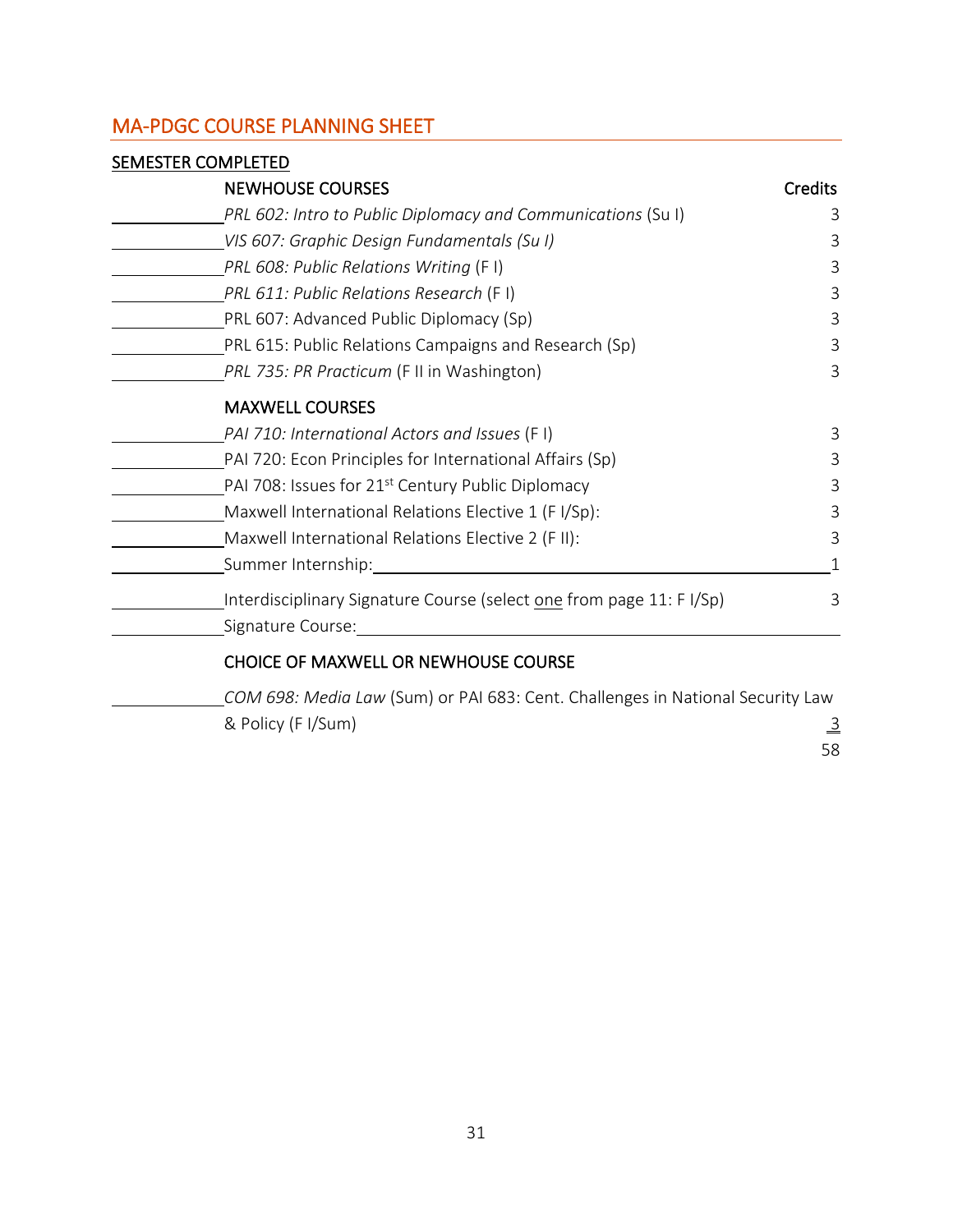## <span id="page-32-0"></span>ATLANTIS DOUBLE-DEGREE PROGRAM

In partnership with the Hertie School of Governance in Berlin, Germany, the Department of Public Administration and International Affairs offers a double-degree program focused on transatlantic policy and management issues.

Students can pursue the MAIR degree at the Maxwell School and a Master of Public Policy (MPP) or Master of International Affairs (MIA) from the Hertie School. The combined study program requires students to begin their studies in Syracuse, completing three semesters of study in the United States (fall, spring, summer), and then a year of study in Europe.

Any student enrolled in the Atlantis program completes 34 credits of coursework at the Maxwell School, consisting of the MAIR core requirements, the MAIR career track and one elective. The remaining six credits are transferred from the Hertie School of Governance.<sup>[12](#page-33-0)</sup>

In order to complete both the MPP and MIA degrees, students must complete an original master's thesis paper under the auspices of a Hertie School faculty supervisor. Students should meet with the Associate Director, Student Services, to prepare their fall and spring semester course loads.

While taking courses at the Hertie School, students remain matriculated students at Syracuse, enrolled in GRD 998 Degree in Progress.<sup>[13](#page-33-1)</sup>

### Program Sequence

As students join the MPP and MIA in their second-year of study, the department requests that they complete the following courses to be adequately prepared for their studies in Berlin.

## MAIR – Master of Public Policy (MPP)

Students pursuing the MPP degree must fulfill the following competencies alongside the international relations core.<sup>[14](#page-33-2)</sup>

| <b>Hertie Competency</b> | <b>Syracuse University Course</b>                 |
|--------------------------|---------------------------------------------------|
| <b>Economics I</b>       | PAI 723: Economics for Public Decisions           |
| <b>Economics II</b>      | Choice of                                         |
|                          | PAI 716: Economic Dimensions of Global Power      |
|                          | PAI 600: International Macroeconomics and Finance |
|                          | PAI 757: Economics of Development                 |

 $12$  Note that 6 credits of Syracuse University graduate coursework are equivalent to 12 European Credit Transfer and Accumulation System (ECTS) credits.

 $13$  Students may also have to submit a Certificate of Full-Time Status form.

<sup>&</sup>lt;sup>14</sup> Additions to these courses may be made annually, subject to the approval of the Hertie-Maxwell dual-degree coordinating committee.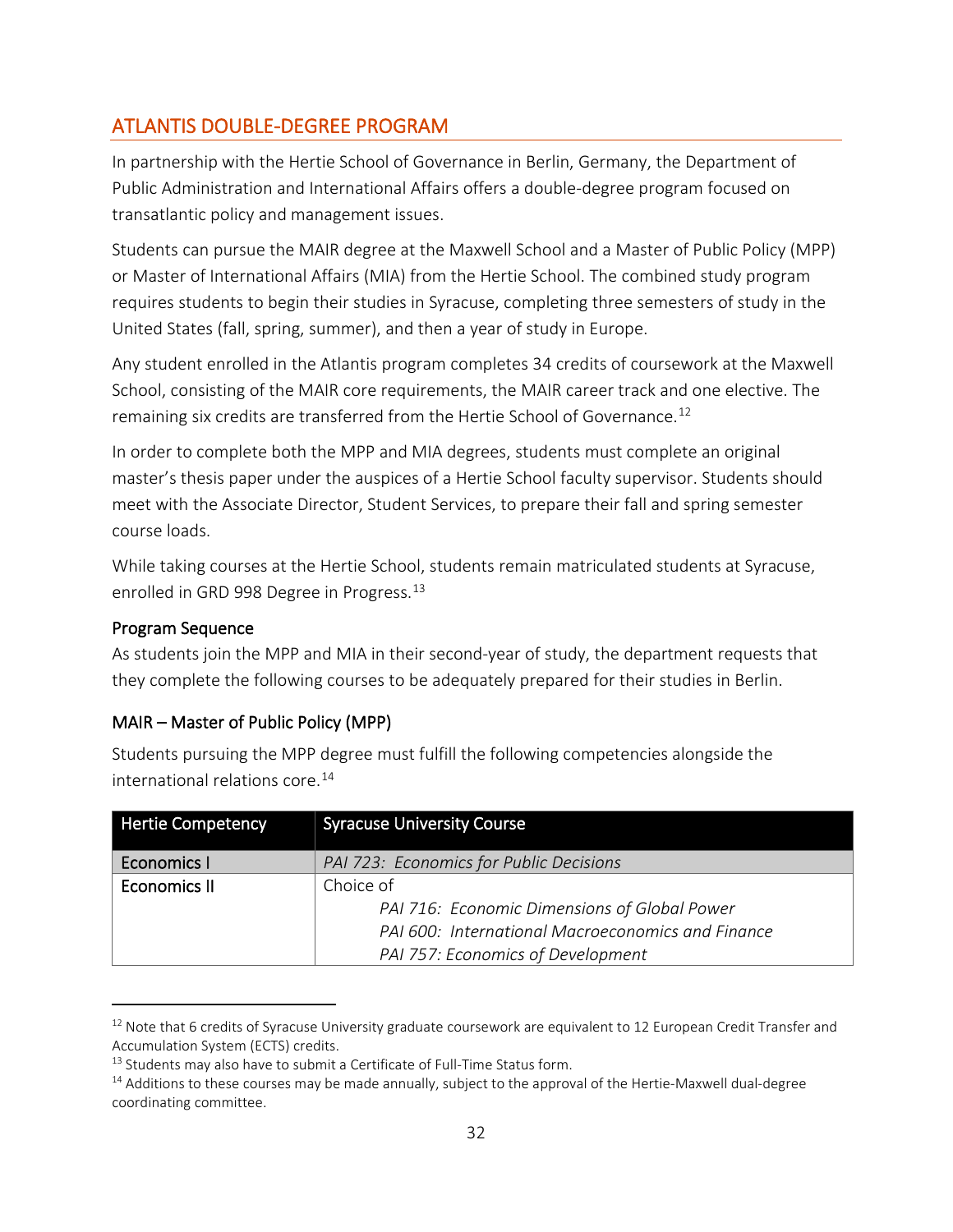| <b>Hertie Competency</b>           | <b>Syracuse University Course</b>                                  |
|------------------------------------|--------------------------------------------------------------------|
|                                    | PAI 790: Public Finance: An International Perspective              |
|                                    | <b>ECN 665: International Economics</b>                            |
| Law & Governance                   | PAI 742: Public Administration & Law OR an Internationally focused |
|                                    | course at the Syracuse University College of Law                   |
| <b>Policy Process</b>              | PAI 785: Policy Design and Implementation                          |
| <b>Statistics</b>                  | PAI 721: Intro to Statistics                                       |
| Statistics II <sup>15</sup>        | PAI 722: Quantitative Analysis                                     |
| <b>Public Management</b>           | PAI 762: Challenges of International Management                    |
| Public Management II <sup>16</sup> | PAI 747: Human Resources Management                                |
|                                    | PSC 759: Crisis Management: Crisis and Disaster Management         |

### MAIR – Master of International Affairs (MIA)

Students pursuing the MIA degree must, during their time here, fulfill the following competencies.

| <b>Hertie Competency</b>      | <b>Syracuse University Class</b>                                       |
|-------------------------------|------------------------------------------------------------------------|
| <b>Economics I</b>            | PAI 723: Economics for Public Decisions                                |
| <b>Economics II</b>           | Choice of:                                                             |
|                               | PAI 716: Economic Dimensions of Global Power                           |
|                               | PAI 600: International Macroeconomics and Finance                      |
|                               | PAI 757: Economics of Development                                      |
|                               | PAI 790: Public Finance: An International Perspective                  |
|                               | <b>ECN 665: International Economics</b>                                |
| <b>Global Governance</b>      | PAI 710: International Actors & Issues                                 |
| <b>International Conflict</b> | PAI 601: Fundamentals of Conflict Studies                              |
| Management                    |                                                                        |
| <b>International Law</b>      | Internationally focused course taken at Syracuse University College of |
|                               | Law                                                                    |
| International                 | Choice of:                                                             |
| Organizations                 | PAI 764: UN Organizations                                              |
|                               | PAI 765: Humanitarian Action                                           |
| <b>International Security</b> | PAI 718: US National Security: Defense and Foreign Policy              |
| <b>Statistics I</b>           | PAI 721: Introduction to Statistics                                    |

<span id="page-33-2"></span><span id="page-33-1"></span><span id="page-33-0"></span><sup>&</sup>lt;sup>15</sup> Required for students pursuing the policy analysis concentration as part of the MPP.<br><sup>16</sup> Required for students pursuing the public management concentration as part of the MPP.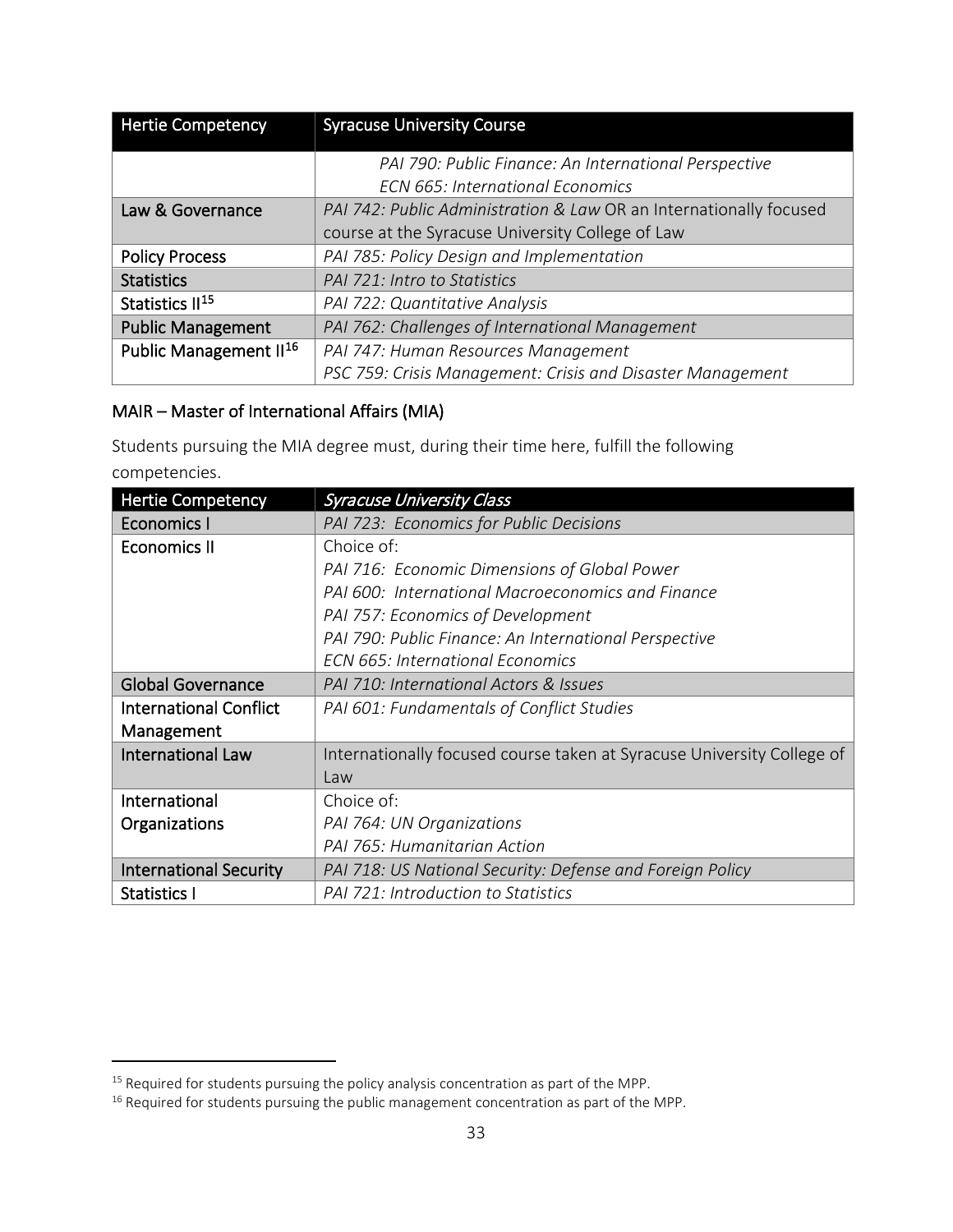## <span id="page-34-0"></span>CERTIFICATE OF ADVANCED STUDY OPTIONS

Syracuse University offers a variety of Certificates of Advanced Study (CAS) allowing students to obtain additional specialization in a subject-matter area beyond their graduate degree.

Certificate programs serve to complement a regular course of study. Certificates are obtained while completing the MAIR degrees and may not require any additional time commitments. Note that a single course may only count toward two degree programs. A student pursuing two advanced programs of study may need to take additional courses beyond the two major programs to fulfill certificate requirements.

### Concurrent CAS Options for Matriculated Graduate Students

The following certificates are available to matriculated Syracuse University (SU) graduate students.

### CAS in Civil Society Organizations

The CAS in Civil Society Organizations prepares professionals for the NGO field or for research focusing on the roles of non-state actors in global civil society.

The CAS requires 15-credits of coursework focusing on global civil society issues. This includes work in disciplines ranging from public administration and political science to sociology, geography, social work, and law. This coursework integrates theoretical and applied perspectives on NGOs and civil society actors and supports multidisciplinary graduate training around this field.

The CAS requires students to take the required pro-seminar (PAI 713: *Governance & Global Society*), one foundational perspective course, two courses focusing on civil society or nongovernmental organizations, and a capstone experience (the IR internship can serve as this experience for MAIR students). Specific details are on the Transnational NGO Initiative website.

### CAS in Conflict Resolution

The Program for the Advancement of Research on Conflict and Collaboration (PARCC) offers a 12-credit CAS in Conflict Resolution that allows students to pursue in-depth study of conflict theory, concepts, and skills.

<span id="page-34-2"></span><span id="page-34-1"></span>To earn the CAS, students complete Fundamentals of Conflict Studies (PAI 601/SOS 601) and nine additional credits of selected coursework. Students pursuing the CAS may choose a general program of study or concentrate on a specific area of interest, such as advocacy and activism; collaborative governance; environmental collaboration and conflict; or international and intrastate conflict. For more information, contact PARCC in 400 Eggers Hall or by phone at 315.443.2367.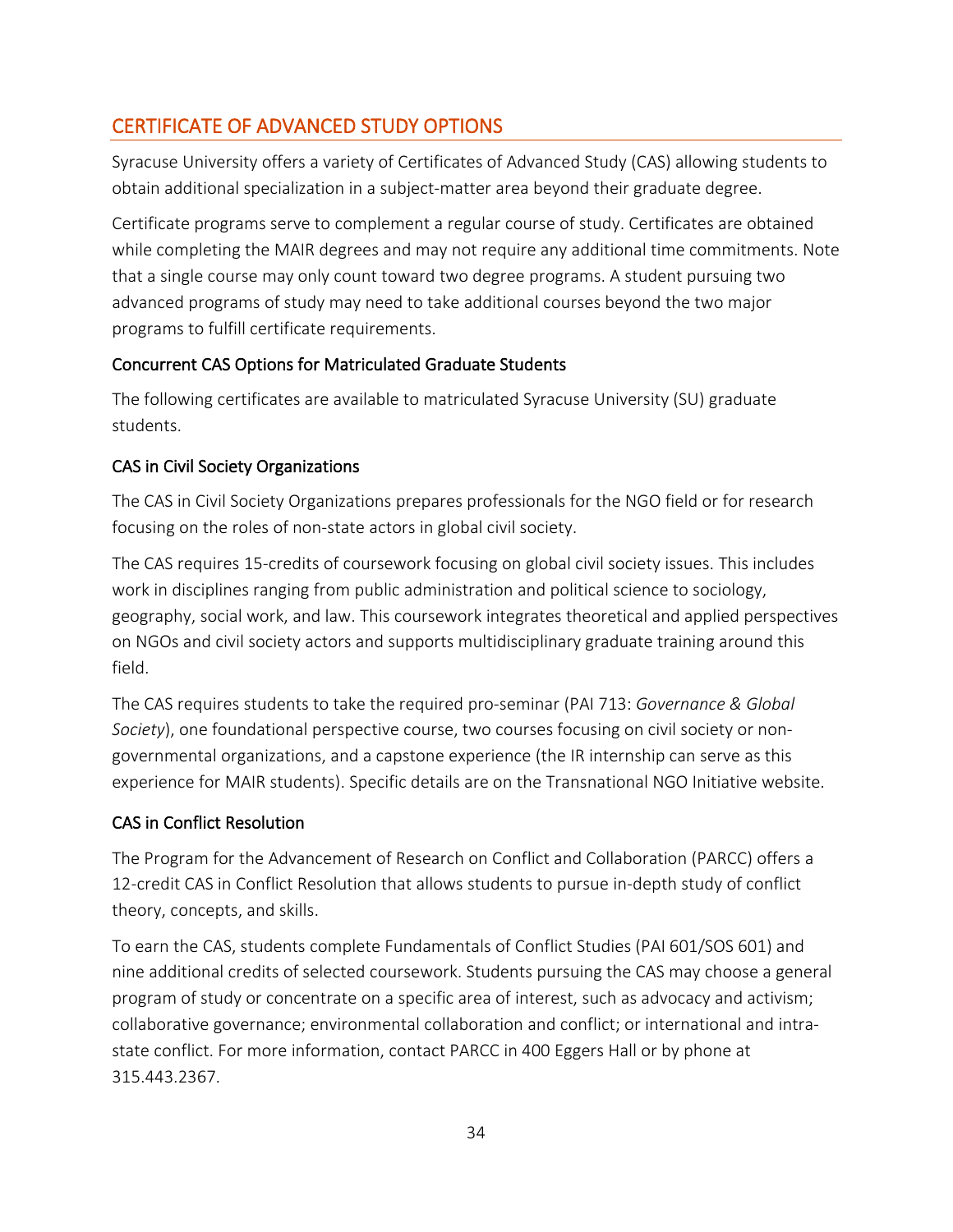## CAS IN Data Analytics for Public Policy

The 15-credit, graduate-level Certificate of Advanced Study (CAS) in Data Analytics for Public Policy provides students the opportunity to develop skills in managing and analyzing large amounts of data using emerging methods and techniques, including machine learning, to inform public sector decision-making.

The program also provides students familiarity with the policy and governance issues raised by the use of new forms of data, cognitive assistance technologies, and algorithmic decisionmaking. To earn the certificate, students complete the required PAI 724 Data Driven Management and 12 additional credits of graduate coursework selected from a list of accepted courses. At least 6 credits must be taken in the Department of Public Administration and International Affairs. For more information contact Bob Bifulco at rbifulco@syr.edu.

### CAS in European Union and Contemporary Europe

Syracuse University hosts the Center for European Studies and the European Union Center, both housed within the Moynihan Institute of Global Affairs' European Research Center (MERC). The mission of MERC is to foster the spreading of knowledge about Europe through language instruction, grants, lectures, and debates.

Administered by MERC, the CAS in the European Union (EU) and Contemporary Europe is for students seeking a strong foundation in this region's politics and culture or preparing themselves for a career involving specialization in this region. Students must complete 12 hours of coursework focused upon Europe, including one three-credit required course, and nine credits of elective coursework.

### CAS in Latin American Studies

The CAS in Latin American Studies confers additional specialization in the policy and politics of Latin America. Administered by the Program on Latin America and the Caribbean (PLACA), the CAS requires completion of 15 credits of graduate coursework on Latin American themes and from multiple disciplines.

In order to be eligible for the CAS in Latin American Studies, the PLACA director must agree that its Latin American content is at least 50% of the overall course content. An abridged list of eligible courses is on the PLACA website at *https://www.maxwell.syr.edu/moynihan/placa/CertificatOfAdvandedStudy.aspx*

### CAS in Middle Eastern Affairs

The CAS in Middle Eastern Affairs is for Syracuse University graduate students seeking to acquire a strong foundation of Middle Eastern culture and politics. Students complete twelve credits of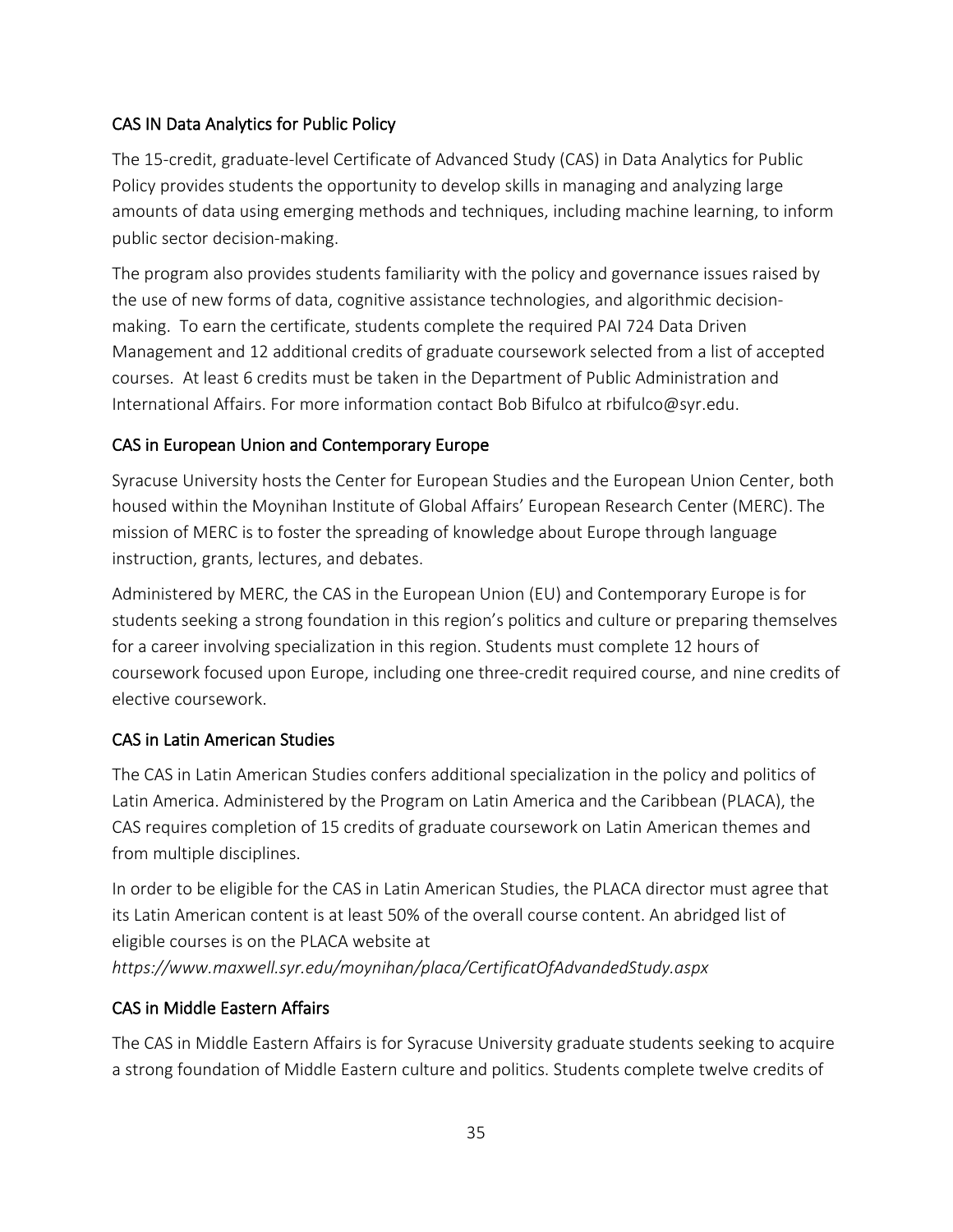graduate coursework, including one three-credit required course and nine credits of approved electives or approved experiential activities.

For more information, contact Professor Yüksel Sezgin, director of the Middle Eastern Studies program at ysezgin@maxwell.syr.edu.

### CAS in Post-Conflict Reconstruction

Administered by the Institute for Security Policy and Law (ISPL), a joint Maxwell School and Syracuse University College of Law initiative, this CAS is available to all graduate students.

The CAS in Post-Conflict Reconstruction (PCR) combines interdisciplinary courses, seminars, and internship opportunities to offer graduates the unique opportunity to prepare themselves professionally for a career in a wide range of post-conflict stabilization, reconstruction, and peace-building environments.

For the CAS, students complete 12 credits (two required courses, one elective course, and one capstone experience consisting of a course, project, or internship). Classes are offered in almost all Maxwell departments as well as the College of Law, Newhouse School of Communications, and Whitman School of Management. Additional information is available at *https://securitypolicylaw.syr.edu* or visit INSCT at 300 Dineen Hall.

### CAS in Security Studies

Administered by ISPL, this CAS is available to all graduate students. It is a 12-credit (six required, six elective), interdisciplinary, law and policy studies program for students preparing for careers in national security, homeland security, and counterterrorism.

Security studies coursework and research covers US national security, national and international security threats, responses to terrorism, and challenges of homeland security preparedness and response. CAS recipients collaborate across a range of disciplines, including public administration, international relations, political science, law, history, and communications. Additional information is available at *https://securitypolicylaw.syr.edu* or visit INSCT at 300 Dineen Hall.

## CAS in South Asian Studies

The CAS in South Asian Studies utilizes Syracuse University's status as a U.S. Department of Education National Resource Center and center of scholarship on the South Asian subcontinent.

Intended for graduate students seeking additional specialization in the sub-continent, the CAS requires completion of 12 credit hours of coursework related to South Asia. Students interested in the CAS should contact Emera Bridge-Wilson, Associate Director at elbridge@syr.edu.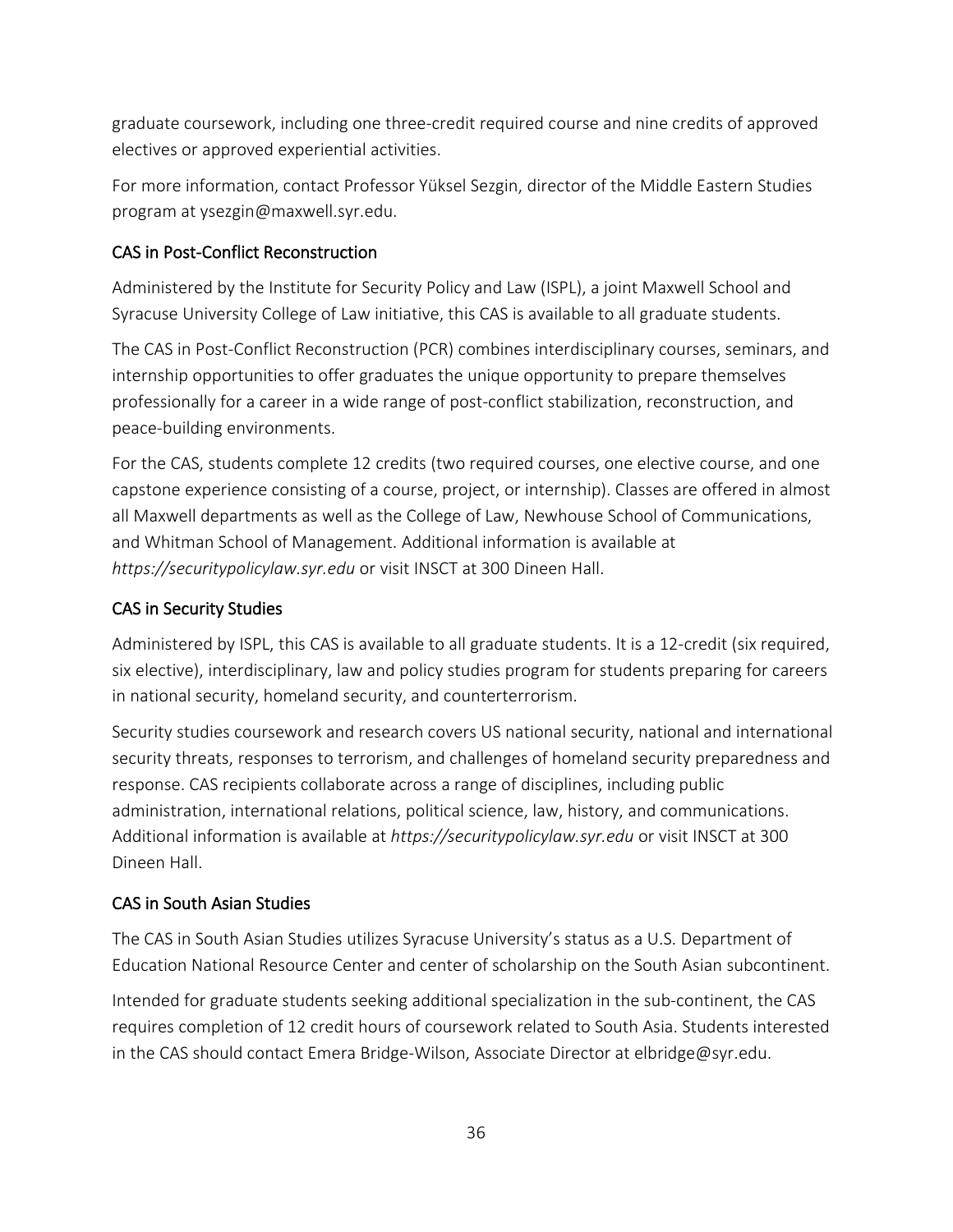## <span id="page-37-0"></span>GLOBAL PROGRAMS

Global programs allow students to gain direct experience in the international, professional world. These programs are integral to students who seek international employment, whether in law, economics, non-profits, the private sector, or any other field where exposure to the international realm is a competitive advantage.

Students pursuing the MAIR degree are expected to spend only two semesters on campus, and then finish their education by either 1) utilizing our global programs, 2) completing an independent global internship or 3) a combination of 1 and  $2<sup>17</sup>$  $2<sup>17</sup>$  $2<sup>17</sup>$  Funding opportunities are available, and students should keep appraised of these opportunities and their deadlines.

Global programs come in two main forms: internships and practical experience and coursework abroad. Students can engage in internship opportunities while participating in almost any global program.

Information on global programs is kept up to date on the website at *[https://www.maxwell.syr.edu/paia/mair/global-programs/.](https://www.maxwell.syr.edu/paia/mair/global-programs/)* Videos of presentations and interviews of program participants are available at <https://video.syr.edu/channel/Max%2BEXL/187876873>

#### **Internships and Practical Experience**

Internships and practical experience combine professional development with coursework. These programs focus specifically on internships with seminars designed around practical training.

#### European and Global Internship Program in Brussels

| Semester | Credits: | Internship | Coursework | Location |
|----------|----------|------------|------------|----------|
| Summer   | 3-6      | Required   | Required   | Belgium  |

Students engage in research and professional development in the fields of communications, governmental relations, journalism, policy, and many other areas focused on the European and broader international sphere. While completing an internship, participants will also complete a course taught by Georges Terzis, a faculty member at the Vesalius College Department of Communication Studies at *Vrije Universiteit Brussel*. Maxwell students have interned at a wide variety of non-profits, government, and media organizations.

 $17$  A global internship is required of all international relations students, but a consultancy or volunteer experience may also fulfill the requirement. The requirement is that students must complete a minimum of 250 hours of work over a period of at least 12 weeks during the Spring and Fall Semesters or 7 weeks during the Summer Semester.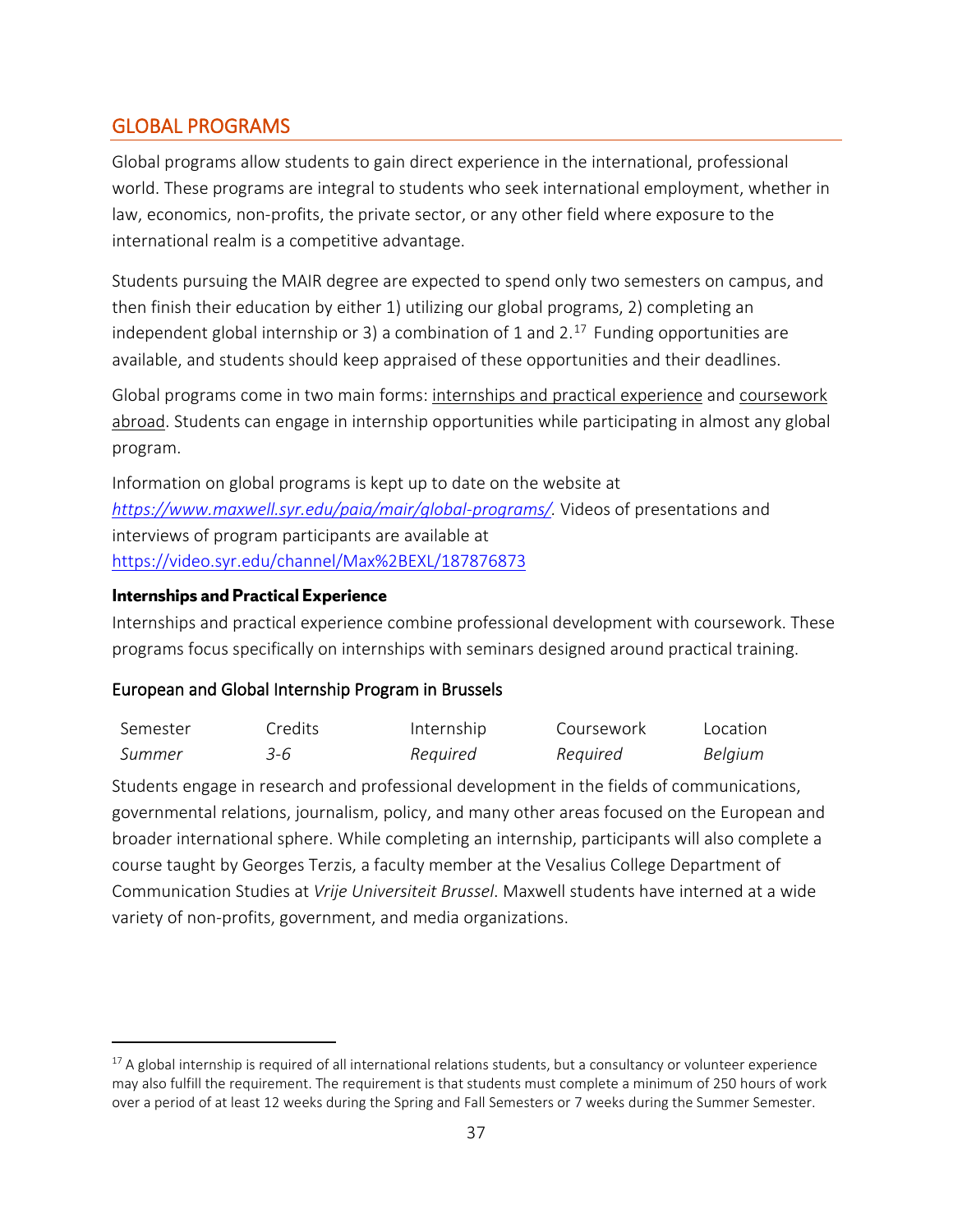#### Graduate Institute Geneva and Development and Humanitarian Internships

| Semester    | Credits | Internship | Coursework | Location    |
|-------------|---------|------------|------------|-------------|
| Summer-Fall |         | Optional   | Required   | Switzerland |

Graduate Maxwell students have the opportunity to choose from five summer micro-courses at the Graduate Institute Geneva. These one-credit intensive courses focus on various topics in international affairs. Building off the Maxwell School's long established Geneva program, students can also engage in an internship beginning in the summer, then continuing into the fall semester. Through their own efforts and assistance from key Maxwell connections, recent participants have interned with IOM, UNICEF, WFP, UNJIU, and WMO, while many more options in Geneva exist.

#### Santiago Center

| Semester | Credits  | Internship | Coursework | Location |
|----------|----------|------------|------------|----------|
| Fall     | $6 - 12$ | Optional   | Required   | Chile    |

Syracuse University maintains a campus in Santiago, Chile allowing students to take courses at the *Universidad de Chile* and the *Pontificia Universidad Catolica de Chile*. This program is intended for intermediate to advanced Spanish speakers, but significant language support is offered by the Center. Students can pursue field research, internships, or bilingual coursework while gaining direct experience in Latin America. Students have interned at organizations such as UN Women, TechnoServe, and *Fundacion Multitudes*.

### SIT International Relations and Development Internships in Uganda

| Semester | Credits | Internship | Coursework | Location |
|----------|---------|------------|------------|----------|
| Summer   | 3-6     | Required   | Optional   | Uganda   |

The School for International Training (SIT) is a renowned provider of experiences abroad for students. This new program has been specifically developed with Maxwell graduate students in mind to allow for field experience in Africa, the new development hub. Experience on the continent is quickly become critical to success in certain IR industries. SIT has a strong network of partners in Kampala that include inter-governmental organizations, government agencies, NGOs, and CBOs. SIT students have previously interned at Foundation for Human Rights Initiative, UNICEF, Ministry of Water and Environment, and Centre for Conflict Resolution.

### Singapore Summer Internship Program

| Semester | Credits | Internship | Coursework | Location  |
|----------|---------|------------|------------|-----------|
| Summer   | 3-6     | Required   | Optional   | Singapore |

<span id="page-38-0"></span>Sitting at a crossroads of two of the fastest growing regions in the world, business friendly Singapore offers a plethora of opportunities in commerce, trade, investment, and finance. Students combine coursework led by SU Whitman School Professor Gary La Point with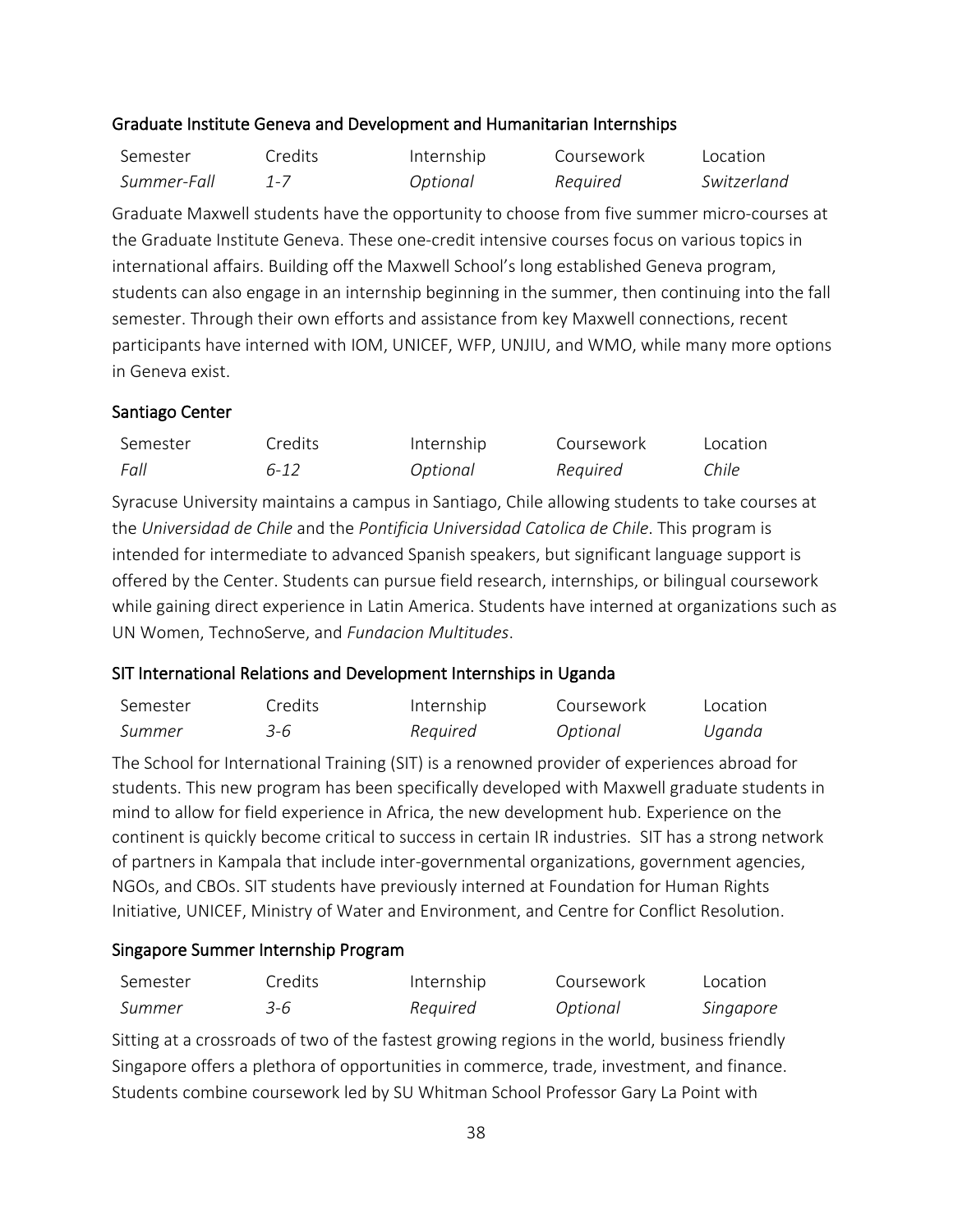internships at a multinational firm. The American Chamber of Commerce in Singapore, YCH Logistics, Temasek's Stewardship Asia Centre, and Pratt and Whitney have hosted Maxwell School students in recent years.

### Strasbourg Center/Summer Internships in Strasbourg

| Semester      | Credits | Internship | Coursework | Location |
|---------------|---------|------------|------------|----------|
| Summer, Fall, | 3-6     | Optional   | Optional   | France   |
| Spring        |         |            |            |          |

With the Court of Human Rights, the Council of Europe, and the European Parliament, Strasbourg offers an exceptional opportunity to delve into European politics. PAIA students have mainly interned at the Council of Europe, but other opportunities are available. In addition to an internship, there is the option of taking the summer courses such as *Religion, Law, and Human Rights in a Comparative Perspective.* During the fall or spring terms, graduate students can take nearly any course offered through the Center for graduate credit or with advanced French graduate courses available at the University of Strasbourg or Sciences Po-Strasbourg. Most internships use English as the working language.

### Maxwell-in-Washington

Located at the Center for Strategic and International Studies (CSIS), this program offers summer and fall courses and practical experience options in an organization with an international presence. With assistance from Maxwell staff in Washington and the Associate Director of Internships and Global Learning in Syracuse, students gain professional experience primarily through internship opportunities. Refer to the program website for up-to-date information on courses at *http://www.maxwell.syr.edu/dc.*

## Washington Summer Practicum

| Semester | Credits  | Internship | Coursework | Location             |
|----------|----------|------------|------------|----------------------|
| Summer   | $-3 - 9$ | Optional   | Required   | <b>United States</b> |

The Practicum combines daytime internships at an organization along with nighttime coursework focusing on key global issues. Seminars involve guest speakers, site visits, simulation exercises, and other dynamic forms of study.

### Global Security and Development Program

| Semester | Credits | Internship | Coursework | Location      |
|----------|---------|------------|------------|---------------|
| Fall     | $-9$    | Optional   | Required   | United States |

This program enhances participants' understanding of the issues, institutions and procedures involved in security and development, and builds professional skills needed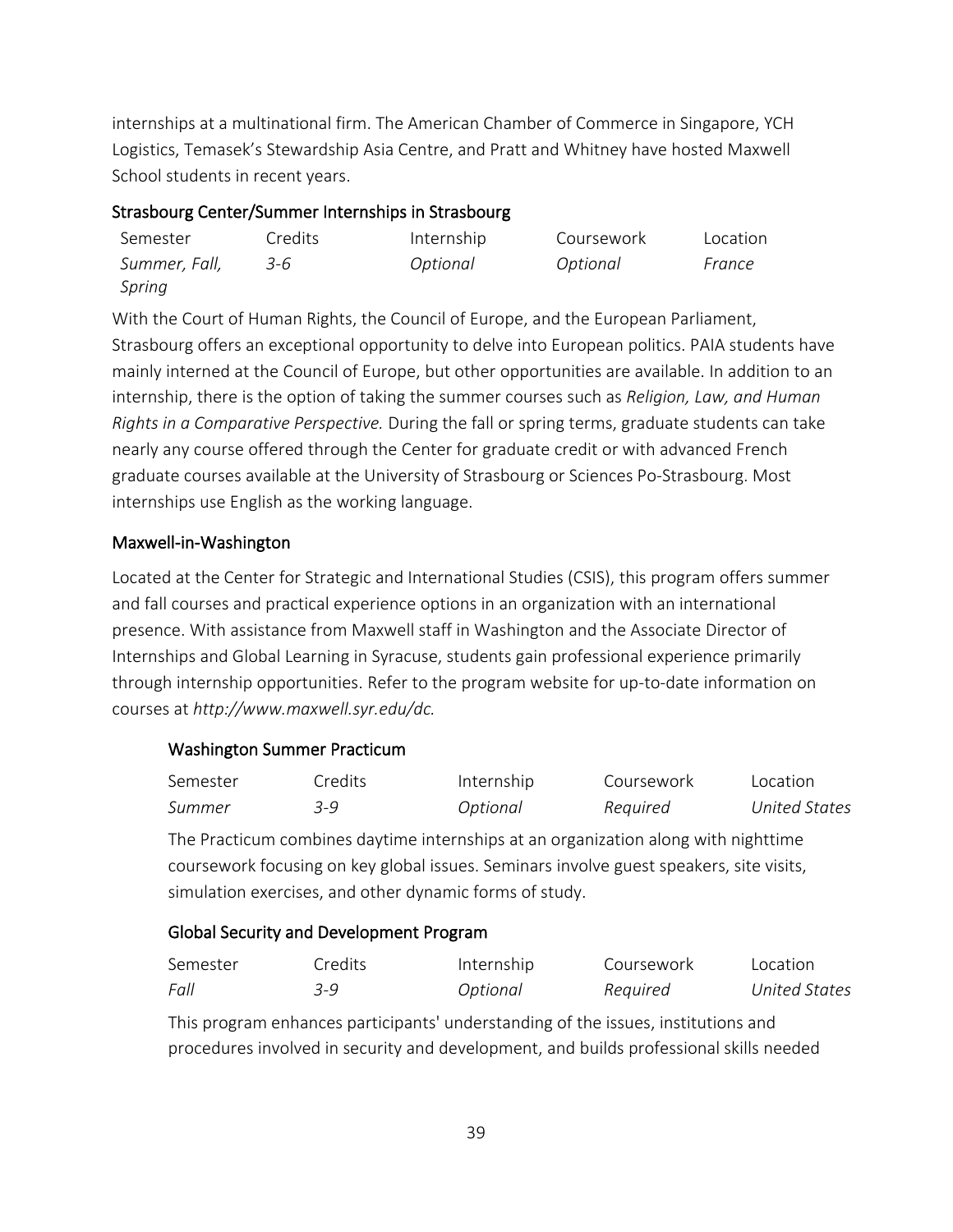for career opportunities. Participants will also gain knowledge of rules, policies, and institutional approaches through contacts with officials possessing a variety of expertise.

#### Washington Public Diplomacy Program

| Semester | Credits | Internship | Coursework | Location             |
|----------|---------|------------|------------|----------------------|
| Fall     |         | Required   | Required   | <b>United States</b> |

This fall option in Washington caters to students pursuing the MA in Public Diplomacy and Global Communication. Students review issues of public diplomacy, complete a professional practicum, and take an additional Maxwell-in-Washington course.

#### **Coursework Abroad**

Coursework abroad is sub divided into global studies and world partners. Global studies are specialized seminars and classes, while world partners are universities around the world where students can study for SU academic credit. Students have the option of engaging in an internship if their schedule and language abilities permit.

#### Please note that space in these exchange programs may be limited.

#### AMIDEAST Al Akhawayn University, World Partner Program

| Semester | Credits  | Internship | Coursework | Location |
|----------|----------|------------|------------|----------|
| Fall     | $3 - 12$ | Optional   | Required   | Morocco  |

This English language university offers graduate level courses in international studies, business, trade, and diplomacy. Students can also find additional courses on MENA, Islam, and natural resources among others. The school sits in the mountains about 70 km (43 mi) from Fez. Enrollment in the program is through SU's partnership with AMIDEAST.

### Counterterrorism Studies at the Interdisciplinary Center

| Semester | Credits | Internship | Coursework | Location |
|----------|---------|------------|------------|----------|
| Summer   | 3-6     | Optional   | Required   | Israel   |

Developed by the Institute for Security Policy and Law this program explores counterterrorism studies and conflict resolution. It begins with a three-week Counterterrorism Studies program at the International Institute for Counter-Terrorism (ITC), part of the Interdisciplinary Center (IDC) in Herzliya, Israel. Students then engage in a short summer program focused on the Israeli-Palestinian Peace Process offered by Mitvim, the Israeli Institute for Regional Foreign Policies. Some students have added a short internship in the region after this program has concluded.

### European University at St. Petersburg, World Partner Program

| Semester | Credits  | Internship | Coursework | Location |
|----------|----------|------------|------------|----------|
| Fall     | $6 - 12$ | Optional   | Required   | Russia   |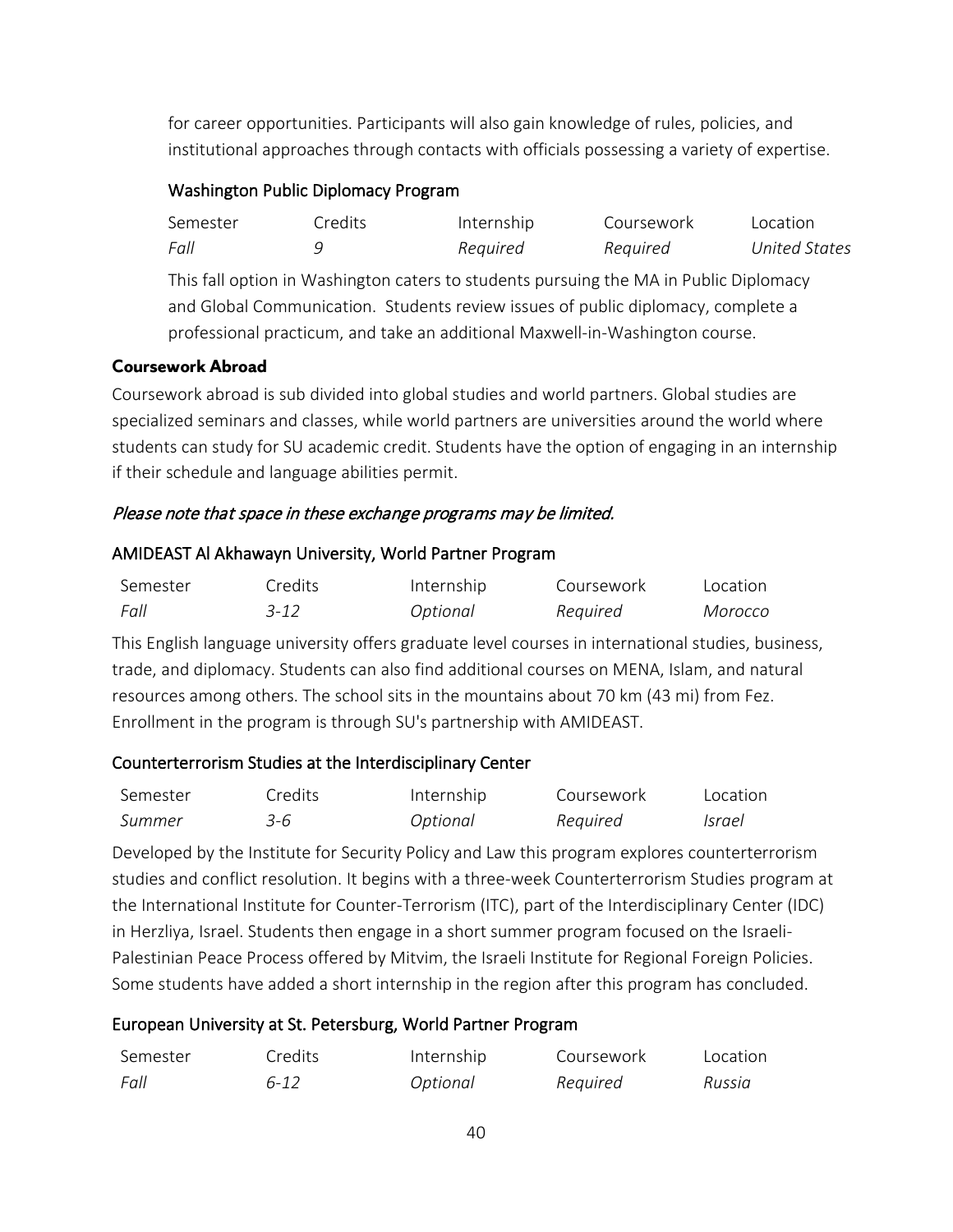St. Petersburg offers the opportunity to experience Eastern Europe while taking English language courses focused on Russian energy politics or Russian and Eurasian studies. EUSP is the only university in Russia which offers international study programs in English to students from North America, Western Europe, and other parts of the world.

#### Korea University, World Partner Program

| Semester | Credits | Internship | Coursework | Location    |
|----------|---------|------------|------------|-------------|
| Fall     | 3-12    | Optional   | Required   | South Korea |

One of three most competitive universities in South Korea, *Koryo* (Korea University)'s location in Seoul allows students to experience the capital of this dynamic Asian tiger. PAIA students enroll in English language courses focusing on commerce, development and cooperation, peace and security, or Korea studies at the Graduate School of International Studies.

### Sciences Po, World Partner Program

| Semester     | Credits | Internship | Coursework | Location |
|--------------|---------|------------|------------|----------|
| Fall, Spring | 2-12    | Optional   | Required   | France   |

Located in Paris, *Institut d'études politiques de Paris* (Sciences Po) is one of Europe's premier universities. Exchange participants can study in a variety of graduate level courses in English or French. Sciences Po is an excellent place to study international development, and politics pertaining to the European Union and France.

## SRAS Diplomacy and International Relations at Moscow State Institute of International Relations, World Partner Program

| Semester     | Credits | Internship | Coursework | Location |
|--------------|---------|------------|------------|----------|
| Fall, Spring | 9-12    | Optional   | Required   | Russia   |

Go to Moscow to learn about international relations, diplomacy, economics, and foreign policy from a Russian perspective. The School of Russian and Asian Studies offers this program with graduate courses available in English or Russian.

### Tsinghua University, World Partner Program

| Semester     | Credits | Internship | Coursework | Location |
|--------------|---------|------------|------------|----------|
| Fall, Spring | 9-12    | Optional   | Required   | China    |

Experience in Beijing offers students the opportunity to take a fascinating look at the politics, administration, and economics of the world's largest country. PAIA students take graduate level coursework in English at China's renowned and top 20 globally ranked Tsinghua University through the School of Public Policy and Management.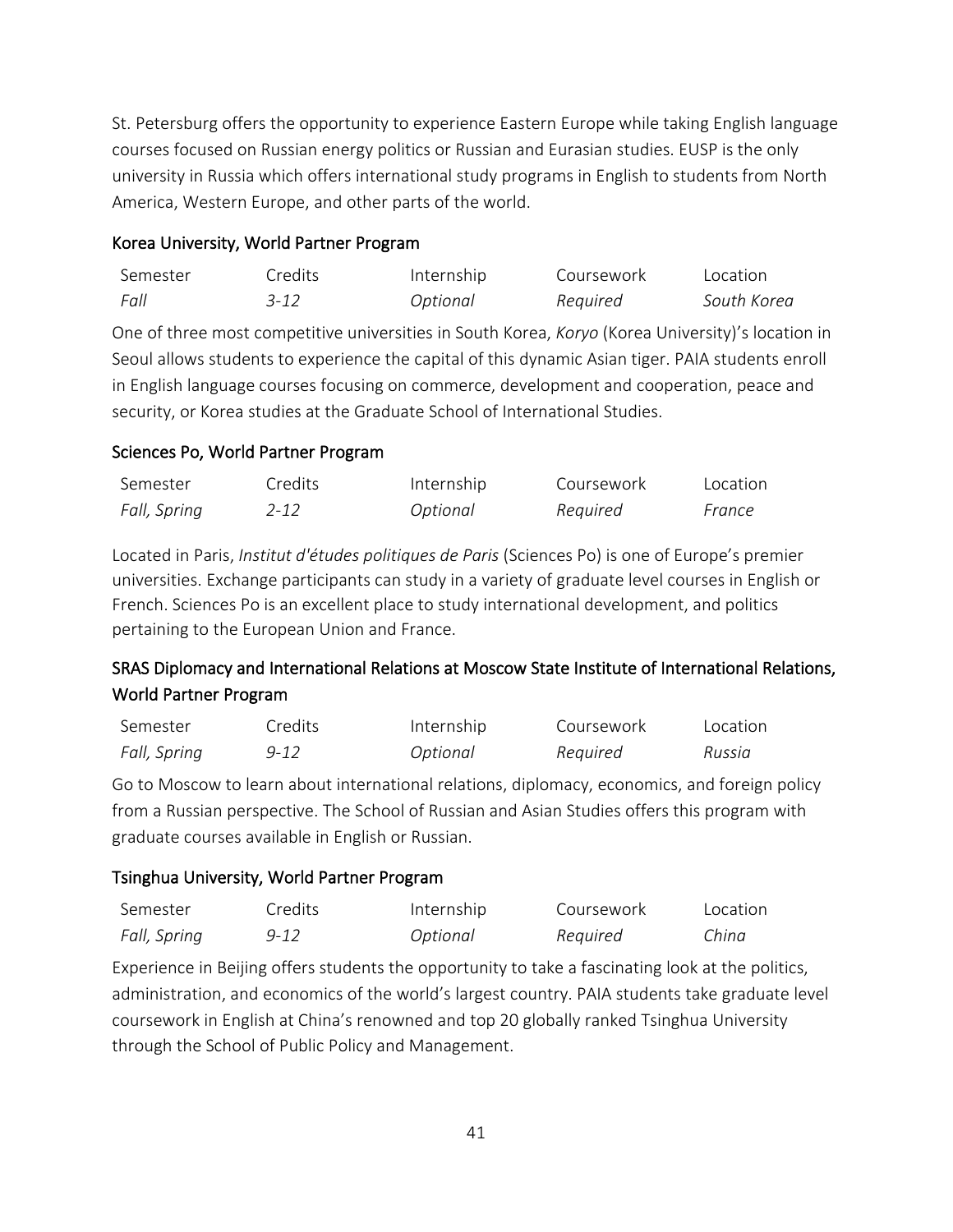#### Yonsei University, World Partner Program

| Semester     | Credits | Internship | Coursework | Location    |
|--------------|---------|------------|------------|-------------|
| Fall, Spring | 3-12    | Optional   | Required   | South Korea |

Yonsei University, located in metropolitan Seoul, is among the most competitive universities in the region. Students have the opportunity to study in the Graduate School of International Studies. Courses cover inter-Korean relations, Korean economic development, and East Asian political economy. Students will add perspective to these courses by studying in South Korea, one of Asia's greatest economic and democratic success stories.

#### Financial Assistance

The Maxwell School's Department of Public Administration and International Affairs has funds, in the form of the Experiential Learning Awards available to support students' participation in off-campus opportunities taken for credit towards the MAIR degree, whether independent or through an established Global Program.

Experiential Learning Awards are given to students who demonstrate a commitment to participate in an off-campus international opportunity, domestically or abroad. Students are encouraged to apply for consideration *after* committing to a specific opportunity, whether it be an established program or an independent internship. Students should watch their @syr.edu e-mail for the application.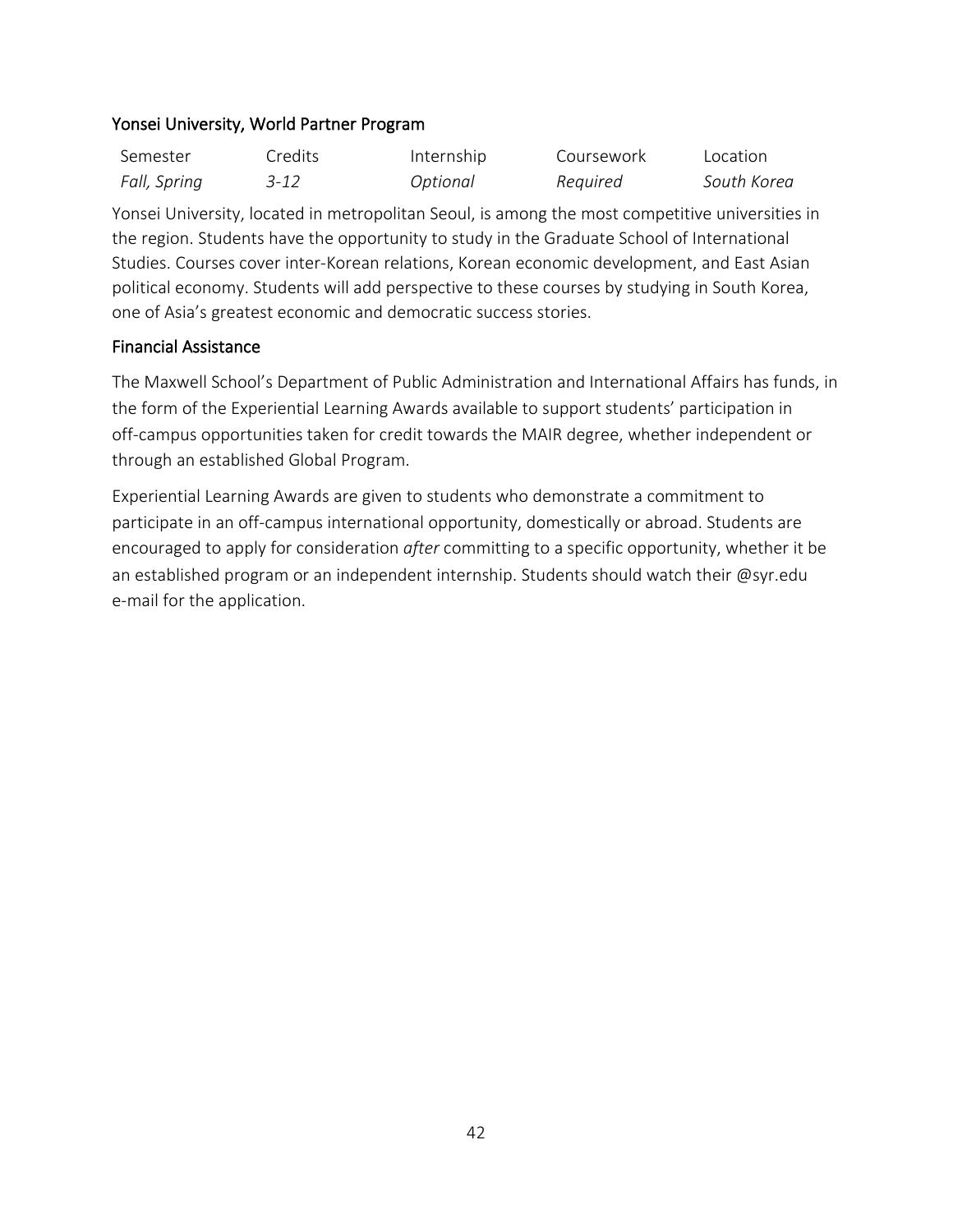## <span id="page-43-0"></span>ACADEMIC OFFERINGS FOR 2021-2022

Fall 2021

The following table identifies Maxwell School coursework of interest to international relations students that is scheduled to be offered during the 2021-22 academic year.

This list is current as of the publication date of this handbook: it may be subject to change due to unexpected circumstances.

For up-to-date course offerings and schedules, please consult the departmental course list and MySlice. This is especially true for courses outside of the Department of Public Administration and International Affairs during the spring and summer of 2022.

Courses marked with an "\*" indicate a core requirement for the MAIR. Courses marked with a "&" indicate a MAIR signature course. Courses marked with a "^" are not offered at Syracuse University's main campus and interested students should speak with Isaac Olson, Associate Director of Internships for more information.

| <b>ANT 600</b> | Anthropology and Environment                                            | Bhan                                       |
|----------------|-------------------------------------------------------------------------|--------------------------------------------|
| <b>ANT 600</b> | Ungoverned Spaces                                                       | Rodseth                                    |
| <b>ANT 624</b> | Negotiation: Theory and Practice                                        | Rubinstein                                 |
| <b>ANT 672</b> | Language, Culture, and Society                                          | Rubinstein                                 |
| <b>ECN 505</b> | <b>Mathematical Economics</b>                                           | Tobias                                     |
| <b>ECN 521</b> | Economic Statistics*                                                    | Engelhart                                  |
| <b>ECN 522</b> | Econometric Methods*                                                    | Wang                                       |
| <b>ECN 601</b> | Survey of Microeconomic Theory*                                         | Laing                                      |
| GEO 600        | Geography of Memory                                                     | Hammond                                    |
| GEO 622        | Water: Environment, Politics, Society <sup>&amp;</sup>                  | Sultana                                    |
| GEO 672        | Geopolitics and the State                                               | Koch                                       |
| GEO 683        | Geographic Information Systems                                          | Read                                       |
| PAI 601        | <b>Fundamentals of Conflict Studies</b>                                 | Dickey                                     |
| <b>PAI 683</b> | Central Challenges in National Security Law and Policy <sup>&amp;</sup> | Baker                                      |
| <b>PAI 700</b> | Ethics of Emerging Technology                                           | Himmelreich                                |
| <b>PAI 700</b> | Follow the Money: Key Issues in Illicit Finance                         | Patel                                      |
| <b>PAI 710</b> | International Actors & Issues*                                          | de Nevers, Griffith, Steinberg, & Williams |
| <b>PAI 716</b> | Economic Dimensions of Global Power <sup>&amp;</sup>                    | <b>Brown</b>                               |
| <b>PAI 719</b> | <b>Fundamentals of Post-Conflict Reconstruction</b>                     | de Nevers                                  |
| <b>PAI 720</b> | Economic Principles for International Affairs*                          | <b>Brown</b>                               |
| <b>PAI 721</b> | Introduction to Statistics*                                             | Han, Li, Lopoo & Shi                       |
| <b>PAI 723</b> | Economics for Public Decisions*                                         | McPeak, Wiemers, & Wilcoxen                |
| <b>PAI 724</b> | Data Driven Management                                                  | Siddiki                                    |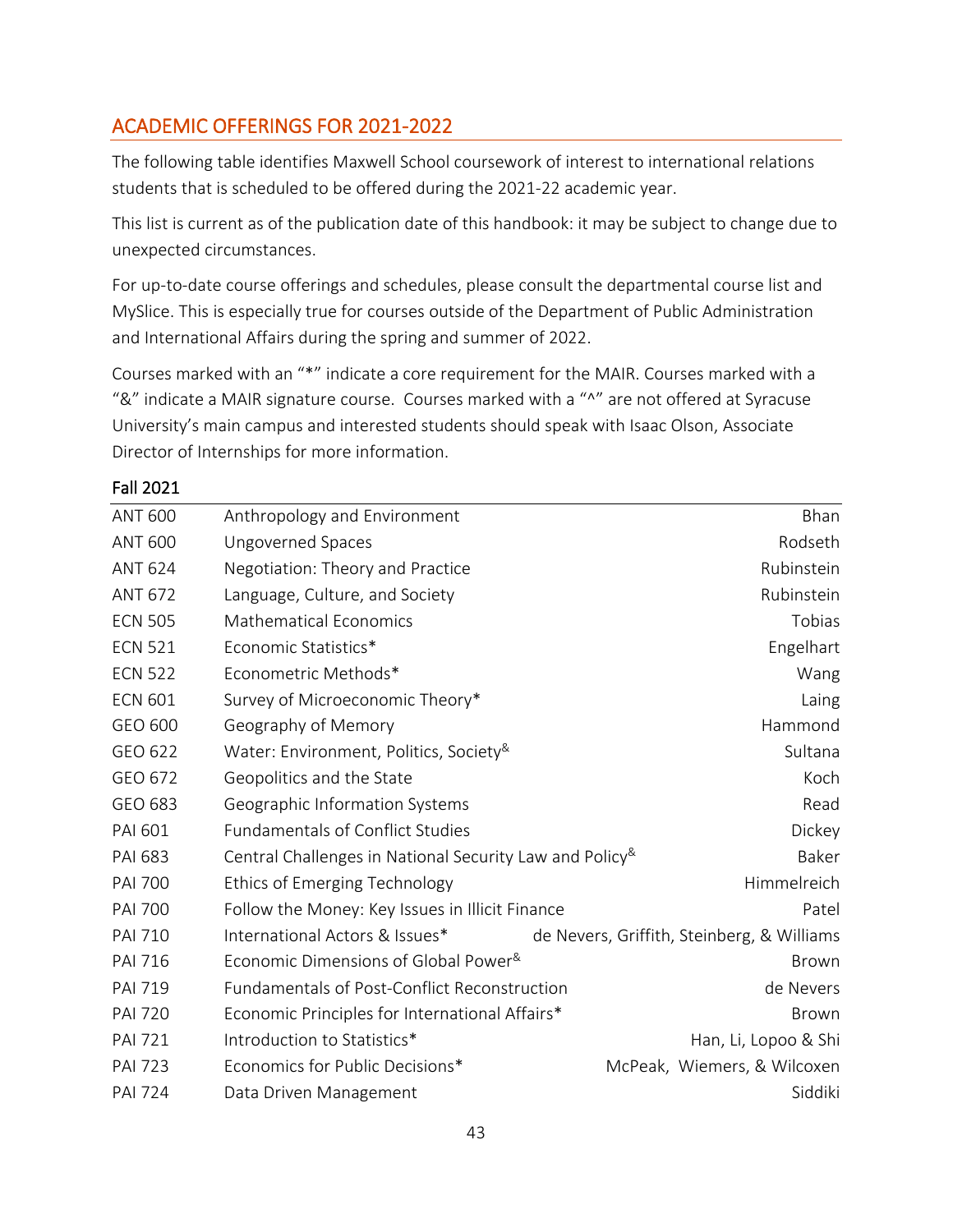| <b>PAI 738</b> | U.S. Intelligence Community: Governance & Practice     | Murrett    |
|----------------|--------------------------------------------------------|------------|
| <b>PAI 756</b> | International Development Policy & Administration      | Schnell    |
| <b>PAI 762</b> | Challenges of International Management and Leadership* | Schnell    |
| <b>PAI 765</b> | Humanitarian Action                                    | <b>TBD</b> |
| <b>PAI 775</b> | Energy, Environment & Resources Policy                 | Lambright  |
| <b>PSC 651</b> | Theories of International Relations                    | Klotz      |
| <b>PSC 693</b> | Introduction to Quantitative Political Analysis*       | Jolly      |
| <b>PSC 700</b> | Rebel Governance                                       | Griffiths  |
| <b>PSC 700</b> | Global Economics Governance <sup>&amp;</sup>           | McDowell   |
| <b>PSC 768</b> | Law, Courts & Human Rights                             | Sezgin     |
| <b>PSC 785</b> | Comparative Civil-Military Relations                   | Taylor     |
| <b>PSC 788</b> | Political Leadership <sup>&amp;</sup>                  | Hermann    |

## Spring 2021

| <b>ECN 505</b> | <b>Mathematical Economics</b>                              | Tobias                    |
|----------------|------------------------------------------------------------|---------------------------|
| <b>ECN 521</b> | Economic Statistics*                                       | Jales                     |
| <b>ECN 522</b> | Econometric Methods*                                       | Wang                      |
| <b>ECN 602</b> | Survey of Macroeconomic Theory                             | Laing                     |
| GEO 600        | Autonomous Systems: Design Policy                          | Winders                   |
| GEO 683        | Geographic Information Systems                             | Read                      |
| <b>GEO 700</b> | Seminar in Climate Science                                 | Coffel                    |
| GEO 772        | Seminar in Cultural Geography                              | Hammond                   |
| <b>HST 645</b> | History of International Relations <sup>&amp;</sup>        | Khalil                    |
| <b>PAI 600</b> | International Macroeconomics & Finance                     | Brown                     |
| <b>PAI 600</b> | Contemporary Mexico-US Relations <sup>&amp;</sup>          | McCormick                 |
| <b>PAI 601</b> | <b>Fundamentals of Conflict Studies</b>                    | Gerard                    |
| <b>PAI 705</b> | Research Design for International Relations Practitioners* | McPeak                    |
| <b>PAI 716</b> | Economic Dimensions of Global Power <sup>&amp;</sup>       | Brown                     |
| <b>PAI 718</b> | U.S. National Security: Defense and Foreign Policy         | de Nevers                 |
| <b>PAI 720</b> | Economic Principles for International Affairs*             | Brown                     |
| <b>PAI 722</b> | Quantitative Analysis*                                     | Hamersma, Heflin, and Shi |
| <b>PAI 739</b> | U.S. Defense Strategy                                      | Murrett                   |
| <b>PAI 749</b> | Financial Management in Non-Profit Organizations           | <b>Beagles</b>            |
| <b>PAI 750</b> | Managing Interpersonal, Group, and Systemic Conflict       | Dickey                    |
| <b>PAI 756</b> | International Development Policy & Administration          | Schnell                   |
| <b>PAI 757</b> | Economics of Development                                   | McPeak                    |
| <b>PAI 762</b> | Challenges of International Management and Leadership*     | Schnell                   |
| <b>PAI 763</b> | NGO Management in Developing and Transitional Countries*   | <b>Beagles</b>            |
|                |                                                            |                           |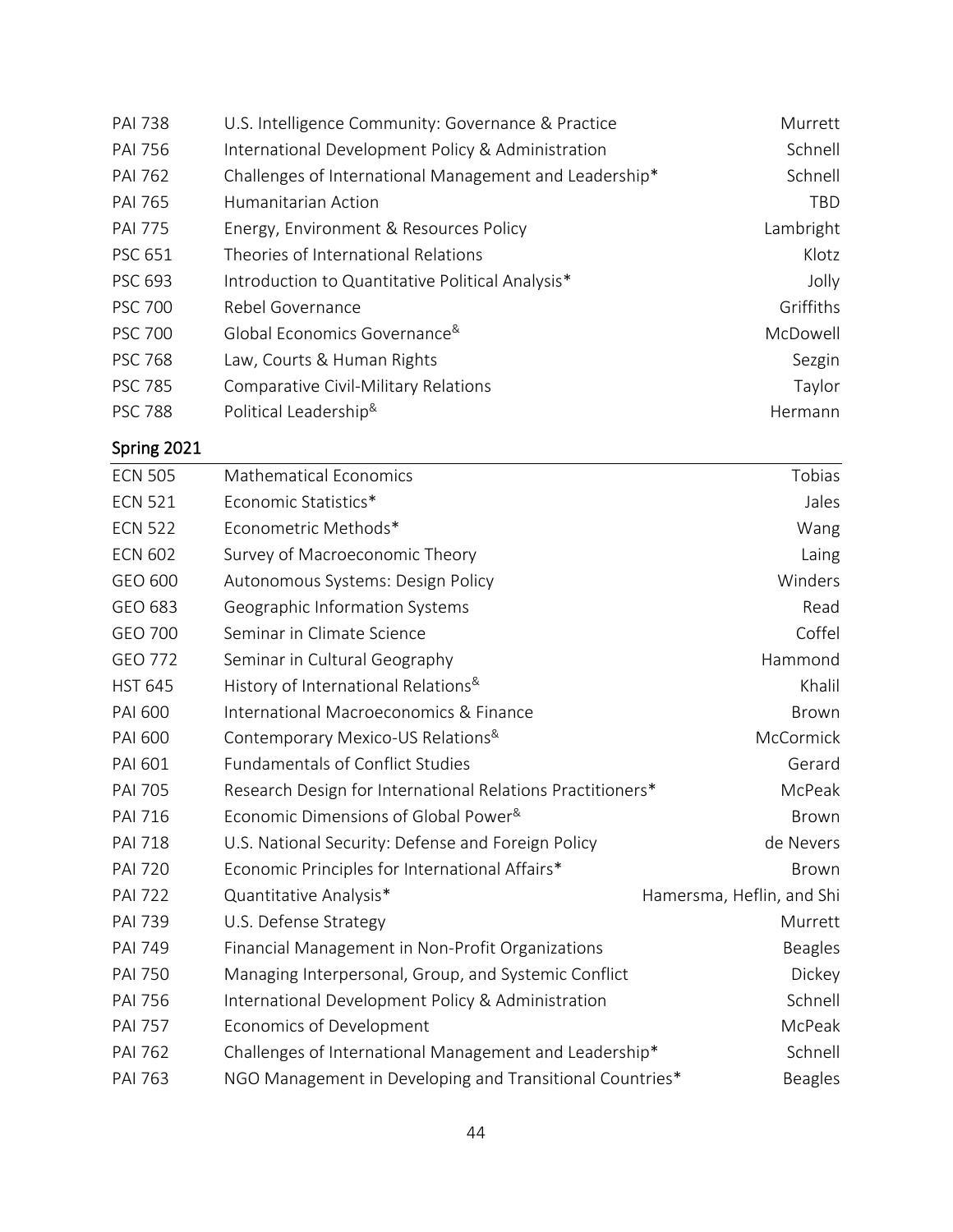| <b>PAI 770</b> | Climate Change: Science, Technology and Policy | Wilcoxen    |
|----------------|------------------------------------------------|-------------|
| <b>PAI 785</b> | Policy Process and Implementation              | Siddiki     |
| <b>PAI 789</b> | <b>Advanced Policy Analysis</b>                | Wilcoxen    |
| <b>PRL 607</b> | Advanced Public Diplomacy <sup>&amp;</sup>     | Pike        |
| <b>PSC 700</b> | <b>Comparative Social Movements</b>            | Zeira       |
| <b>PSC 700</b> | Democratic Representation and Accountability   | Weschle     |
| <b>PSC 700</b> | Ethics and International Relations             | Morgan      |
| <b>PSC 700</b> | Politics and Demographic Aging                 | Estevez-Abe |
| <b>PSC 749</b> | International Security Theory                  | Taylor      |
| <b>PSC 759</b> | Crisis Management                              | Hermann     |
| <b>PSC 767</b> | International Human Rights                     | Abdelaaty   |
| Summer 2021    |                                                |             |

| <b>PAI 706</b> | International Relations Capstone Seminar | Williams |
|----------------|------------------------------------------|----------|
|                |                                          |          |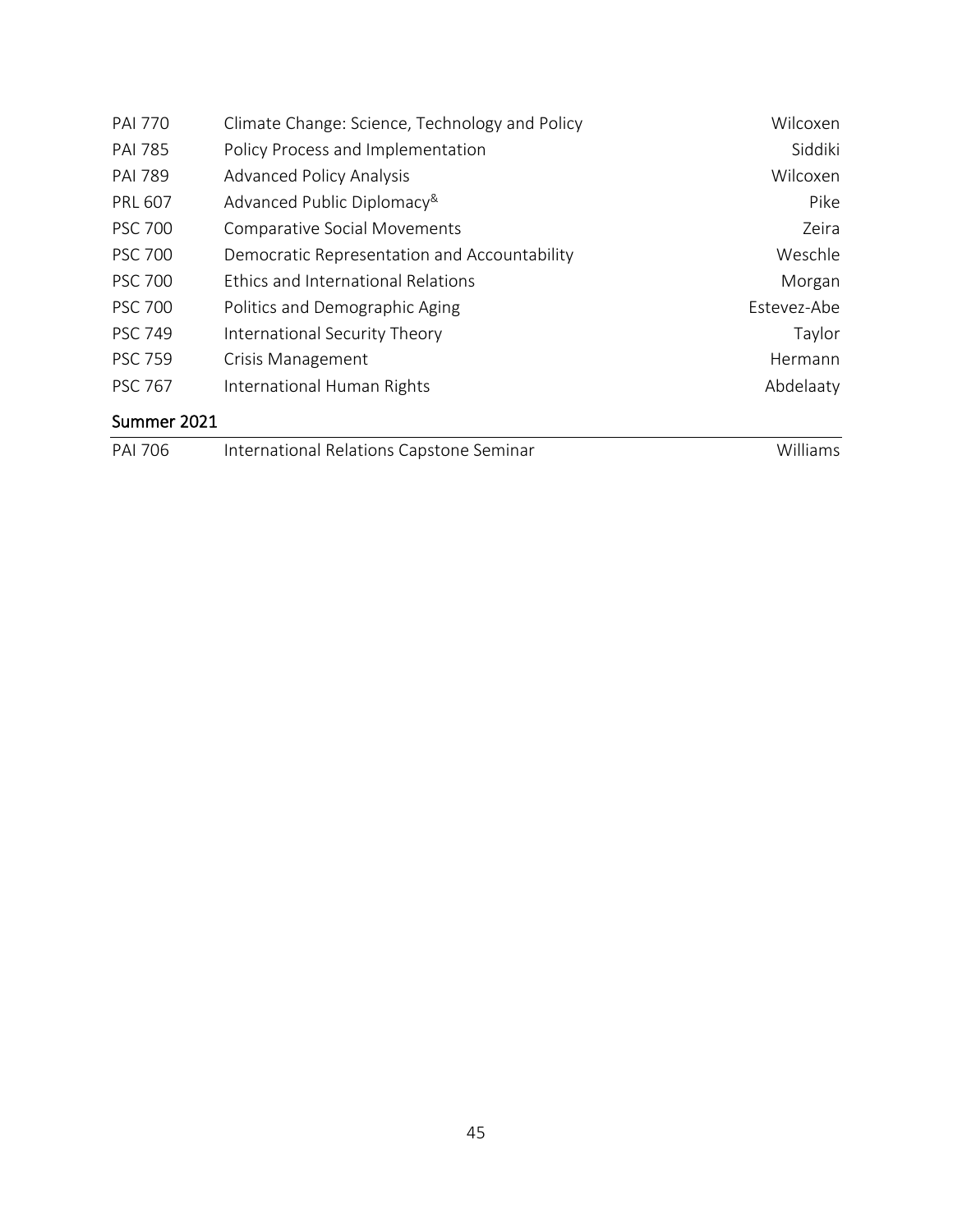## <span id="page-46-0"></span>INTERNATIONAL AFFAIRS FACULTY AT THE MAXWELL SCHOOL

Each social science department in the Maxwell School has faculty with extensive international affairs expertise. International relations students are encouraged to enroll in classes instructed by the faculty below, and seek them out for guidance as appropriate.

### Public Administration and International Affairs Faculty

As a department focused on researching and implementing international relations policies and programs, the Department of Public Administration and International Affairs has significant expertise in international research, building on the Maxwell School's long history of interdisciplinary excellence.

James Baker, Professor, Public Administration and International Affairs, by Courtesy Appointment; Director for Institute for Security Policy & Law and Professor, College of Law JD, Yale Law School Fields: National Security, Security Policy

Jonathan Beagles, Assistant Professor, Public Administration and International Affairs PhD, University of Arizona

Fields: Organizations and management, public and non-profit financial management, program planning and evaluation.

Robert Bifulco, Associate Dean and Chair, Public Administration and International Affairs PhD, Syracuse University Fields: Education policy, public budgeting, state and local government finance.

Stuart Brown, Professor of Practice, Public Administration and International Affairs: Director of Master of Arts in International Relations PhD, Columbia University Fields: International economics, macroeconomics, international political economy.

Julia Carboni, Associate Professor, Public Administration and International Affairs and Chair, Citizenship and Civic Engagement Program PhD, University of Arizona Fields: Collaborative governance, public and non-profit management

Renée de Nevers, Associate Professor, Public Administration and International Affairs and Chair, Social Science Doctoral Program PhD, Columbia University Fields: International security policy, post-conflict reconstruction.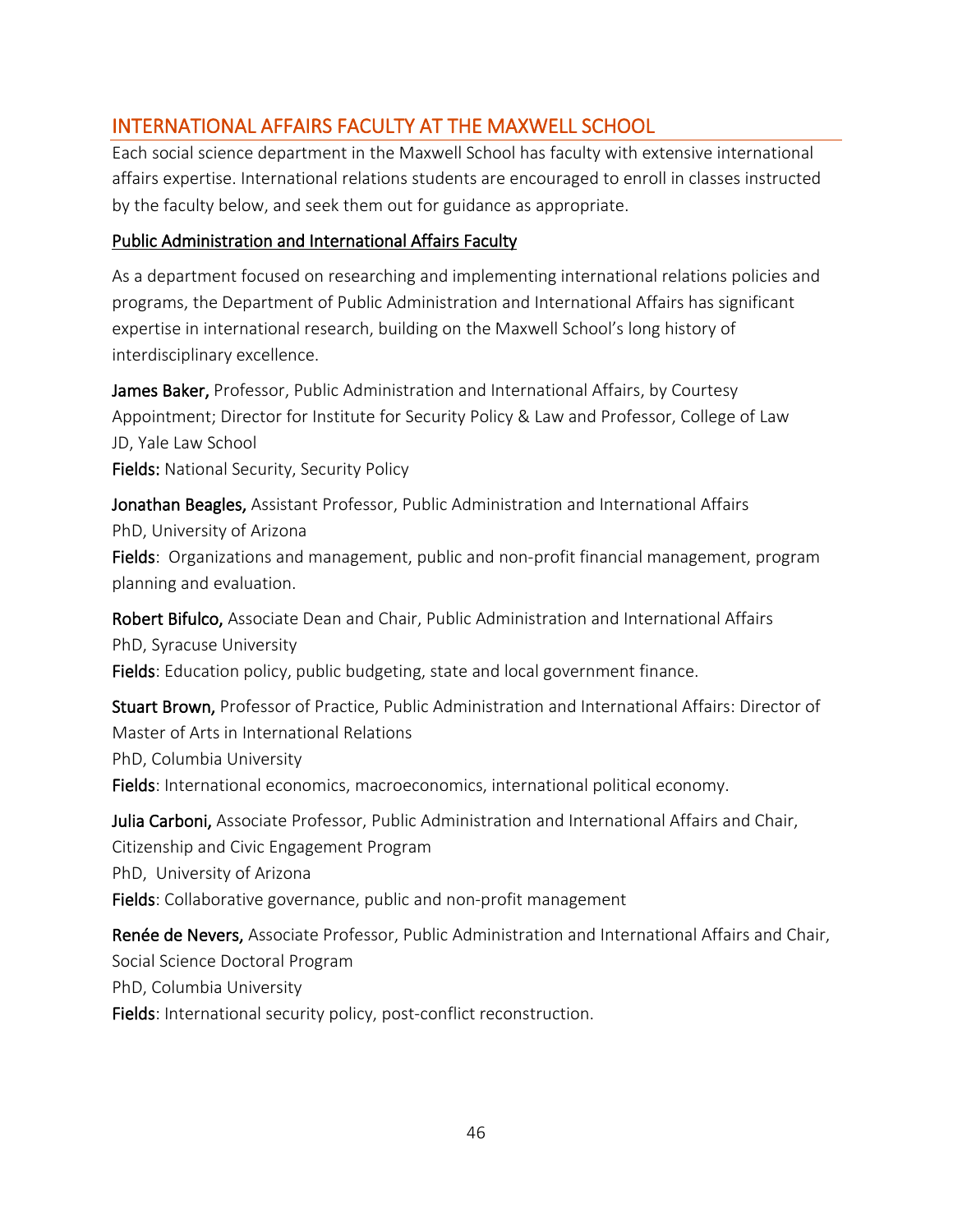Todd Dickey, Assistant Professor, Public Administration and International Affairs PhD, Cornell University **Fields**: Labor and employment relations, public sector human resource management, and workplace conflict management

Catherine Gerard, Professor of Practice, Public Administration and International Affairs, Associate Director, Executive Education Programs M.A., University of Toronto and M.P.A., State University of New York at Albany Fields: Leadership, organizational development, total quality management.

Jay Golden, Pontereilli Professor of Environmental Sustainability & Finance, Department of Public Administration and International Affairs Ph.D., University of Cambridge Fields: Sustainability, Environmental Finance

Sarah E. Hamersma, Associate Professor, Public Administration and International Affairs PhD, University of Wisconsin Fields: Health, labor, and public economics

Colleen Heflin, Professor, Public Administration and International Affairs PhD, University of Michigan Fields: Social policy, food and nutrition policy, social demography

Catherine Herrold, Associate Professor, Public Administration and International Affairs Ph.D., Duke University Fields: Non-governmental organizations, non-profit management, international development

Yilin Hou, Professor, Public Administration and International Affairs PhD, Syracuse University Fields: Fiscal/budgetary institutions, state and local taxation, intellectual development of public budgeting, intergovernmental fiscal relations

W. Henry Lambright, Professor, Public Administration and International Affairs PhD, Columbia University Fields: Environmental and resource policy, science and public policy

Jun Li, Assistant Professor, Public Administration and International Affairs PhD, University of Michigan Fields: Health economics and healthcare policy

Leonard M. Lopoo, Professor, Public Administration and International Affairs PhD, University of Chicago Fields: Child and family policy, economic demography, economic inequality, poverty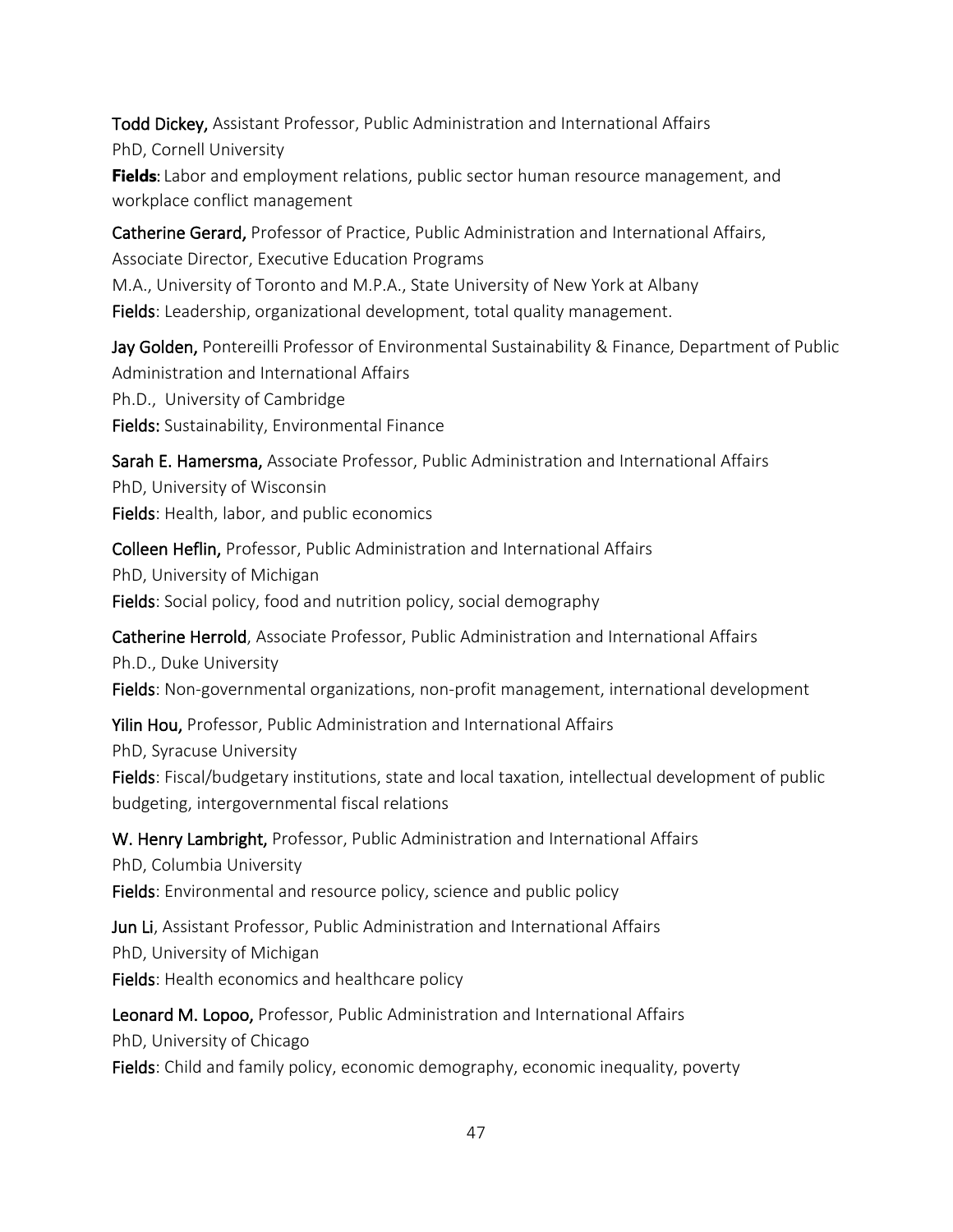Steven Lux, Director, Executive Education Programs, Adjunct Professor, Public Administration and International Affairs MPA, Syracuse University

Fields: International NGO management, HIV/AIDS programs and policy in developing countries.

John G. McPeak, Professor, Public Administration and International Affairs PhD, University of Wisconsin-Madison Fields: Development economics, natural resource economics, African agricultural development

Robert B. Murrett, Professor of Practice, Public Administration and International Affairs and Deputy Director, Institute for Security Policy and Law

M.S.S.I., National Defense Intelligence College, M.A., Georgetown University, and M.A., Kent State University

Fields: Strategic planning, defense intelligence governance, military operations, international relations, and leadership in personnel.

Tina Nabatchi, Professor, Public Administration and International Affairs, Director, Program for the Advancement of Research on Conflict and Collaboration PhD, Indiana University Fields: Deliberative and participatory democracy

Sean O'Keefe, University Professor, Syracuse University and Howard G. and S. Louise Phanstiel Chair in Strategic Management and Leadership MPA, Syracuse University Fields: Public and strategic management, national security policy, leadership.

David Popp, Professor, Public Administration and International Affairs PhD, Yale University Fields: Environmental and natural resource economics, public finance

Michah Rothbart, Assistant Professor, Public Administration and International Affairs PhD, New York University Fields: Education policy, public budgeting, public and non-profit financial management

Sabina Schnell, Assistant Professor, Public Administration and International Affairs PhD, George Washington University

Fields: International management and governance, international development, transparency and anti-corruption, international policy diffusion, Eastern Europe.

Amy E. Schwartz, Professor, Public and Administration and International Affairs and Economics, Daniel Patrick Moynihan Professor of Public Affairs, Chair, Department of Economics PhD, Columbia University

Fields: Education policy, public finance, urban policy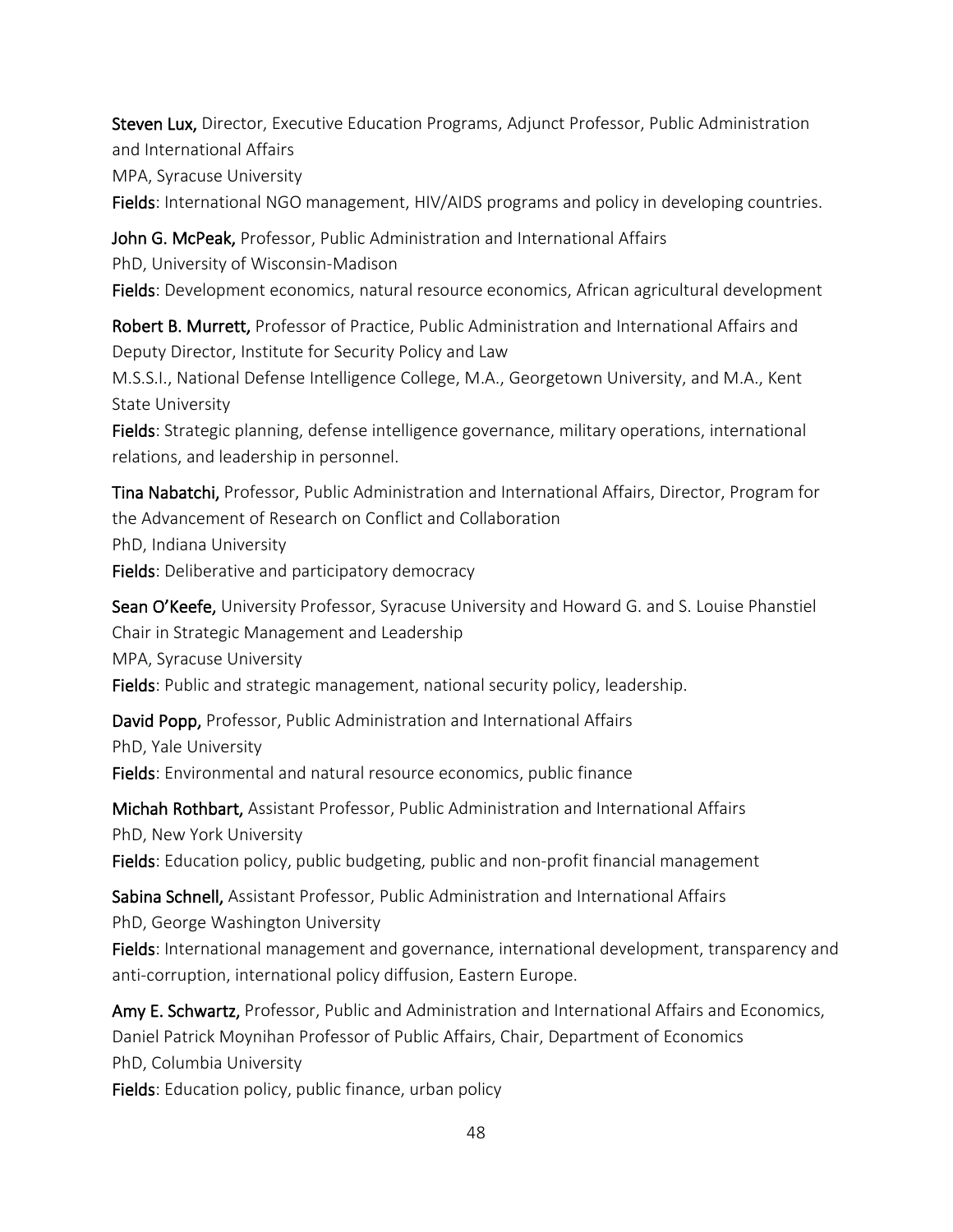Saba Siddiki, Associate Professor, Public Administration and International Affairs PhD, University of Colorado, Denver Fields: Policy design and implementation, regulatory compliance, collaborative governance

David Van Slyke, Dean and Louis A. Bantle Chair in Business and Government Policy PhD, State University of New York at Albany

Fields: Contracting, government-business relationships, policy implementation, public and nonprofit management, strategic management

Peter Wilcoxen, Professor, Public Administration and International Affairs and Director, Center for Environmental Policy and Administration; Laura J. and L. Douglas Meredith Professor for Teaching Excellence

PhD, Harvard University

Fields: Environmental economics, natural resource economics.

Michael John Williams, Associate Professor, Public Administration and International Affairs, Director, Master of Arts in International Relations.

PhD, International Relations

Fields: International Security, European Affairs, War Studies

John M. Yinger, Professor Public Administration and International Affairs, Trustee Professor, and Associate Director for Metropolitan Studies, Center for Policy Research PhD, Princeton University

Fields: Managerial economics, public finance, urban and housing policy, education finance and workplace conflict management

## Maxwell-in-Washington Program Faculty

In addition to the faculty in residence in Syracuse, MAIR students can draw upon the resources of faculty teaching in the Maxwell in Washington Program.

Samuel Brannen, Adjunct Professor, Public Administration and International Affairs and Senior Fellow, Center for Strategic and International Studies MA, George Washington University Fields: Risk, Foresight, and geopolitical change

Bennet Caplan, Adjunct Professor, Public Administration and International Affairs MA, Tufts University, J.D., Boston College Law School Fields: International trade, government relations

Joseph Collins, Adjunct Professor, Public Administration and International Affairs PhD, Columbia University Fields: Strategic studies, stability operations, humanitarian assistance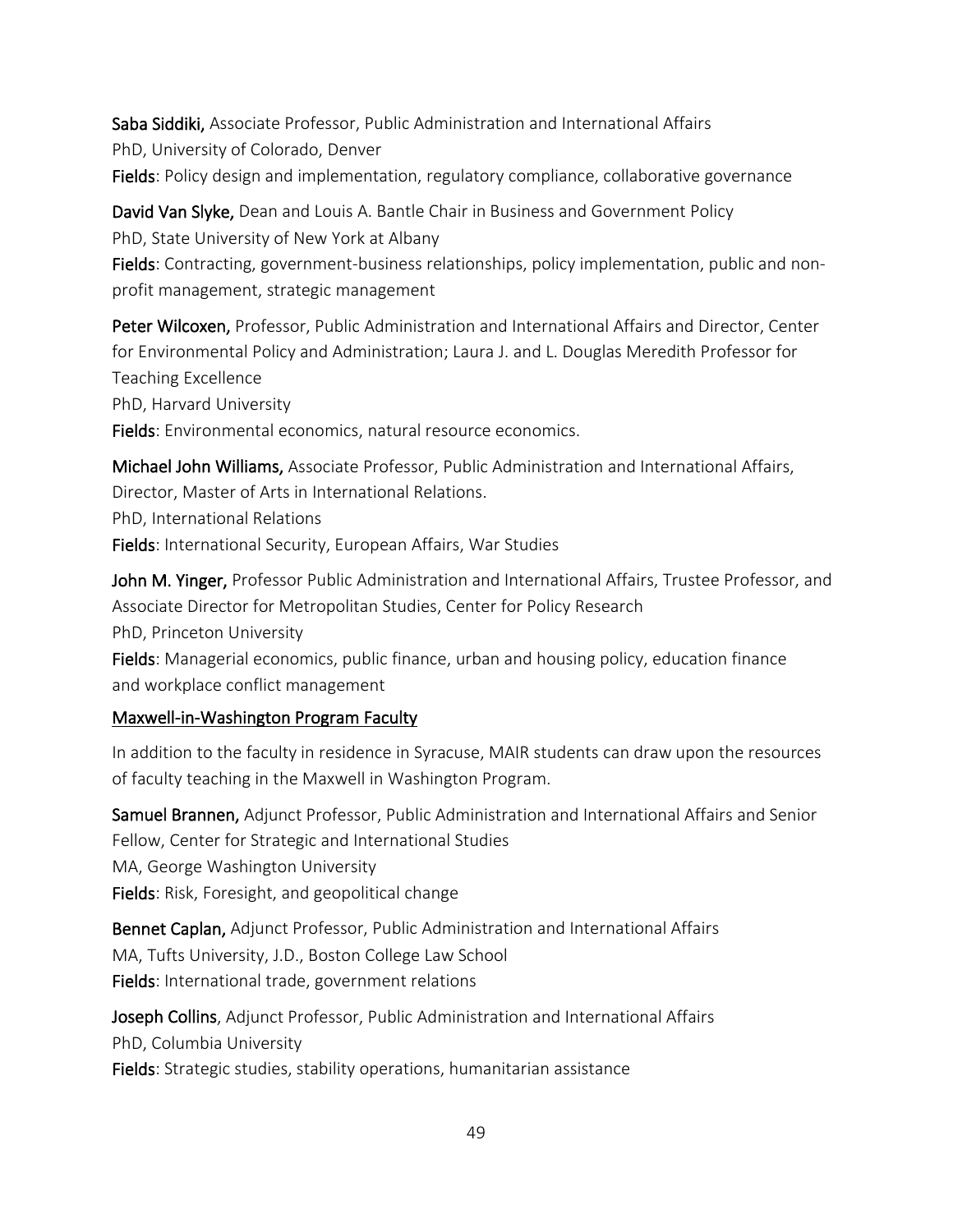Robert Daly, Adjunction Professor, Public Administration and International Affairs and Director, Woodrow Wilson Center's Kissinger Institute on China and the United States BA, Syracuse University Fields: U.S.-China relations, foreign policy

Bejoy Das Gupta, Adjunct Professor, Public Administration and International Affairs and Chief Economist for Asia, Institute for International Finance D. Phil, Christ Church College, University of Oxford. Fields: Macroeconomic policy, global capital flows, emerging markets.

Paul Fekete, Adjunct Professor, Public Administration and International Affairs MA, Johns Hopkins University Fields: International trade, international development.

Philip French, Adjunct Professor, Public Administration and International Affairs BA, University of California at Riverside Fields: Latin American politics, post-conflict reconstruction.

William Hederman, Adjunct Professor, Public Administration and International Affairs MS, Massachusetts Institute of Technology Fields: Energy policy, strategic planning.

Mark Jacobson, Assistant Dean for Washington Programs PhD, Ohio State University

Fields: Foreign Policy, propaganda, political warfare

James Keagle, Adjunct Professor, Public Administration and International Affairs and Director, Transforming National Security National Defense University PhD, Princeton University Fields: Military transformation, U.S. national defense strategy.

Melinda Kimble, Adjunct Professor, Public Administration and International Affairs and Senior Vice President, United Nations Foundation MPA, Harvard University Fields: International development partnerships, global energy economics

Sean McFate, Adjunct Professor, Public Administration and International Affairs PhD, London School of Economics Fields: Foreign strategy, technology and global affairs, mercenaries

Kathleen McInnis, Adjunct Professor, Public Administration and International Affairs PhD, King's College London Fields: International security, transatlantic security, NATO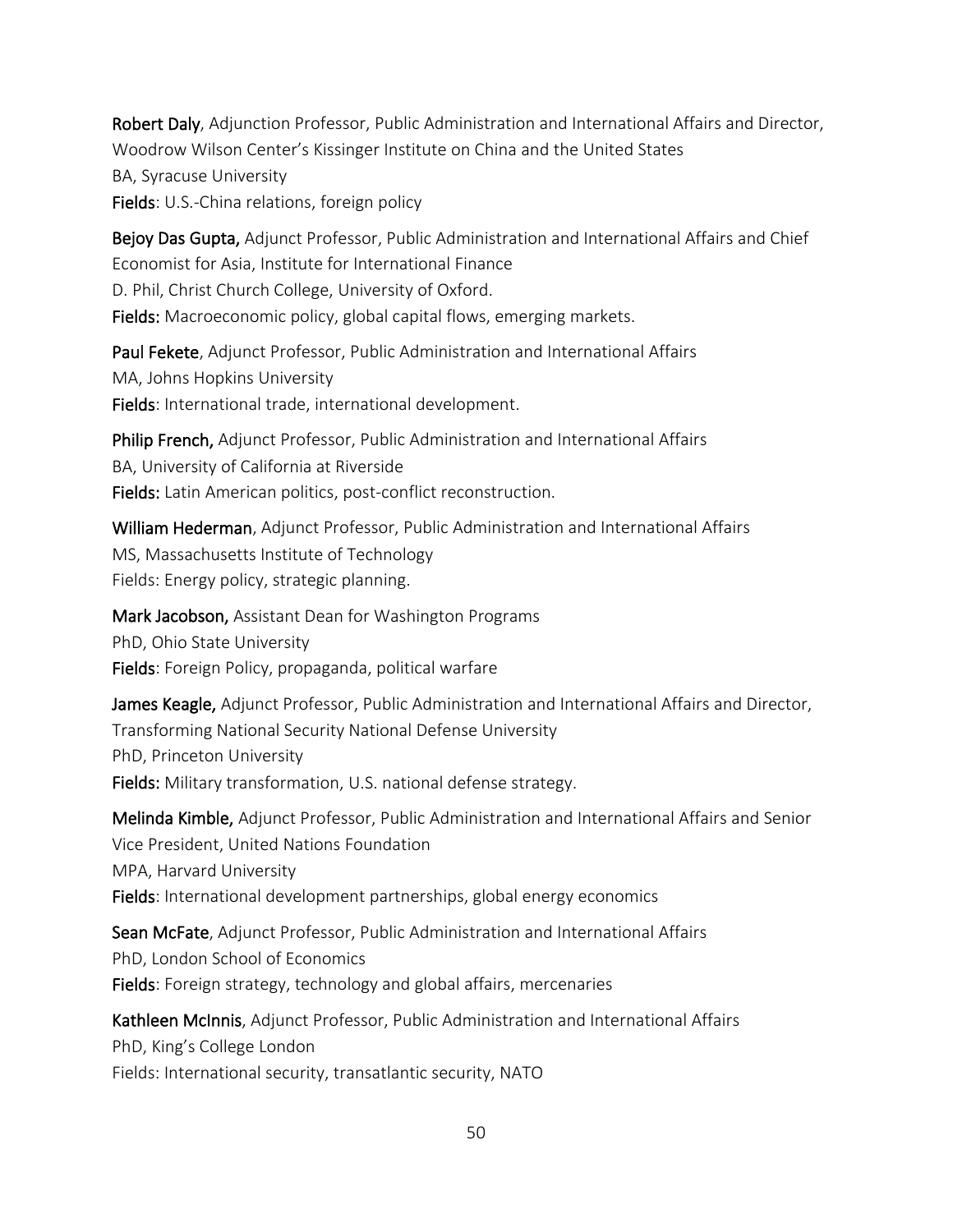Shawn Powers, Adjunct Professor, Public Administration and International Affairs and Chief Strategy Officer, US Agency for Global Media PhD, University of Southern California Fields: Public Diplomacy, foreign policy, Interagency engagement

Sara Reckless, Adjunct Professor, Public Administration and International Affairs MA, Tufts University Fields: Conflict and societal transitions, countering violent extremism

Erol Yayboke, Adjunct Professor, Public Administration and International Affairs, Deputy Director, Project on U.S. Leadership and Development, Center for Strategic and International Studies MPA, University of Texas at Austin

Fields: International development, development economics

### Maxwell School Faculty with international or regional expertise

As a school of social sciences, the Maxwell School is fortunate to have extensive research expertise in all areas of the work and across the academic disciplines. One-third of Maxwell School faculty consider themselves internationalist in nature and another third conduct research on international subjects.

Merima Ali, Assistant Professor, Economics PhD, Wageningen School of Social Science Fields: Colonial legacy, state building, ethnicity in Sub-Saharan Africa.

Lamis Abdelaaty, Assistant Professor, Political Science

PhD, Princeton University

Fields: International relations, comparative politics, human rights and humanitarian action, asylum, and migration.

Hossein Bashiriyeh, Lecturer, Political Science PhD, University of Liverpool

Fields: Political sociology of the Middle East.

## Mona Bhan, Associate Professor, Anthropology

PhD, Rutgers University

Fields: South Asia, resource and territorial sovereignties, military and corporate humanitarianism, environmentalism, gender, race, and tourism

Kristy Buzard, Associate Professor, Economics PhD, University of California, San Diego Fields: International trade theory, political economy, urban and regional conflict.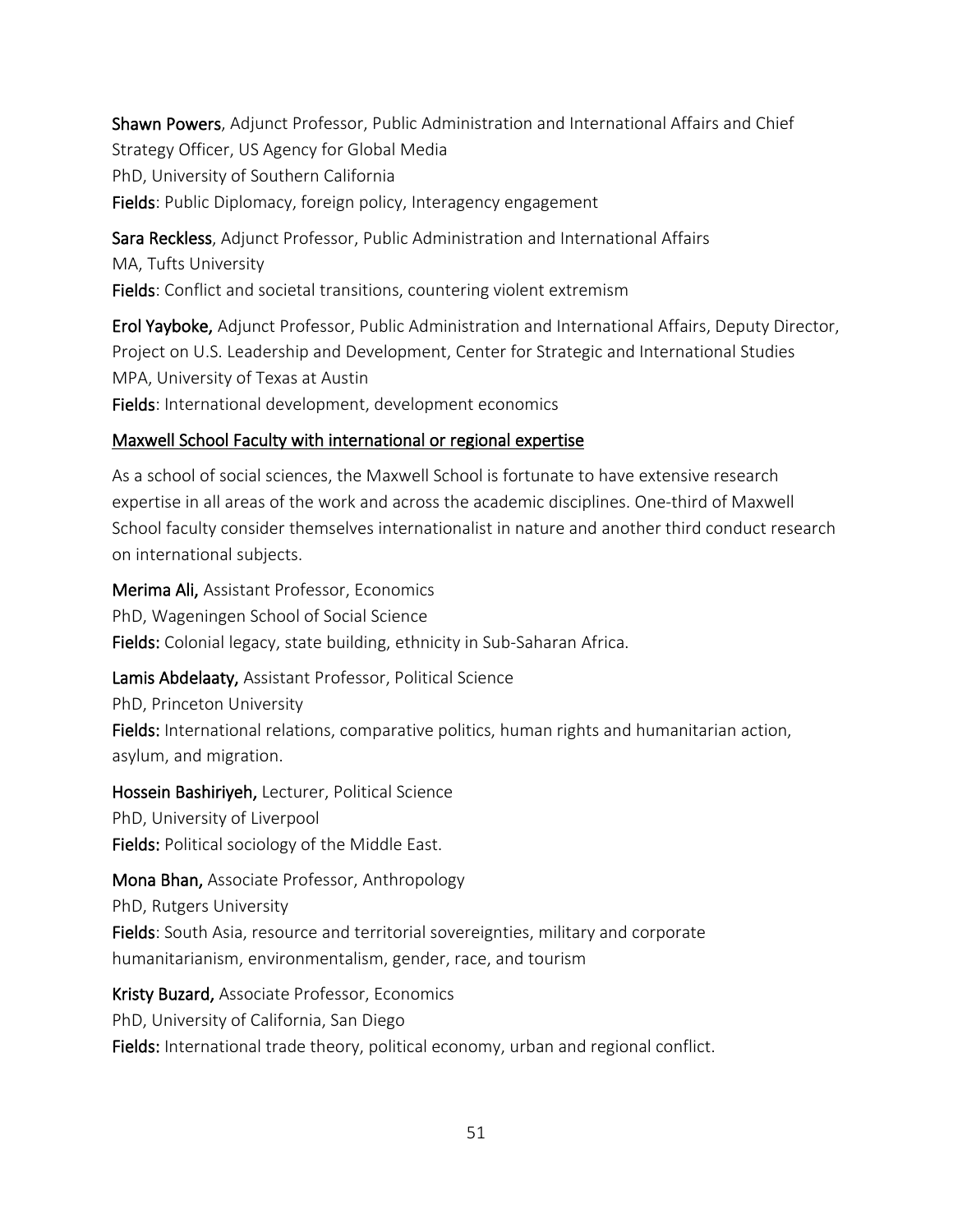Horace Campbell, Professor, Political Science and African American Studies PhD. Sussex University Fields: Comparative politics, African international relations, peace studies.

A.H. Peter Castro, Professor, Anthropology PhD, University of California, Santa Barbara Fields: East Africa, conflict management, development policy and planning.

Matthew Cleary, Associate Professor, Political Science PhD, University of Chicago Fields: Latin American politics, political institutions, democratization.

Michael Ebner, Associate Professor, History PhD, Columbia University Fields: History of modern Europe, Italy, Fascism, and political violence.

Colin Elman, Professor, Political Science and Director, Center for Qualitative and Multi-Method Inquiry PhD, Columbia University Fields: International relations, national security, qualitative methods.

Miriam Elman, Associate Professor, Political Science PhD, Columbia University Fields: International relations, national security, Middle East.

Margarita Estevez-Abe, Professor, Political Science

PhD, Harvard University Fields: Political economy, Japan, gender.

Peng Gao, Professor, Geography and the Environment PhD, University of Buffalo Fields: Erosion and sediment transport, 3D GIS design and analysis for urban environments.

Cecilia A. Green, Associate Professor, Sociology PhD, University of Toronto Fields: Race, class, gender, Caribbean studies.

Ryan Griffiths, Associate Professor, Political Science PhD, Columbia University Fields: Dynamics of secession and secessionist conflict, international order and sovereignty.

Dimitar Gueorguiev, Assistant Professor, Political Science PhD, University of California, San Diego Fields: Comparative political economy, authoritarian institutions, governance.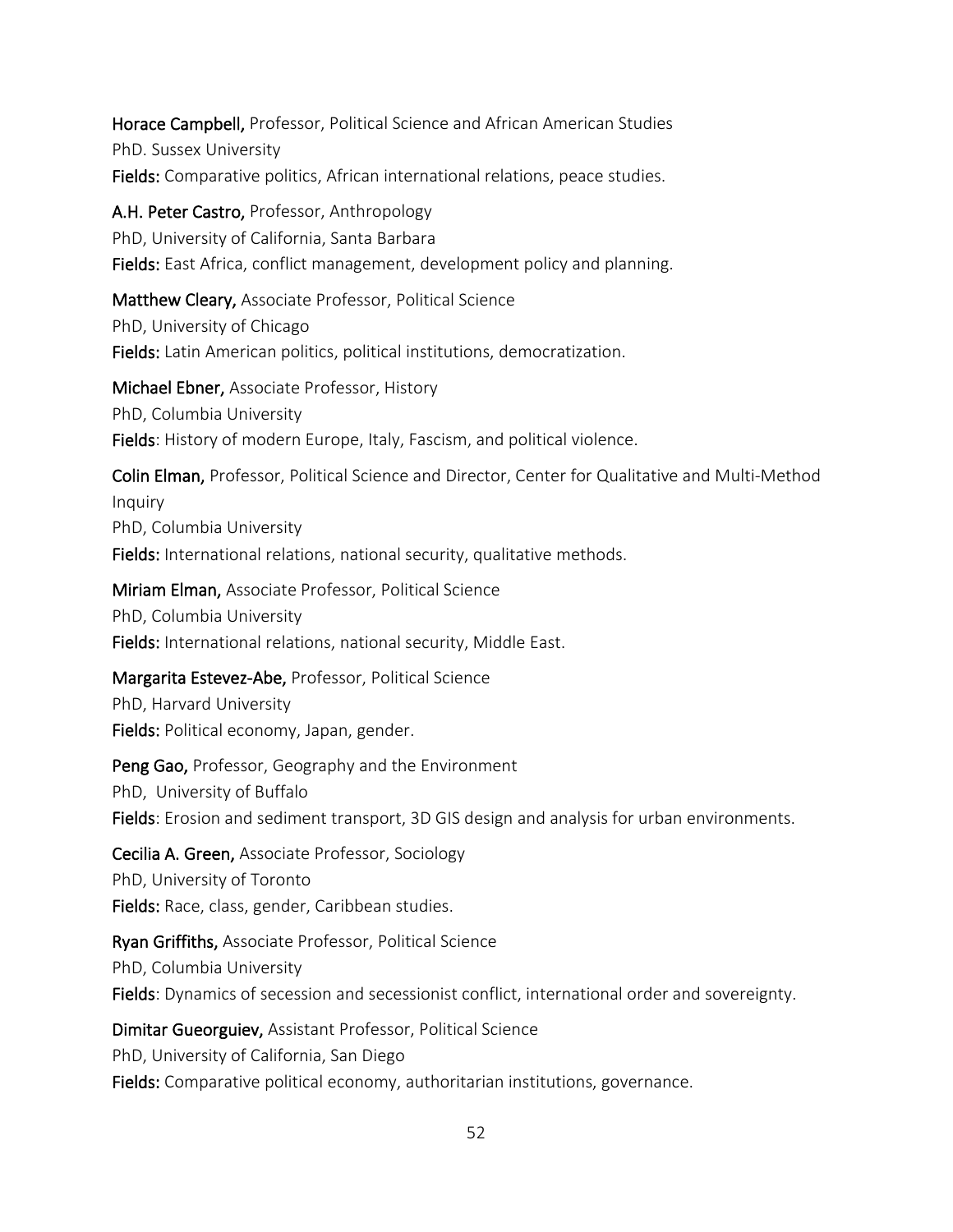Timur Hammond, Assistant Professor, Geography and the Environment PhD, University of California, Los Angeles Fields: Middle East, Turkey, cultural geography, urban geography, religion, identity

Margaret Hermann, Professor, Political Science, Gerald B. and Daphna Cramer Professor of Global Affairs, and Director, Daniel P. Moynihan Institute of Global Affairs PhD, Northwestern University Fields: Political leadership, foreign policy decision making, crisis management.

Erin A. Hern, Assistant Professor, Political Science PhD, Cornell University Fields: Development, public policy, political behavior, Sub-Saharan Africa

Azra Hromadžić, Associate Professor, Anthropology; O'Hanley Faculty Scholar PhD, University of Pennsylvania Fields: Political anthropology, ethno-political violence, post-conflict reconstruction.

Jok Madut Jok, Professor, Anthropology PhD, University of California, Los Angeles Fields: Security, conflict, political violence, politics of identity

Seth Jolly, Associate Professor and Graduate Director, Political Science PhD, Duke University Fields: European politics, political parties, nationalism, European Union.

Andrew Jonelis, Visiting Assistant Professor, Economics PhD, University of Kentucky Fields: Macroeconomics, International Development, Economic Development

Amy Kallendar, Associate Professor, History PhD, University of California Fields: Modern Middle East, Ottoman Empire, women and gender.

George Kallander, Associate Professor, History PhD, Columbia University Fields: Korean and Northeast Asian history and culture.

Leyla Karakas, Assistant Professor, Economics PhD, Johns Hopkins University Fields: Governance, decision-making in international organizations.

Osamah Khalil, Associate Professor, History and Chair, International Relations Program PhD, University of California Fields: U.S. foreign policy, modern Middle East.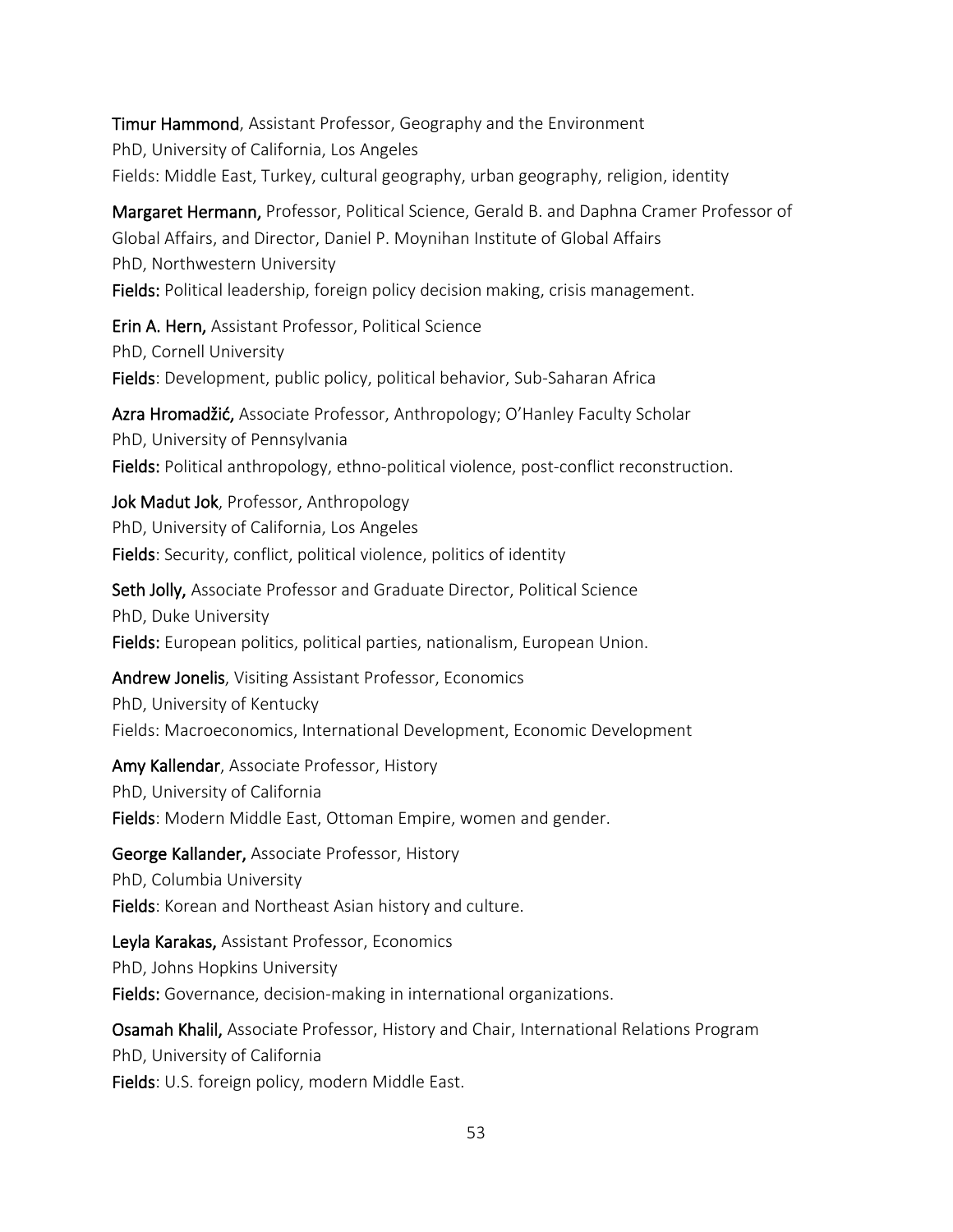Audie Klotz, Professor, Political Science PhD, Cornell University Fields: International relations, global and comparative immigration policy, global governance and transnational activism.

Natalie Koch, Associate Professor, Geography and the Environment PhD, University of Colorado Fields: Political geography, nationalism, comparative politics, Central Asia, Gulf Arab states.

Radha Kumar, Assistant Professor, History PhD, Princeton University Fields: India and modern South Asia, policing and sovereignty, colonial and post-colonial politics

Prema Kurien, Professor, Sociology PhD, Brown University Fields: immigration, religion, ethnicity, immigrant politics, India.

Norman Kutcher, Professor, History; Laura j. and L. Douglas Meredith Professor for Teaching Excellence PhD, Yale University Fields: Cultural, social and intellectual history of China.

Mengxiao Liu, Assistant Professor, Economics PhD, University of Toronto Fields: International trade, innovation, and global supply chains

Mary Lovely, Professor, Economics, Melvin A. Eggers Economics Faculty Scholar PhD, University of Michigan Fields: International economics.

Amy Lutz, Associate Professor, Sociology PhD, State University of New York at Albany Fields: Immigration, Latin America.

Yingyi Ma, Associate Professor, Sociology PhD, Johns Hopkins University Fields: Sociology of education, transnational student mobility, gender, China.

Gladys McCormick, Associate Professor, History; Jay and Debe Moskowitz Chair in Mexico-U.S. relations; Director of Diversity, Equity and Inclusion at the Maxwell School PhD, University of Wisconsin-Madison Fields: Latin America and the Caribbean, human rights.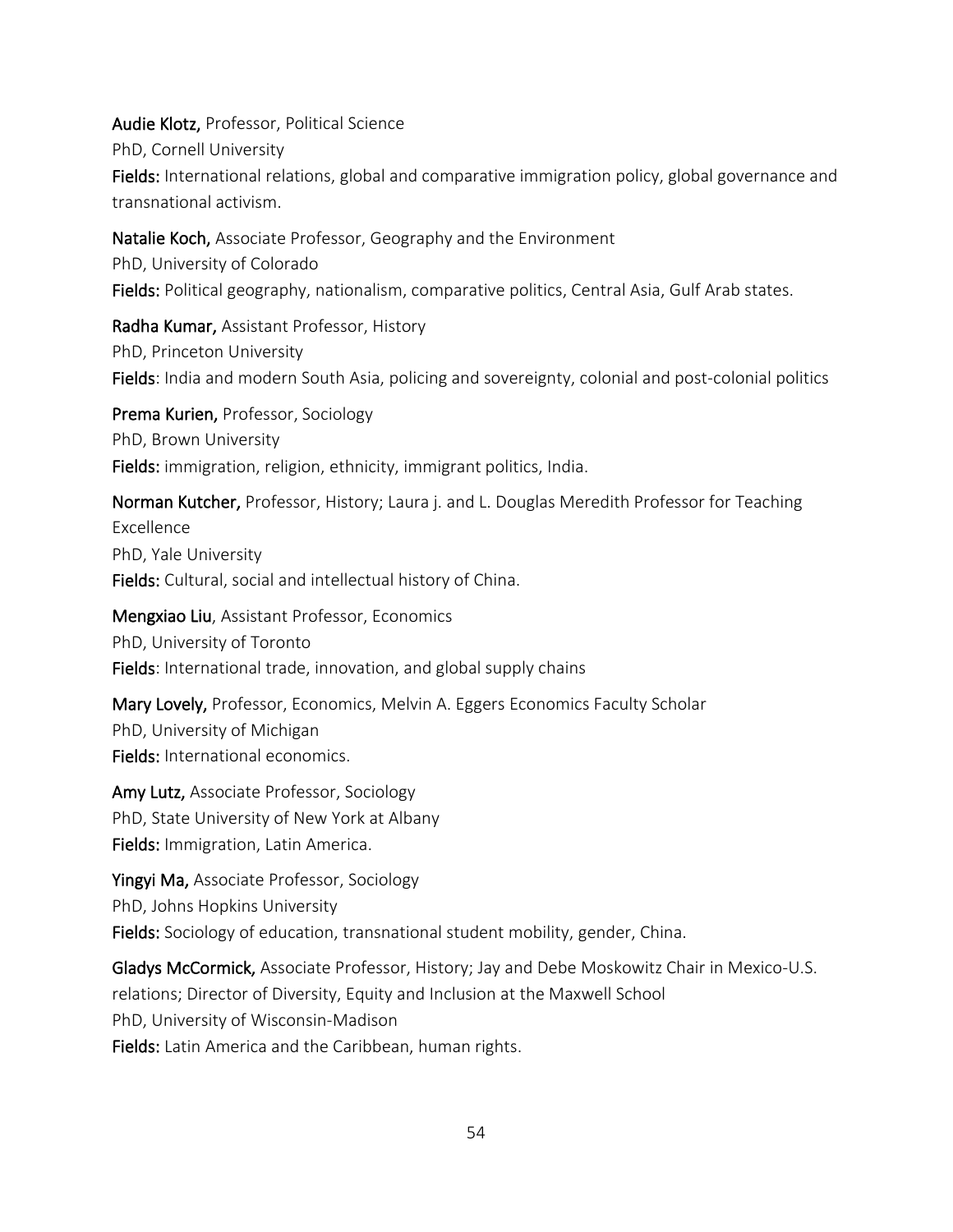Daniel McDowell, Associate Professor, Political Science PhD, University of Virginia Fields: International political economy, international finance.

Devashish Mitra, Professor, Economics and Gerald B. and Daphna Cramer Professor of Global Affairs PhD, Columbia University Fields: International trade, development economics, and political economy.

Glyn Morgan, Associate Professor, Political Science PhD, University of California Fields: Political theory, European Union.

Arnisson Andrew Ortega, Assistant Professor, Geography and the Environment PhD, University of Washington Fields: Global South cities, Migration, Transnationalism, Decolonization

Tom Perreault, Professor and Chair, Geography and the Environment PhD, University of Colorado Fields: Environment and development, indigenous social movements, Latin America.

Jane Read, Associate Professor, Geography and the Environment PhD, Louisiana State University Fields: Geographic information systems, human-environment interactions, Latin America

Lars Rodseth, Associate Professor, Anthropology PhD, University of Michigan Fields: Political and historical anthropology, nationalism, violence, ideology

Robert Rubinstein, Professor, Anthropology and International Relations PhD, University of Binghamton Fields: Peace, conflict and international security.

Tod Rutherford, Professor, Geography and the Environment PhD, University of Wales, Cardiff Fields: Economic geography, industrial restructuring.

S.N. Sangmpam, Professor, Political Science and African American Studies PhD, University of Chicago Fields: Third World politics and political economy, African politics, international politics.

Rebecca Schewe, Assistant Professor, Sociology PhD, University of Wisconsin-Madison Fields: Environmental and natural resource sociology.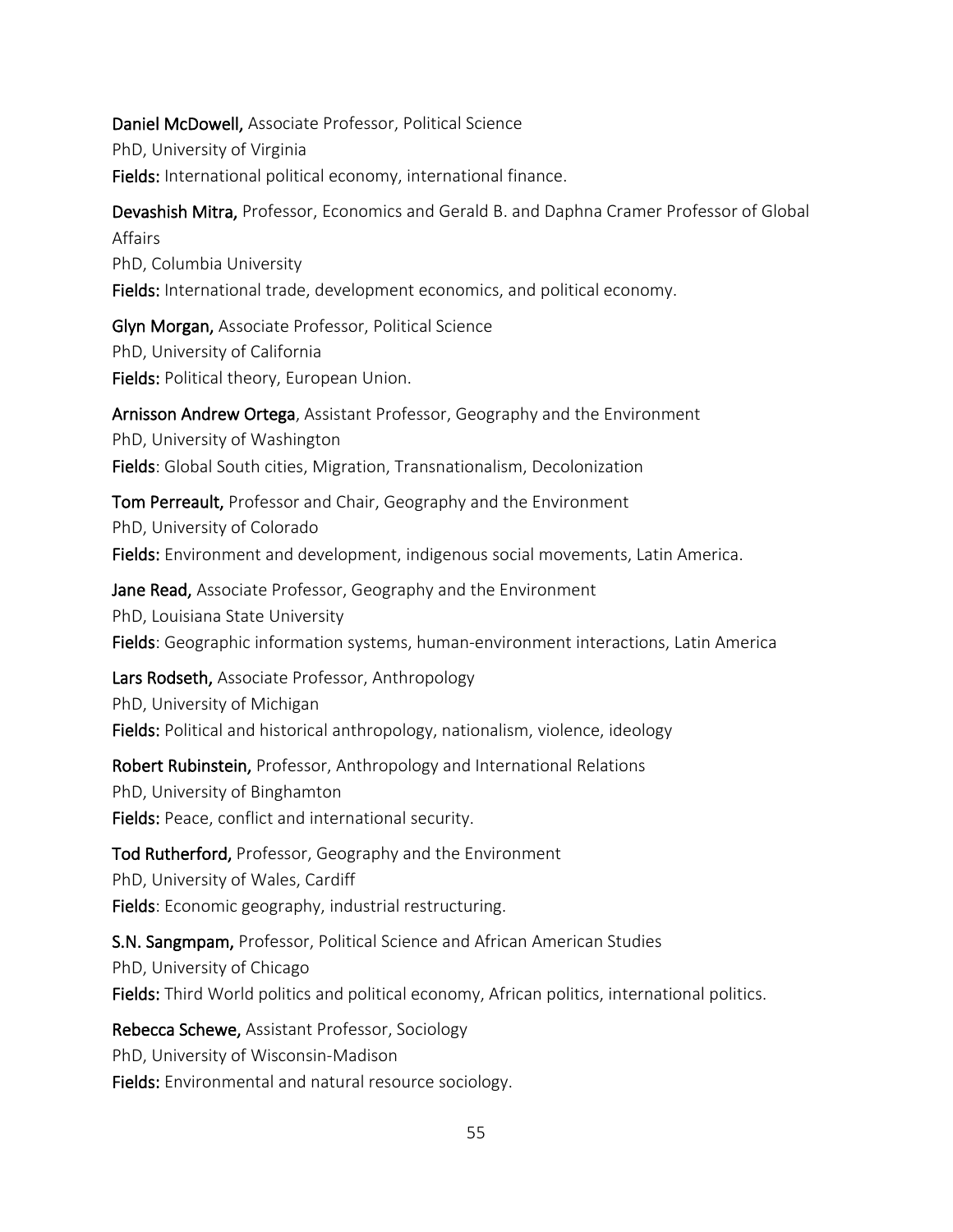Yüksel Sezgin, Associate Professor, Political Science PhD, University of Washington Fields: Human and women's rights in the Middle East, South Asia, and Sub-Saharan Africa.

Martin Shanguhyia, Associate Professor, History PhD, West Virginia University Fields: Africa, economic and political, environment, land politics, livelihoods.

Abdulaziz Shifa, Assistant Professor, Economics PhD, Stockholm University Fields: Economic growth, development and political economy.

Merril Silverstein, Professor, Sociology and Marjorie Cantor Endowed Professor in Aging PhD, Columbia University Fields: Aging, family, intergenerational relationships, demographic, policy and cultural contexts, quantitative methods.

James Steinberg, University Professor of Social Science, International Affairs, and Law J.D., Yale Law School Fields: Foreign policy.

Farhana Sultana, Associate Professor, Geography and the Environment PhD, University of Minnesota Fields: Political ecology, international development, water governance, climate change,

Brian Taylor, Professor, Political Science PhD, Massachusetts Institute of Technology Fields: Comparative politics, Russian politics.

Robert Terrell, Assistant Professor, History PhD, University of California-San Diego Fields: Modern Germany and Europe

Simon Weschle, Assistant Professor, Political Science

PhD, Duke University

Fields: Democratic Accountability and Repression, Comparative Political Economy, Corruption, Money in Politics.

Jamie Winders, Professor, Geography and the Environment; Director, Autonomous Systems Policy Institute PhD, University of Kentucky Fields: International migration, new immigrant destinations.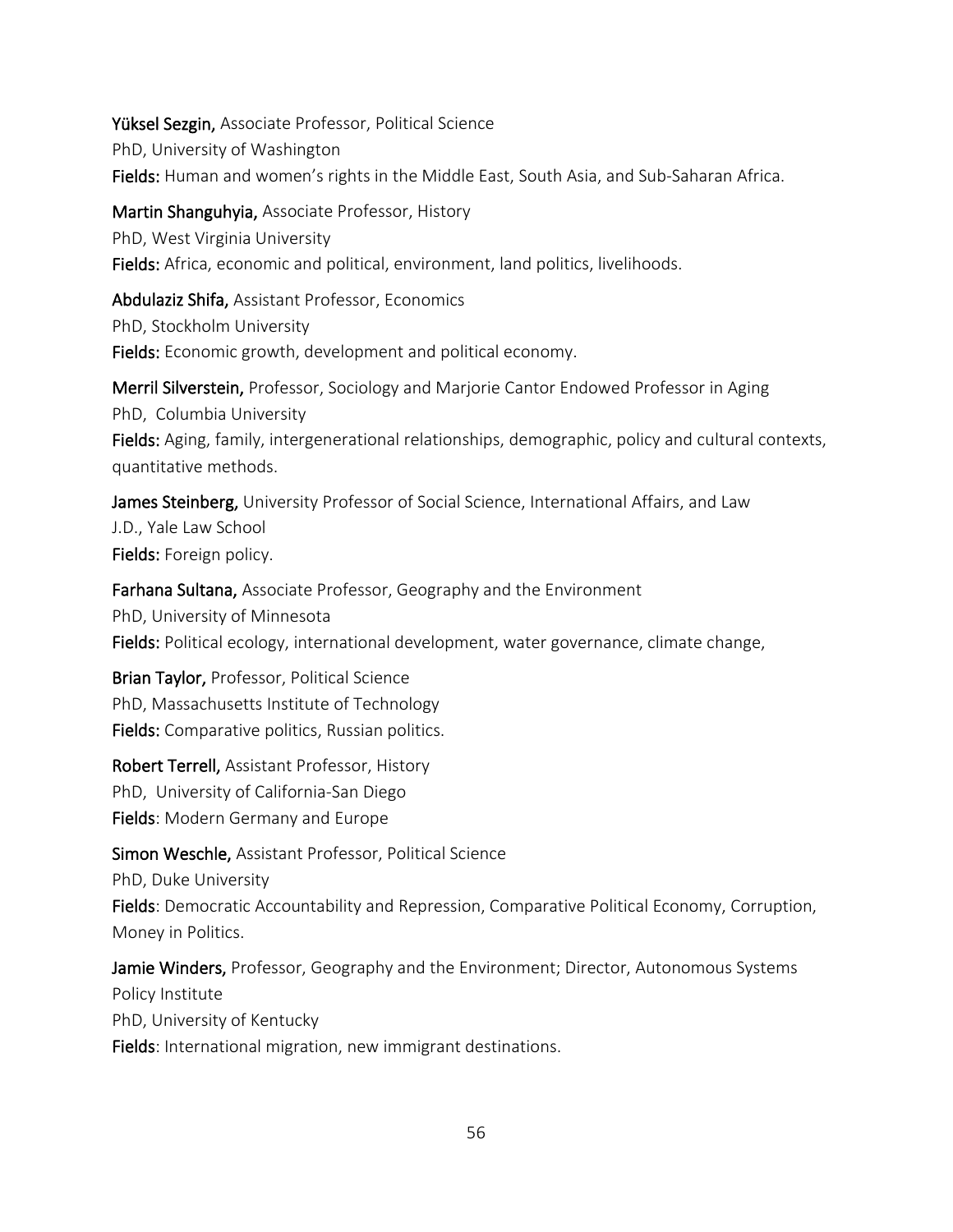Yael Zeira, Associate Professor, Political Science PhD, New York University Fields: Middle East politics, comparative politics, political conflict and violence.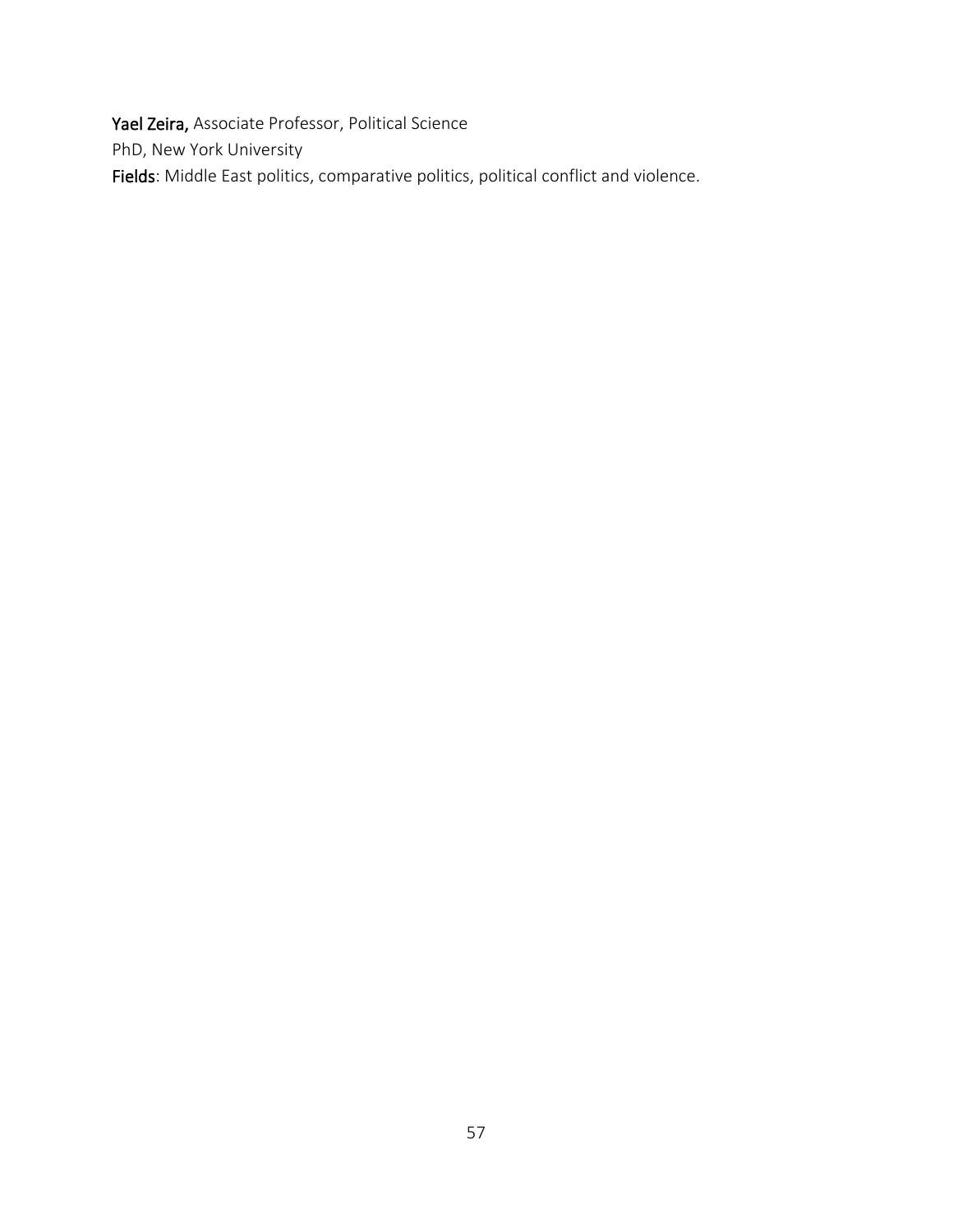## <span id="page-58-0"></span>ACADEMIC & PERSONAL STANDARDS

### Academic Integrity Policy

The Academic Integrity Office of the Division of Academic Affairs at Syracuse University administers the University's academic integrity policy. The Department of Public Administration and International Affairs takes academic integrity very seriously.

Syracuse University aspires to the highest standards of integrity and honesty in all endeavors. The Academic Integrity Policy is designed to make integrity and honesty central to the Syracuse University experience by: setting forth clear ethical expectations for students in their academic endeavors; promoting consistency of standards and practices across colleges, schools and programs; encouraging reporting of suspected violations; and facilitating the resolution of cases as promptly as possible while providing thorough and fair consideration for students and instructors. Education is a central goal of the policy, including affording students an opportunity to discuss and learn from academic integrity violations.

Academic integrity is expected of all Syracuse University community members and the academic integrity policy applies to all school and colleges. A more detailed description of the academic integrity expectations of the Syracuse University community are detailed online at *http://class.syr.edu/academic-integrity/policy/*.

This University, like all academic institutions in the United States, assumes that the written work of a student is the student's own, and that any original idea or research contributions taken from the published works of others will be properly acknowledged. In an academic setting, plagiarism is a serious concern. The presentation of other's ideas, opinions and words as one's own work violates academic integrity and any violation of academic integrity will be penalized by the university.

### **GRADING SYSTEM**

Graduate students at Syracuse University are graded on an A-F scale. Please note that it is a Syracuse University academic regulation that graduate students may not be assigned the grade of D or D-.

Passing grades for graduate students lie within the general A, B, and C category. Since the graduate school requires a minimum 3.0 grade point average to certify a graduate degree,  $a$ grade below that threshold should be regarding as a strong indicator that coursework was below faculty expectations.

Graduate students may be granted an Incomplete (I) only if it can be demonstrated that exceptional circumstances prohibit the student from completing work in the normal time limits of the course. Generally speaking, illness or other exceptional circumstances are the basis for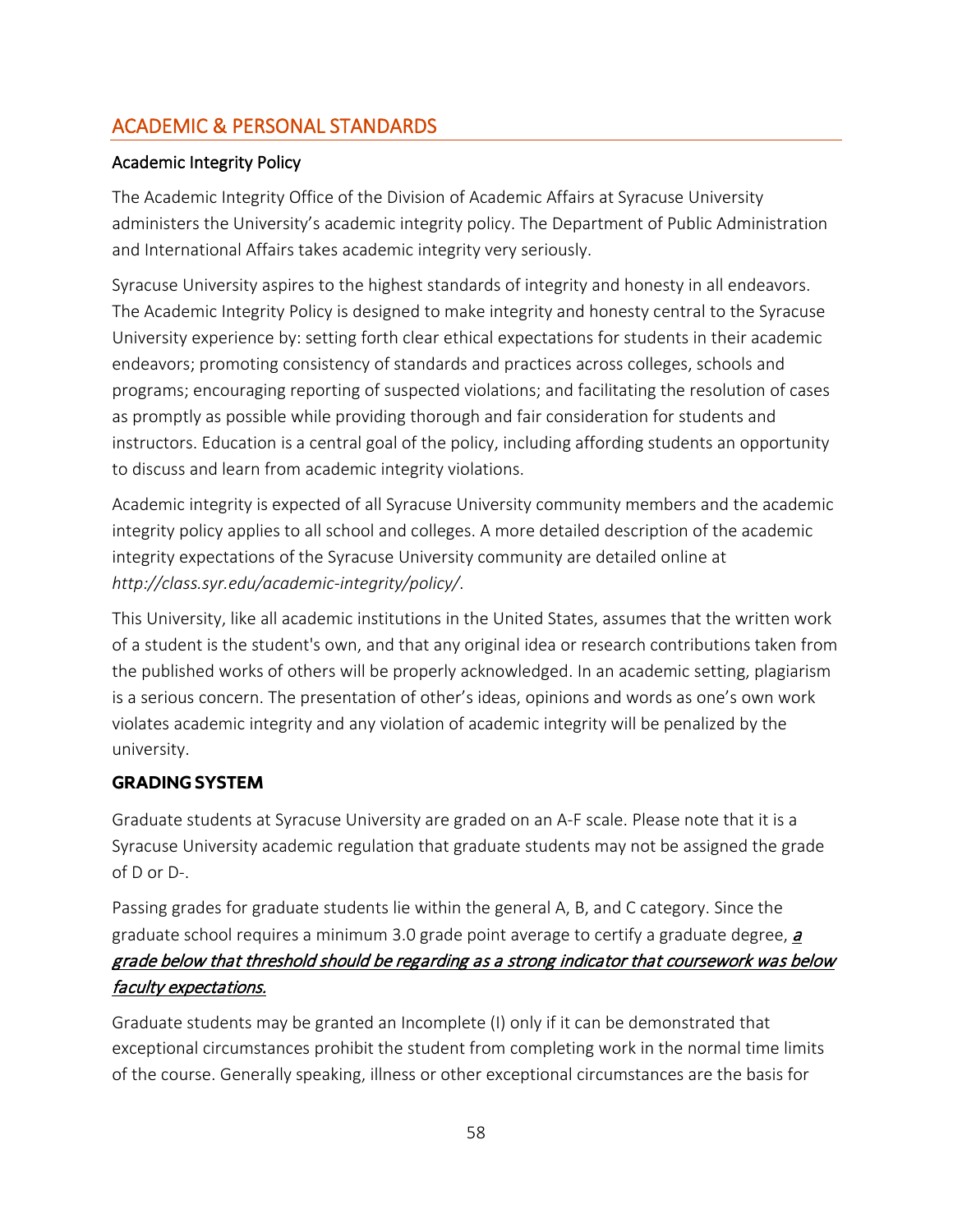this consideration. Students who believe that their circumstances warrant the issuance of an incomplete should consult with the course instructor.

To receive an incomplete, a student must complete a Request for Incomplete form and obtain the instructor's approval. The completed and signed Request for Incomplete is then submitted to the appropriate departmental chairperson. Until the work is completed, an incomplete calculates as an F (0 grade points) until the final work is submitted.

## CODE OF STUDENT CONDUCT

As graduate students at Syracuse University, you are expected to abide by the university's universal student code of conduct. All Syracuse University students are expected to conduct themselves in a manner appropriate to the University's educational mission. The University expects that all members of the community are committed to the fundamental ideals of integrity, respect for the person and property of others, and to the intellectual and personal growth within a diverse population.

For more details on the Syracuse University Student Code of Conduct, please visit: *https://policies.syr.edu/policies/academic-rules-student-responsibilities-and-services/code-ofstudent-conduct/.* 

## <span id="page-59-0"></span>SERVICES, FACILITIES, & STUDENT ACTIVITIES

As a graduate student at the Maxwell School, you have access to programs available to all graduate and undergraduate students at Syracuse University, as well as resources designed specifically for Maxwell School and PAIA graduate students.

PAIA office staff are your first point of contact as you work to navigate the complexities of the Syracuse University system.

## JOHN L. AND STEPHANIE G. PALMER CAREER CENTER

Located in 202 Maxwell Hall, the John L. and Stephanie G. Palmer Career Center offers resources specifically tailored to support the post-graduate career pursuits of graduate students in public administration and international affairs.

Recognizing that a career will evolve throughout its lifetime, the Palmer Career Center emphasizes development of the skills necessary to adapt to the changing work world.

During the year, the Palmer Career Center provides opportunities to participate in career-related workshops, employer visits, and networking opportunities. Students can also discuss their career goals and establish a career action plan with the dedicated counselors at the Palmer Career Center.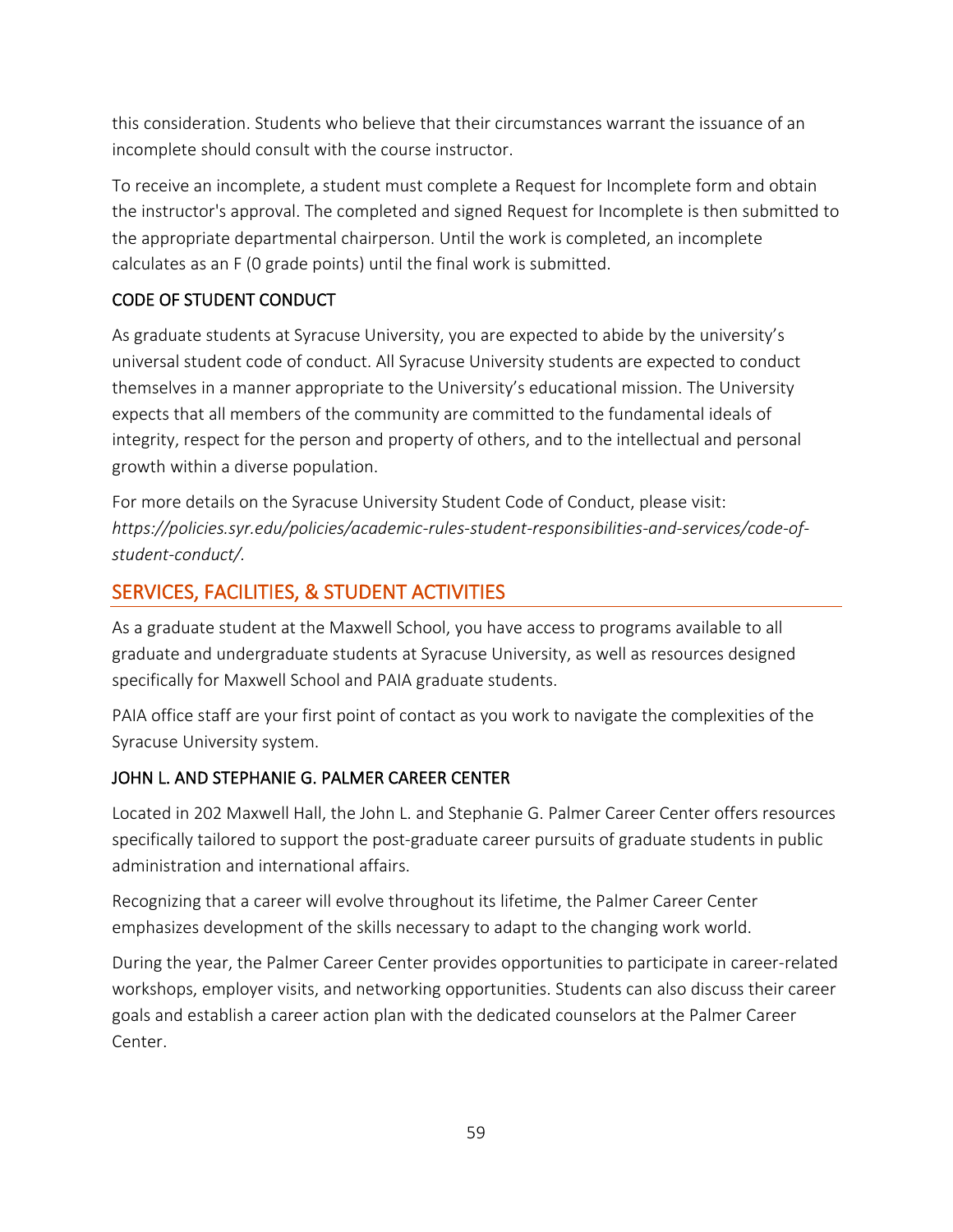### MAXWELL SCHOOL OFFICE OF ALUMNI AFFAIRS

The Maxwell School alumni network covers a wide variety of domestic and international agencies and organizations and is a significant resource for those seeking information about organizations and/or networking for a job. Nearly 6,500 Maxwell alumni now participate in the Maxwell School LinkedIn Group and are happy to speak with graduate students and alumni about their career interests and job search process. In addition, many alumni visit the school during the year to speak in classes and participate in workshops and in panel discussions. These alumni are also an important part of the network and are happy to talk informally with students.

### JOSEPH A. STRASSER ACADEMIC VILLAGE

Public administration (EMPA and MPA) and international relations (EMIR and MAIR) students enjoy their own Academic Village, named in honor of Maxwell alumnus, Joseph A. Strasser. This large area has spaces for lounging and socializing, small-group work, lockers, and a kitchenette. Students can also meet and socialize in the Eggers Café.

### EXECUTIVE EDUCATION LOUNGE

MPA and EMPA students can study or socialize in 204 Maxwell Hall. The Executive Education office in Maxwell 219 also offers coffee, copy, and fax machines, as well as computer services for EMPA students.

### COMPUTER SERVICES

Syracuse dedicates significant time and resources to ensuring that all of our students have technology support. Each Syracuse University student receives a NetID, a unique system generated ID that provides access to technology services across campus. This includes the university's secured wireless internet through the AirOrangeX network, the SUmail email system, Blackboard class management software, and campus wide computer systems.

The SU email policy requires that all official University email communications be sent to your @syr.edu email address. If you choose to re-direct your @syr.edu email to another account, such as @gmail.com or @yahoo.com, you do so at your own risk. You can read the full SU Email policy at *https://policies.syr.edu/policies/information-technology/e-mail-policy/*.

Dedicated computer facilities for graduate students include the computer lab in Eggers 040, the equipment in the Academic Village, as well as all other computer facilities operated by the Syracuse University Information Technology and Services Department (ITS), found at *http://its.syr.edu*.

For technical issues, whether with your own computer or any of the university provided equipment; please contact the Maxwell School's Information and Computing Technology (ICT)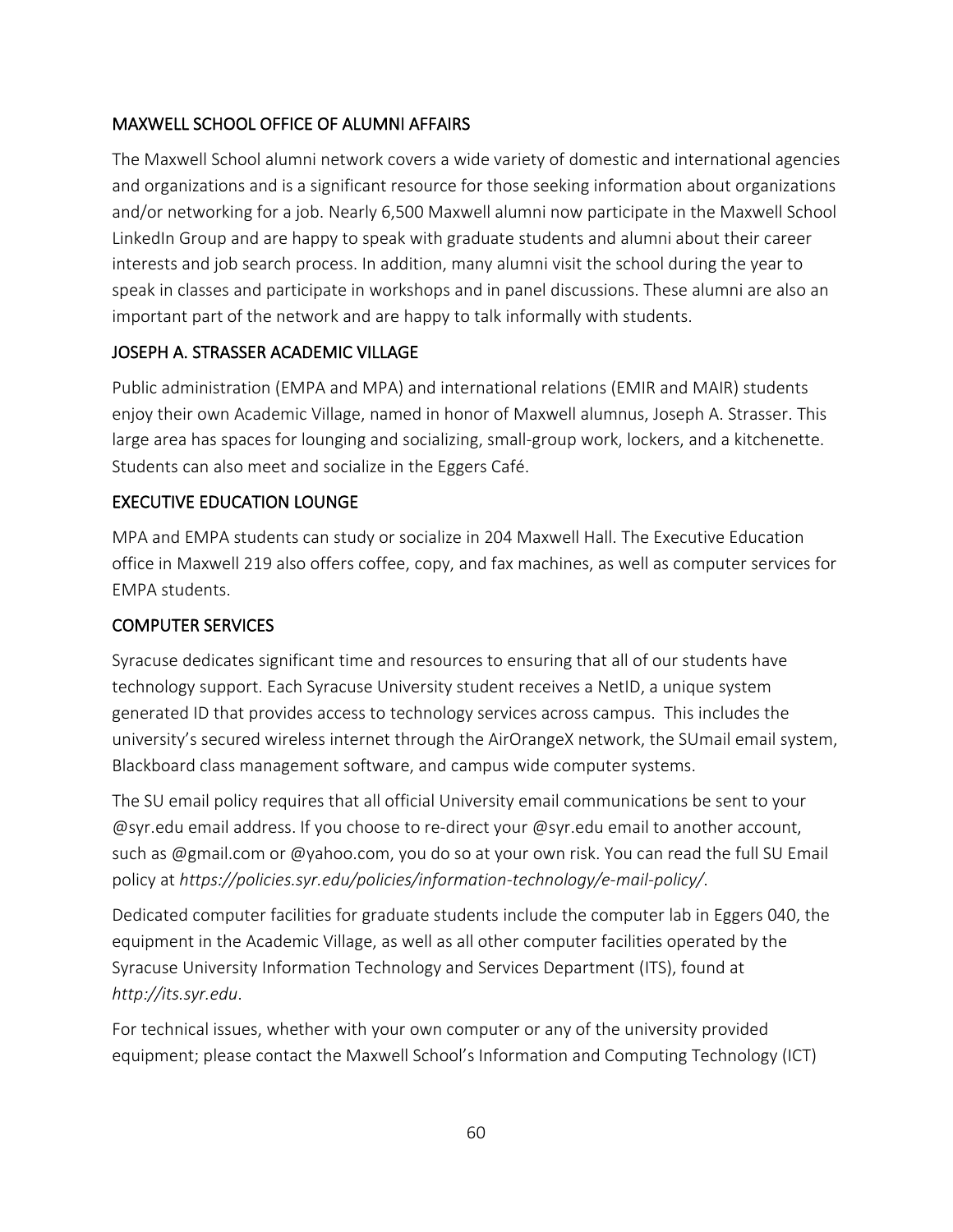group. They can be reached by phone at 315.443.4742, by email a[t e-service@maxwell.syr.edu,](mailto:e-service@maxwell.syr.edu) or at their Help Desk in Eggers 034A.

### LIBRARY AND RESEARCH RESOURCES

Every Syracuse University student has access to the Syracuse University Libraries, hosting more than 3.6 million books, and nearly 150,000 print and electronic journals. For more information on the resources available through the Syracuse University Libraries system, including physical collections at Bird, Carnegie, and the Geology Library, please visit *http://library.syr.edu*.

### SYRACUSE UNIVERSITY SUPPORT SERVICES

As graduate students at Syracuse University, you have access to a broad range of services available to all Syracuse University Students.

### BURSAR'S OFFICE

The Syracuse University Bursar's Office, located at 119 Bowne Hall, is responsible for administering tuition and fee billing. For questions on any bill or payment related questions, they are reachable at bursar@syr.edu or by phone at 315.443.2444.

## CENTER FOR INTERNATIONAL SERVICES

The Center for International Services (CIS) is the campus liaison office for U.S. immigration questions concerning non-U.S. citizens. It is the place to go on campus for questions regarding immigration regulations, passports, visas, insurance, employment, and travel.

The CIS can also provide support related to I-20 forms, CPT and OPT authorization and the adjustment to academic life in the United States university system. Located at 310 Walnut Place, the CIS's website is *http://international.syr.edu*. They can also be reached by email at lescis@syr.edu or by phone at 315.443.2457.

## SYRACUSE UNIVERSITY COUNSELING CENTER

The Syracuse University Counseling Center provides mental health, sexual assault and relationship violence, and substance abuse services to the university community. The Center is located within the Barnes Center at the Arch, and can be reached through its website at *<https://ese.syr.edu/bewell/counseling/>* or by phone at 315.443.8000.

## OFFICE OF FINANCIAL AID AND SCHOLARSHIP PROGRAMS

The Office of Financial Aid and Scholarship Programs, located in 200 Bowne Hall, is responsible for any questions related to financial aid and loan packages. Cynthia Roach is the dedicated graduate financial aid counselor and is reachable by email through *http://syr.edu/financialaid/contact\_us/index.html*.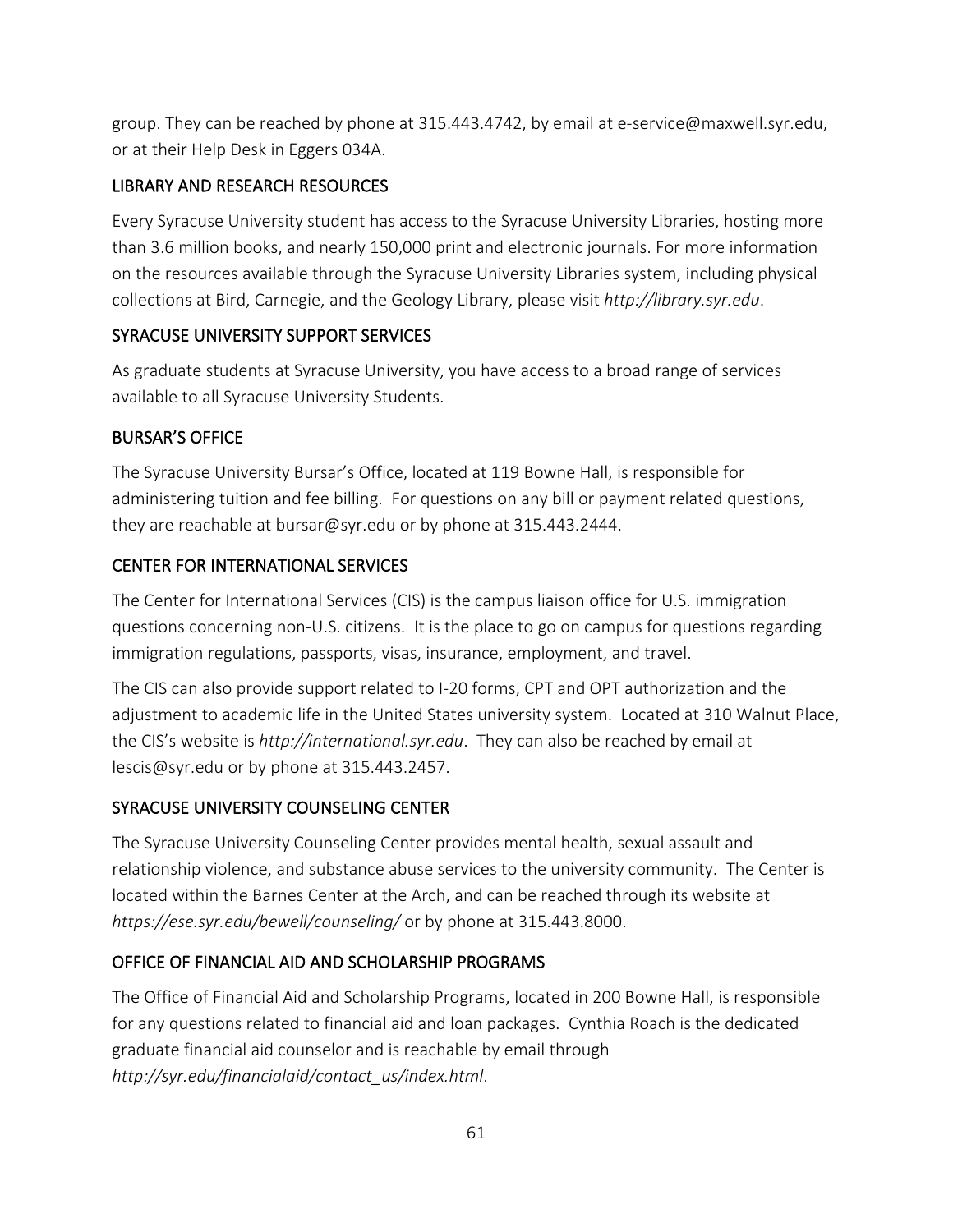### OFFICE OF OFF-CAMPUS AND COMMUTER STUDENT SERVICES

The OCCS is offers information, resources, education, and programs that promote skill development, student independence, and civic engagement to all Syracuse University students. OCCS also provides all students living off campus or commuting to campus from home with support, information, and resource referrals throughout their off-campus housing experience.

For students who opt for off-campus accommodations, OCCS distributes information on the network of educational and community services available to them, details on finding suitable housing, exercising their rights and upholding their responsibilities as tenants and as members of the community, and identifying resources that can assist with other off-campus housing questions. OCCS is available for in person assistance at the Goldstein Student Center, via phone at 315.443.5489, online at *http://offcampus.syr.edu*, and via email at offcampus@syr.edu.

### SYRACUSE UNIVERSITY OFFICE OF DISABILITY SERVICES

The mission of the Office of Disability Services (ODS) is to engage the University Community to empower students, enhance equity, and provide a platform for innovation and inclusion. This mission is achieved by eliminating competitive disadvantages and environmental barriers that impact learning; as well as providing individual accommodations and assistive technology that foster independent, self-determined learners. Students with disabilities are encouraged to register with ODS on-line at *http://disabilityservices.syr.edu* or in person at 804 University Ave.

## OFFICE OF PARKING AND TRANSIT SERVICES

The Office of Parking and Transit Services serves as a one-stop location for information on transit around campus. On their website at *http://parking.syr.edu*, you will be able to find information about student parking, bus schedules to and from campus, campus shuttle information, Zipcar rental, as well as how to reach the Walsh Transit Center and Hancock International Airport.

### OFFICE OF THE REGISTRAR

The Office of the Registrar maintains and secures student records and is responsible for the issuance of Enrollment and Degree Verification Letters, as well as official university transcripts.

### SYRACUSE UNIVERSITY HEALTH SERVICES (SUHS)

Syracuse University Health Services (SUHS) specializes in college health and provides ambulatory healthcare for SU and SUNY-ESF students. Services available at Health Services include office visits, pharmacy needs, laboratory services, health education, public health monitoring, and travel services. SUHS is located at the Barnes Center at the Arch. Appointments can be made by phone at 315.443.8000.